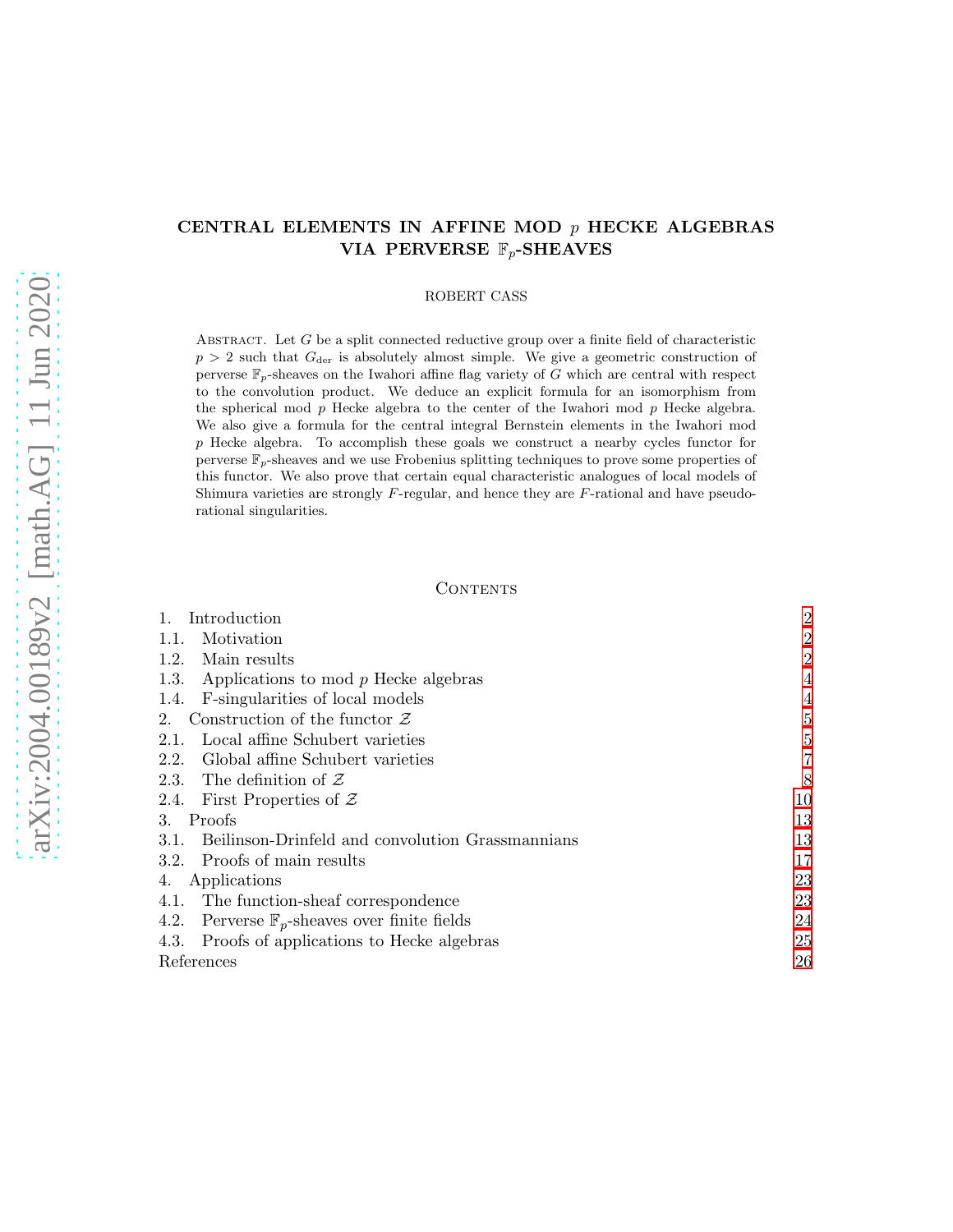## 1. INTRODUCTION

<span id="page-1-1"></span><span id="page-1-0"></span>1.1. **Motivation.** Let E be a local field of characteristic  $p > 0$  with ring of integers  $\mathcal{O}_E$ and residue field  $\mathbb{F}_q$  where q is a power of p. Let G be a split connected reductive group defined over E, and fix a maximal torus and a Borel subgroup  $T \subset B \subset G$ . Let  $X_*(T)$  be the group of cocharacters of G and let  $X_*(T)^+$  be the monoid of dominant coweights. For a compact open subgroup  $H \subset G(E)$  let

$$
\mathcal{H}_H := \{ f \colon G(E) \to \mathbb{F}_p : f \text{ has compact support and is } H \text{ bi-invariant} \}.
$$

The multiplication on  $\mathcal{H}_H$  is by convolution of functions. The mod p Hecke algebras  $\mathcal{H}_H$ are important in the study of smooth admissible representations of  $G(E)$ .

As G is split we may let  $K = G(\mathcal{O}_E)$ . Then Herzig [\[Her11b\]](#page-26-0) (and Henniart-Vignéras  $|HV15|$  for more general coefficients) constructed a mod p Satake isomorphism

$$
\mathcal{S} \colon \mathcal{H}_K \xrightarrow{\sim} \mathbb{F}_p[X_*(T)^+].
$$

In [\[Cas19\]](#page-26-2) we constructed a symmetric monoidal category of perverse  $\mathbb{F}_p$ -sheaves on the affine Grassmannian of G which gives a geometrization of the inverse of  $\mathcal{S}$ .

Now let  $I \subset K$  be the Iwahori subgroup determined by B and let  $Z(\mathcal{H}_I)$  be the center of  $\mathcal{H}_I$ . If  $\mathbb{1}_K \in \mathcal{H}_I$  is the function which is 1 on K and 0 elsewhere then by work of Vignéras [\[Vig05\]](#page-27-0) and Ollivier [\[Oll14\]](#page-26-3) there is an isomorphism of  $\mathbb{F}_p$ -algebras

$$
\mathcal{C} \colon Z(\mathcal{H}_I) \xrightarrow{\sim} \mathcal{H}_K, \quad f \mapsto f * \mathbb{1}_K.
$$

In this paper we will construct a functor on perverse  $\mathbb{F}_p$ -sheaves which geometrizes the inverse of  $\mathcal C$ . This allows us to give geometric proofs of certain combinatorial identities in Iwahori mod p Hecke algebras.

This paper is the next step in a project aimed at providing a categorification of the representation theory of affine mod  $p$  Hecke algebras. In future joint work with C. Pépin and T. Schmidt we plan to apply the results in this paper as well as [\[PS19\]](#page-27-1) to construct a mod p version of Bezrukavnikov's equivalence in  $\vert$ Bez16, which we expect will have applications to a mod p local Langlands correspondence. In particular, we hope to give a geometric construction of some instances of Grosse-Klönne's functor [\[GK16\]](#page-26-4) from supersingular mod p Hecke modules to Galois representations. We refer the reader to the introduction in [\[Cas19\]](#page-26-2) for more information on the relation between the objects studied in this paper and the p-adic Langlands program.

<span id="page-1-2"></span>1.2. **Main results.** Let  $G$  be a connected reductive group over an algebraically closed field k of characteristic  $p > 2$  such that  $G_{\text{der}}$  is almost simple. Fix a maximal torus and a Borel subgroup  $T \subset B \subset G$ . Let  $I \subset L^+G$  be the Iwahori group given by the fiber of B under the projection  $L^+G \to G$  (see Section [2.1](#page-4-1) for the definitions). Let Gr be the affine Grassmannian of G, let  $\mathcal{F}\ell$  be the Iwahori affine flag variety, and let  $\pi\colon\mathcal{F}\ell\to\mathbb{G}$ r be the projection.

In [\[Cas19,](#page-26-2) §6] we defined the categories of equivariant perverse  $\mathbb{F}_p$ -sheaves  $P_{L+G}(\text{Gr}, \mathbb{F}_p)$ and  $P_I(\mathcal{F}\ell,\mathbb{F}_p)$  as well as a convolution product  $*$  on  $P_{L+G}(\mathrm{Gr},\mathbb{F}_p)$ . The convolution product on  $P_{L^+G}(\text{Gr}, \mathbb{F}_p)$  preserves the full subcategory of semisimple objects  $P_{L^+G}(\text{Gr}, \mathbb{F}_p)$ <sup>ss</sup> ⊂  $P_{L^+G}(\text{Gr}, \mathbb{F}_p)$ . In Section [2.3](#page-7-0) we define the convolution product  $\mathcal{F}_1^{\bullet} * \mathcal{F}_2^{\bullet} \in D_c^b(\mathcal{F}\ell_{\text{\'et}}, \mathbb{F}_p)$  of two *I*-equivariant perverse sheaves  $\mathcal{F}_1^{\bullet}, \mathcal{F}_2^{\bullet} \in P_I(\mathcal{F}\ell, \mathbb{F}_p)$ .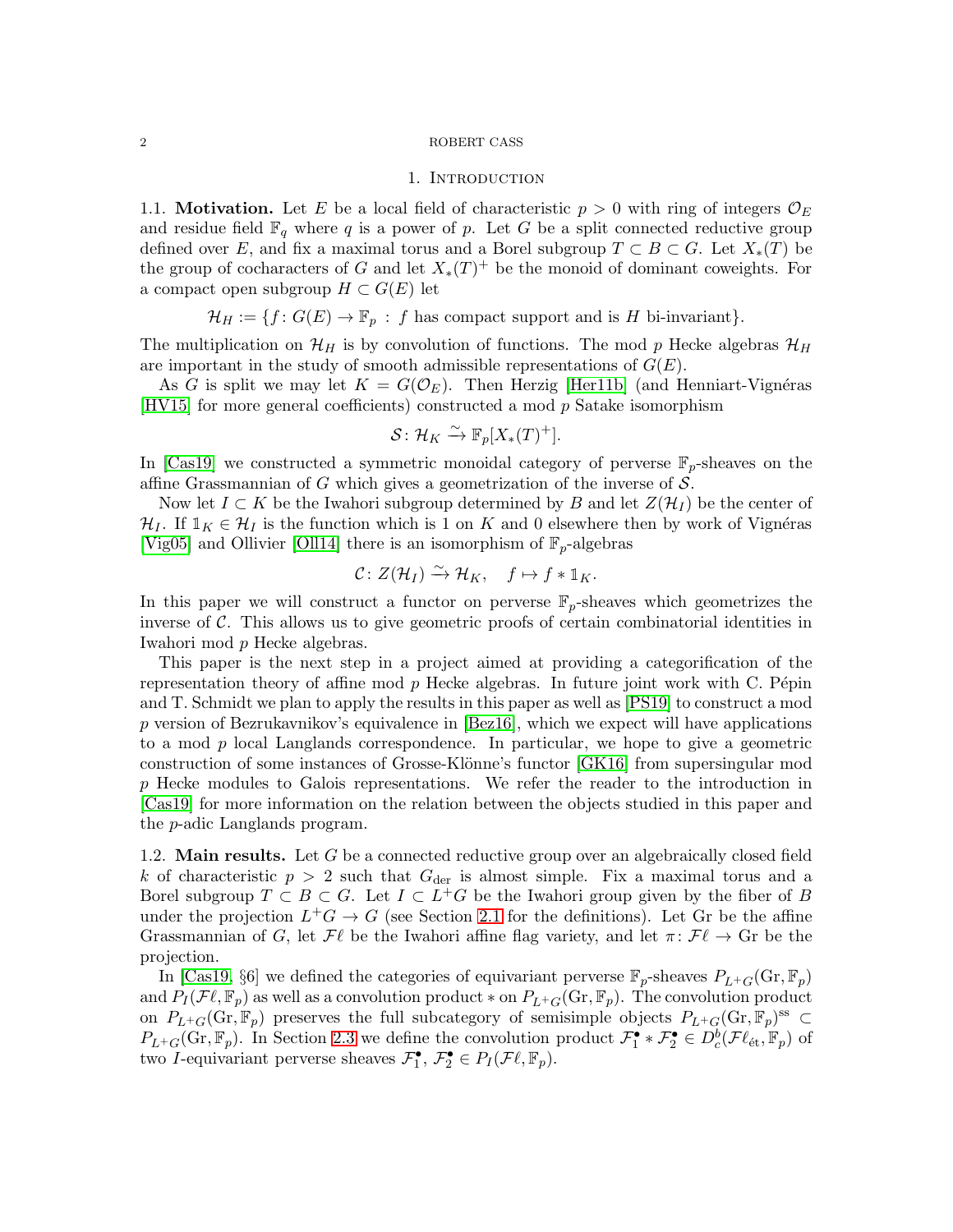Let W be the Weyl group of G and let  $\tilde{W}$  be the Iwahori-Weyl group of  $G(k(\ell))$ . For  $\mu \in X_*(T)^+$  let  $\text{Gr}_{\leq \mu} \subset \text{Gr}$  be the corresponding reduced  $L^+G$ -orbit closure, and for  $w \in \tilde{W}$ let  $\mathcal{F}\ell_w \subset \mathcal{F}\ell$  be the corresponding reduced *I*-orbit closure. Let  $\mathrm{IC}_{\mu} \in P_{L^+G}(\mathrm{Gr}, \mathbb{F}_p)$ <sup>ss</sup> be the shifted constant sheaf  $\mathbb{F}_p[\dim \mathrm{Gr}_{\leq \mu}]$  supported on  $\mathrm{Gr}_{\leq \mu}$  (see Theorem [2.8\)](#page-8-0).

Given  $\mu \in X_*(T)^+$  let  $\text{Adm}(\mu) \subset \tilde{W}$  be the  $\mu$ -admissible set defined in [\(2.1\)](#page-5-0). Set

$$
\mathcal{A}(\mu):=\bigcup_{w\in \mathrm{Adm}(\mu)}\mathcal{F}\ell_w\subset \mathcal{F}\ell.
$$

Let  $\mathcal{Z}_{\mathcal{A}(\mu)} \in D_c^b(\mathcal{F}\ell_{\text{\'et}}, \mathbb{F}_p)$  be the shifted constant sheaf  $\mathbb{F}_p[\dim \mathcal{A}(\mu)]$  supported on  $\mathcal{A}(\mu)$ . Our main theorem is as follows.

<span id="page-2-0"></span>**Theorem 1.1.** There exists an exact functor  $\mathcal{Z} \colon P_{L^+G}(\text{Gr}, \mathbb{F}_p)^{\text{ss}} \to P_I(\mathcal{F}\ell, \mathbb{F}_p)$  that satisfies: (i) For all  $\mu \in X_*(T)^+$  there is a canonical isomorphism

$$
\mathcal{Z}(\mathrm{IC}_{\mu}) \cong \mathcal{Z}_{\mathcal{A}(\mu)}
$$

.

(ii) For all  $\mathcal{F}^{\bullet} \in P_{L^+G}(\text{Gr}, \mathbb{F}_p)^{\text{ss}}$  there is a canonical isomorphism

$$
R\pi_!({\mathcal Z}({\mathcal F}^{\bullet}))\cong{\mathcal F}^{\bullet}.
$$

(iii) For all  $\mathcal{F}_1^{\bullet} \in P_{L^+G}(\mathbb{G}_T, \mathbb{F}_p)^{ss}$  and  $\mathcal{F}_2^{\bullet} \in P_I(\mathcal{F}\ell, \mathbb{F}_p)$  the convolution product  $\mathcal{Z}(\mathcal{F}_1^{\bullet}) * \mathcal{F}_2^{\bullet}$ 

is perverse and I-equivariant.

- (iv) For all  $\mathcal{F}_1^{\bullet} \in P_{L^+G}(\mathbb{G}_T, \mathbb{F}_p)^{ss}$  and  $\mathcal{F}_2^{\bullet} \in P_I(\mathcal{F}\ell, \mathbb{F}_p)$  there is a canonical isomorphism  $\mathcal{Z}(\mathcal{F}_1^{\bullet}) * \mathcal{F}_2^{\bullet} \cong \mathcal{F}_2^{\bullet} * \mathcal{Z}(\mathcal{F}_1^{\bullet}).$
- (v) For all  $\mathcal{F}_1^{\bullet}, \mathcal{F}_2^{\bullet} \in P_{L^+G}(\text{Gr}, \mathbb{F}_p)^{\text{ss}}$  there is a canonical isomorphism

$$
\mathcal{Z}(\mathcal{F}_1^{\bullet} * \mathcal{F}_2^{\bullet}) \cong \mathcal{Z}(\mathcal{F}_1^{\bullet}) * \mathcal{Z}(\mathcal{F}_2^{\bullet}).
$$

Our method is analogous to the case of  $\mathbb{Q}_\ell$ -coefficients considered in [\[Gai01\]](#page-26-5) and [\[Zhu14\]](#page-27-2), but it involves some new ideas because there is no general nearby cycles functor for  $\mathbb{F}_{p-}$ sheaves. As in [\[Cas19\]](#page-26-2), we exploit subtle properties of the singularities of affine Schubert varieties. In particular, we use Frobenius splitting techniques to verify that our ad-hoc construction of the nearby cycles functor satisfies the necessary properties. This requires us to prove some new results on the  $F$ -singularities of affine Schubert varieties, which will be explained in Section [1.4.](#page-3-1)

The relevant facts from the theory of  $F$ -singularities are that if X is an integral  $F$ -rational variety of dimension d then the shifted constant sheaf  $\mathbb{F}_p[d] \in D_c^b(X_{\text{\'et}}, \mathbb{F}_p)$  is a simple perverse sheaf by [\[Cas19,](#page-26-2) 1.7], and that F-rational singularities are pseudo-rational by a result of Smith  $[\text{Smi97}]$ . We will combine these facts with a result of Kovács  $[\text{Kov19}]$  to deduce that our nearby cycles functor commutes with pushforward along birational morphisms between certain F-rational varieties.

**Remark 1.2.** The functor  $\mathcal{Z}$  in Theorem 1.1 can be defined on the category  $P_{L^+G}(\text{Gr}, \mathbb{F}_p)$ , but then it is not clear that this functor is exact. This is the reason we restrict to the subcategory  $P_{L^+G}(\text{Gr}, \mathbb{F}_p)^{\text{ss}}$ .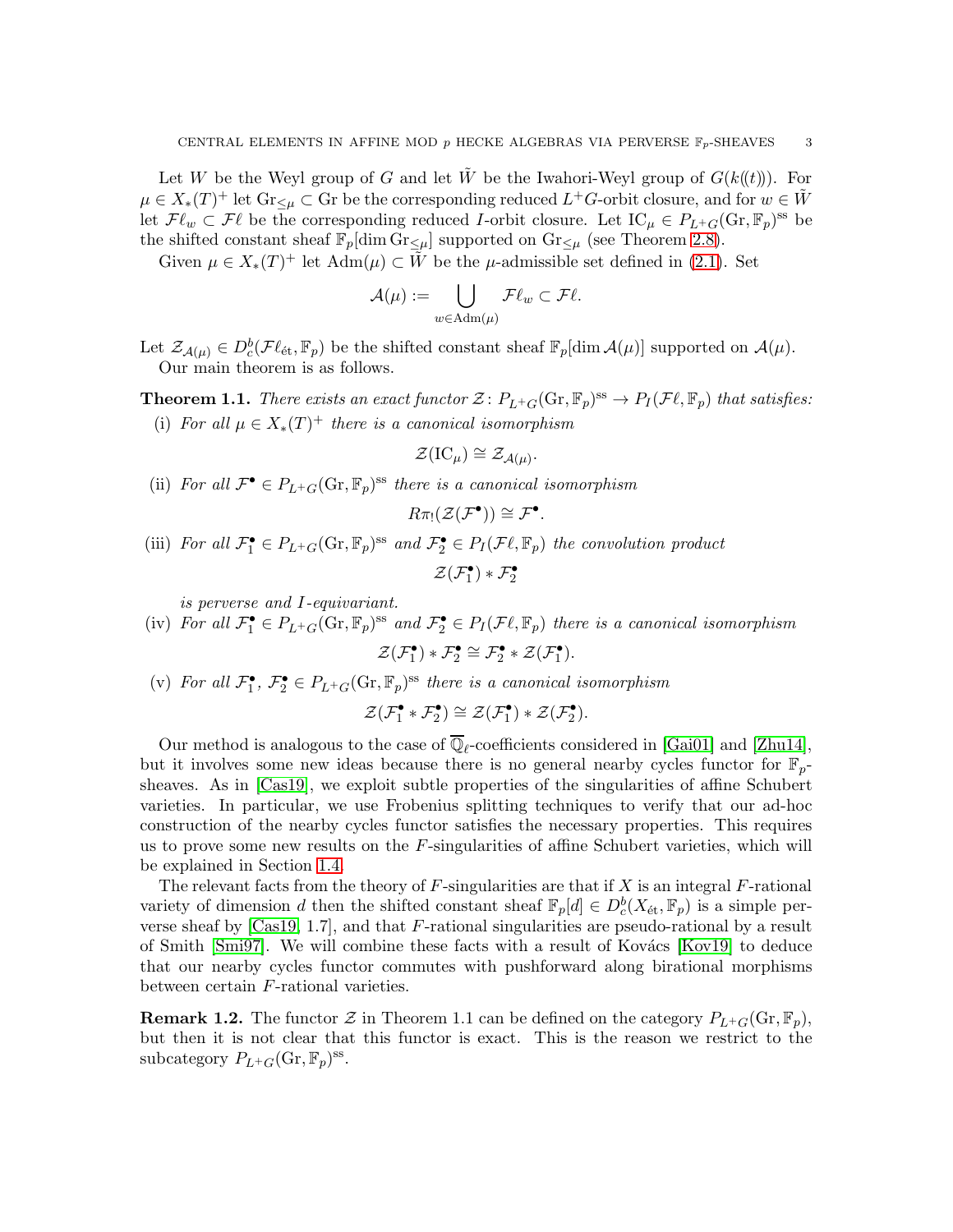<span id="page-3-0"></span>1.3. Applications to mod  $p$  Hecke algebras. Let G be a split connected reductive group defined over a local field E of characteristic  $p > 2$  and residue field  $\mathbb{F}_q$ . Fix a maximal torus and a Borel subgroup  $T \subset B \subset G$ . We assume that T and B are defined over  $\mathbb{F}_q$  and that  $G_{\text{der}}$  is absolutely almost simple. Let  $K = G(\mathcal{O}_E)$  and let t be a uniformizer of E. Then  $\mathcal{H}_K$  has a natural basis  $\{\mathbb{1}_{\mu}\}\$ indexed by  $X_*(T)^+$  where  $\mathbb{1}_{\mu}$  is the characteristic function of the double coset  $K\mu(t)K$ . Similarly if  $I \subset K$  is the Iwahori subgroup determined by B then  $\mathcal{H}_I$  has a basis  $\{\mathbb{1}_w\}$  indexed by W. Let  $\mathbb{1}_K \in \mathcal{H}_I$  be the function which is 1 on K and 0 elsewhere. In Section [4](#page-22-0) we will show that a version of Theorem 1.1 also holds when we view Gr and  $\mathcal{F}\ell$  as ind-schemes over the finite field  $\mathbb{F}_q$ . Then by applying the function-sheaf correspondence we will derive the following explicit formula for  $C^{-1}$ :  $\mathcal{H}_K \to Z(\mathcal{H}_I)$ .

<span id="page-3-2"></span>**Theorem 1.3.** Let C be the isomorphism  $Z(\mathcal{H}_I) \to \mathcal{H}_K$  such that  $C(f) = f * \mathbb{1}_K$ . Then

$$
\mathcal{C}^{-1}\left(\sum_{\lambda\leq\mu}\mathbb{1}_{\lambda}\right)=\sum_{w\in\mathrm{Adm}(\mu)}\mathbb{1}_{w}.
$$

For  $\mu \in X_*(T)^+$  let  $t_\mu$  be the element  $\mu$  regarded as an element of  $\tilde{W}$ , and let  $\Lambda_\mu \subset X_*(T)$ be the W-orbit of  $\mu$ . In [\[Vig05\]](#page-27-0), Vignéras constructed integral Bernstein elements  $B(\lambda) \in \mathcal{H}_I$ for  $\lambda \in X_*(T)$  and showed that  $\{\sum_{\lambda \in \Lambda_\mu} B(\lambda)\}_{\mu \in X_*(T)^+}$  is an  $\mathbb{F}_p$ -basis for  $Z(\mathcal{H}_I)$ . Ollivier [\[Oll14\]](#page-26-3) showed that these Bernstein elements give rise to an isomorphism of  $\mathbb{F}_p$ -algebras

$$
\mathcal{B} \colon \mathbb{F}_p[X_*(T)^+] \to Z(\mathcal{H}_I), \qquad \mu \mapsto \sum_{\lambda \in \Lambda_\mu} B(\lambda).
$$

Ollivier also showed that  $\beta$  is compatible with the mod p Satake isomorphism in the sense that  $\mathcal{B} = \mathcal{C}^{-1} \circ \mathcal{S}^{-1}$ .

 $\sum_{\lambda \in \Lambda_{\mu}} B(\lambda) \in \mathcal{H}_{I}$  is 0 if  $w \notin \text{Adm}(\mu)$  and it is 1 if  $w \in \text{Adm}(\mu)$  and  $\ell(w) = \ell(t_{\mu})$ , where  $\ell$ For our last application, we note that by [\[Oll14,](#page-26-3) 2.3] the coefficient of  $\mathbb{1}_w$  appearing in is the length function on  $\tilde{W}$ . Using Theorem [1.3](#page-3-2) we can compute the rest of the coefficients  $(cf. [OIII5, 5.2]).$ 

<span id="page-3-3"></span>**Corollary 1.4.** Let  $\mu \in X_*(T)^+$ . Then the integral Bernstein elements satisfy

$$
\sum_{\lambda \in \Lambda_{\mu}} B(\lambda) = \sum_{w \in \text{Adm}(\mu)} \mathbb{1}_w.
$$

**Remark 1.5.** Let  $\tilde{I} \subset I$  be the pro-p Sylow subgroup. The integral Bernstein elements are usually defined in the larger Hecke algebra  $\mathcal{H}_{\tilde{I}}$ . There is a central idempotent  $\epsilon_1 \in \mathcal{H}_{\tilde{I}}$ such that  $\mathcal{H}_I = \epsilon_1 \mathcal{H}_{\tilde{I}}$  (see [\[Oll14,](#page-26-3) 2.14]). The Bernstein elements we are considering in this paper are the images of the Bernstein elements in [\[Oll14\]](#page-26-3) after multiplication by  $\epsilon_1$ . The integral Bernstein elements in loc. cit. also depend on a choice of a sign  $(\pm)$  and a Weyl chamber, but the central integral Bernstein elements  $\sum_{\lambda \in \Lambda_{\mu}} B(\lambda)$  do not depend on these choices by [\[Oll14,](#page-26-3) 3.4].

<span id="page-3-1"></span>1.4. F-singularities of local models. During the course of proving Theorem [1.1](#page-2-0) we will also prove a result about the singularities of equal characteristic analogues of local models of Shimura varieties. Following the notation in Section [1.3,](#page-3-0) let Gr be the affine Grassmannian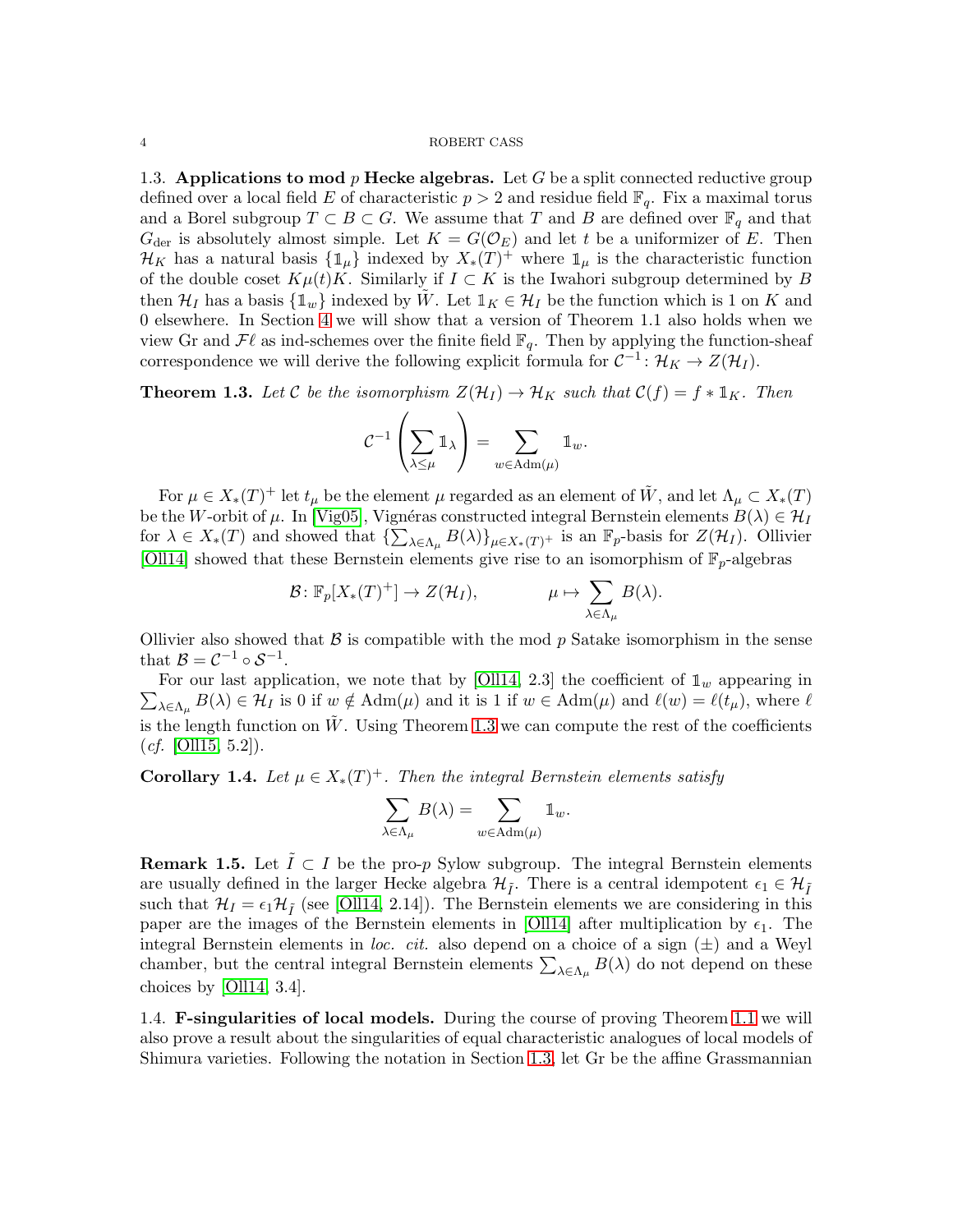of G viewed as an ind-scheme over  $\mathbb{F}_q$ . Then for  $\mu \in X_*(T)^+$  there is an associated local model  $M_\mu \to \text{Spec}(\mathcal{O}_E)$  such that the generic fiber of  $M_\mu$  is isomorphic to  $\text{Gr}_{\leq \mu} \times \text{Spec}(E)$ and the reduced special fiber is isomorphic to  $\mathcal{A}(\mu)$  (see Definition [2.3\)](#page-6-1).

<span id="page-4-2"></span>**Theorem 1.6.** Suppose that  $p > 2$  and that  $G_{der}$  is absolutely almost simple and simply connected. Then for any  $\mu \in X_*(T)^+$ , every local ring in  $M_\mu$  is strongly F-regular, Frational, and has pseudo-rational singularities.

In the mixed characteristic case, local models are used to study the etale local structure of integral models of Shimura varieties with parahoric level structure. In the equal characteristic case they are related to moduli spaces of shtukas. We refer the reader to [\[HR19\]](#page-26-8) for more information on local models.

We prove Theorem [1.6](#page-4-2) by combining Frobenius splittings of global affine Schubert vari-eties constructed in [\[Zhu14\]](#page-27-2) with our previous results on the global  $F$ -regularity of affine Schubert varieties in [\[Cas19\]](#page-26-2). In fact, we prove that certain global affine Schubert varieties are strongly F-regular (Theorem [2.15\)](#page-10-0) and then we deduce the local statement in Theorem [1.6.](#page-4-2) We also show that Schubert subvarieties in related Beilinson-Drinfeld and convolution Grassmannians are strongly F-regular in Theorem [3.5.](#page-16-1)

Acknowledgments. It is a pleasure to thank Mark Kisin, Cédric Pépin, and Tobias Schmidt for several discussions and comments on an earlier version of this paper. I also thank Karol Koziol, Rachel Ollivier, Marie-France Vignéras, David Yang, and Xinwen Zhu for their interest and helpful conversations. Parts of this paper were written while the author visited the University of Paris 13 and the University of Rennes 1, and he would like to thank these institutions for their hospitality. This material is based upon work supported by the National Science Foundation Graduate Research Fellowship Program under Grant No. DGE-1144152.

## 2. CONSTRUCTION OF THE FUNCTOR  $Z$

<span id="page-4-1"></span><span id="page-4-0"></span>2.1. Local affine Schubert varieties. Let k be a perfect field of characteristic  $p > 0$ . For a smooth affine group scheme G over the power series ring  $k[[t]]$  we define the loop group  $LG$  as the functor on  $k$ -algebras

$$
LG\colon R \mapsto G(R(\!(t)\!)).
$$

The positive loop group  $L^+G$  is the functor

$$
L^+G\colon R\mapsto G(R[\![t]\!]).
$$

For each integer  $n > 0$  we also have the *n*-th jet group

$$
L^n G \colon R \mapsto G(R[t]/t^n).
$$

We now specialize to the case where  $G$  is a split connected reductive group defined over k (note that G can also be viewed as a constant group scheme over  $k[[t]]$ ). Let  $T \subset B \subset G$ be a maximal torus and a Borel subgroup. Let  $I \subset L^+G$  be the Iwahori group given by the fiber of B under the projection  $L^+G \to G$ . The affine Grassmannian is the fpqc-quotient  $\mathrm{Gr} := LG/L^+G$  and the affine flag variety is the fpqc-quotient  $\mathcal{F}\ell := LG/I$ . Both Gr and  $\mathcal{F}\ell$  are represented by ind-projective k-schemes.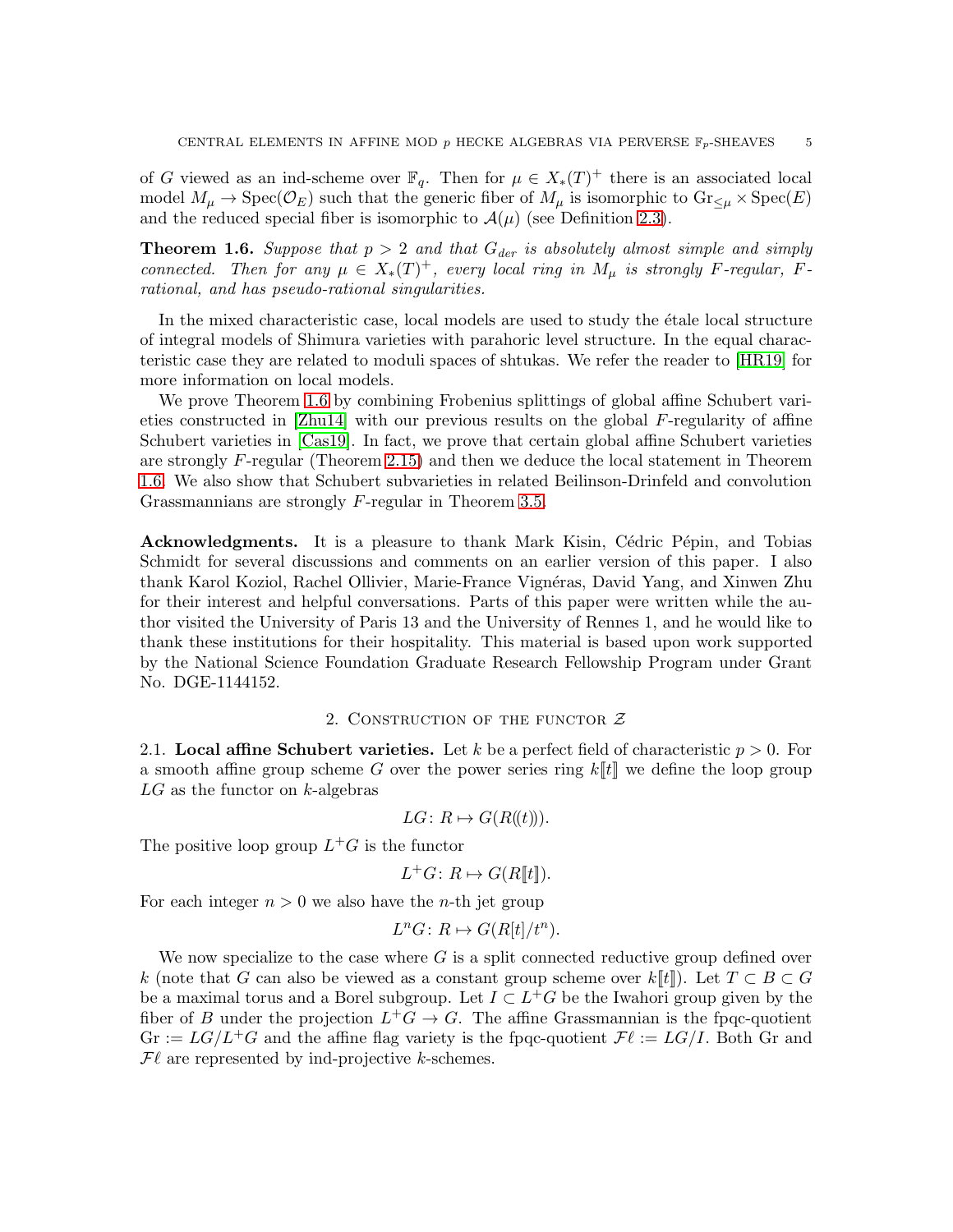The left  $L^+G$ -orbits in Gr are indexed by the set of dominant coweights  $X_*(T)^+$  and the left I-orbits in  $\mathcal{F}\ell$  are indexed by the Iwahori-Weyl group  $\tilde{W}$  of  $G(k(\ell))$ ). Given  $\mu \in X_*(T)^+$ let  $\text{Gr}_{\mu} = L^+G \cdot \mu(t)$  be the corresponding reduced orbit. The reduced closure of  $\text{Gr}_{\mu}$  is denoted  $\text{Gr}_{\leq \mu}$ , and it is the union of those  $\text{Gr}_{\lambda}$  for  $\lambda \leq \mu$ . For  $w \in \tilde{W}$  we define  $C(w)$ to be the corresponding reduced I-orbit and we denote its reduced closure by  $\mathcal{F}\ell_w$ . The scheme  $C(w)$  is isomorphic to  $\mathbb{A}_k^{\ell(w)}$ <sup> $\kappa^{(w)}$ </sup>. If  $\lambda \in X_*(T)$  we denote by  $t_\lambda$  the element  $\lambda$  viewed as an element of  $\tilde{W}$ . Note that  $\mu - \lambda$  is a sum of positive coroots with non-negative integer coefficients if and only if  $t_{\lambda} \leq t_{\mu}$  in the Bruhat order on  $\tilde{W}$  by [\[Zhu14,](#page-27-2) 9.4], so there is no ambiguity in the choice of order on  $X_*(T)^+$ . See [\[Zhu17\]](#page-27-4) or [\[Cas19,](#page-26-2) §5.1] for more details on these affine Schubert varieties. Note that we used the notation  $S_w$  in loc. cit. instead of  $\mathcal{F}\ell_{w}$ .

We now give the definition of the  $\mu$ -admissible set appearing in Theorem [1.1.](#page-2-0) Given  $\mu \in X_*(T)$  let  $\Lambda_{\mu} = W \cdot \mu \subset X_*(T)$  be the orbit of  $\mu$  in  $X_*(T)$  under the action of the Weyl group W. The  $\mu$ -admissible set is

<span id="page-5-0"></span>
$$
Adm(\mu) := \{ w \in \tilde{W} \mid w \le t_{\lambda} \text{ for some } \lambda \in \Lambda_{\mu} \}. \tag{2.1}
$$

By [\[Fal03\]](#page-26-9) and [\[PR08\]](#page-26-10), affine Schubert varieties are normal, Cohen-Macaulay, Frobenius split and have rational singularities if  $p \nmid |\pi_1(G_{\text{der}})|$ . Additionally, we have the following theorem.

<span id="page-5-1"></span>**Theorem 2.1** ([\[Cas19,](#page-26-2) 1.4]). If  $p \nmid |\pi_1(G_{\text{der}})|$  the affine Schubert varieties  $\text{Gr}_{\leq \mu}$  and  $\mathcal{F}\ell_w$ are globally F-regular, strongly F-regular, and F-rational.

We refer the reader to  $[\text{Sm}i00]$  for the definition of global F-regularity and to  $[\text{HH}94]$  for the definitions of strong  $F$ -regularity and  $F$ -rationality. Global  $F$ -regularity is a property of projective k-schemes. Strong F-regularity is defined for noetherian rings R of characteristic  $p > 0$  that are F-finite (meaning  $F_*R$  is a finite R-module). If R is reduced then R is F-finite if and only if  $R^{1/p}$  is a finite R-module. A finitely generated k-algebra is F-finite since k is perfect.

By [\[HH89,](#page-26-12) 3.1 (a)], R is strongly F-regular if and only if  $R_P$  is strongly F-regular for every prime ideal  $P$ , so it makes sense to say a locally noetherian scheme is strongly  $F$ regular if all of its local rings are strongly  $F$ -regular. The property of  $F$ -rationality is defined for noetherian rings of characteristic  $p > 0$ , and we say that a locally noetherian scheme is  $F$ -rational if all of its local rings are  $F$ -rational. If  $R$  is a homomorphic image of a Cohen-Macaulay ring, then R is  $F$ -rational if and only if all of its local rings are  $F$ -rational by [\[HH94,](#page-26-11) 4.2 (e)]. We have the following chain of implications for projective k-schemes (or more generally projective schemes over an  $F$ -finite field):

| Globally<br>$F$ -regular | $[Smi00, 3.10]$ Strongly | $F$ -regular | $\stackrel{\text{[HH89, 3.1]}}{\Longrightarrow} F\text{-rational}$ | [Smi97, 3.1]<br>[HH94, 4.2]<br>$\implies$ | Pseudo-rational<br>singularities, normal,<br>Cohen-Macaulay. |
|--------------------------|--------------------------|--------------|--------------------------------------------------------------------|-------------------------------------------|--------------------------------------------------------------|
|--------------------------|--------------------------|--------------|--------------------------------------------------------------------|-------------------------------------------|--------------------------------------------------------------|

Remark 2.2. We will also use the notion of pseudo-rationality as defined in [\[Kov19\]](#page-26-6). Using [\[Smi97,](#page-27-3) 1.13] and the flat base change theorem, one can verify the following: If X is a  $k$ scheme of finite type such that every local ring of X is pseudo-rational as defined in  $\text{Smi97}$ , 1.8], then X is also pseudo-rational as defined in [\[Kov19,](#page-26-6) 1.2].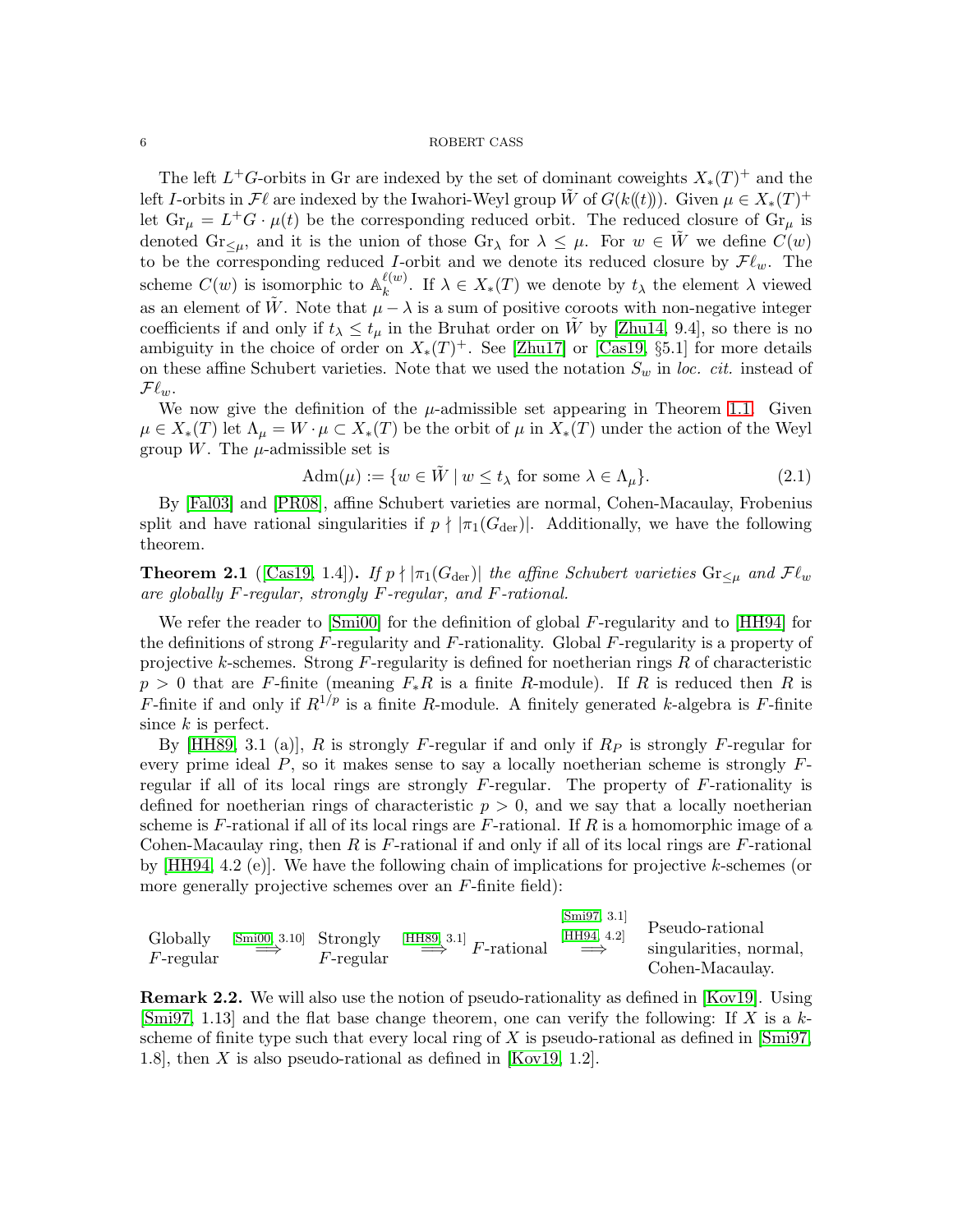<span id="page-6-0"></span>2.2. Global affine Schubert varieties. We continue using the notation introduced in Section [2.1.](#page-4-1) Let  $C = \mathbb{A}^1_k$ . Throughout this paper we will denote by 0 the origin viewed as a closed point in C. Let  $\hat{\mathcal{O}}_0$  be the completed local ring of C at 0 and let  $C^{\circ} = C - 0$ . Let  $\mathcal G$  be a Bruhat-Tits group scheme over C equipped with isomorphisms

<span id="page-6-2"></span>
$$
\mathcal{G}\big|_{C^\circ} \cong G \times C^\circ, \quad L^+(\mathcal{G}\big|_{\hat{\mathcal{O}}_0}) \cong I. \tag{2.2}
$$

See [\[Zhu14,](#page-27-2)  $\S 3.2$ ] for more information on the construction of  $\mathcal{G}$ .

For any smooth group scheme H over C (including G) we let  $\mathcal{E}_0$  be H regarded as a trivial H-torsor. For a k-algebra R let  $C_R = C \times_{Spec(k)} Spec(R)$ . If  $x \in C(R)$  let  $\Gamma_x \subset C_R$  be the graph of x, i.e., the closed subscheme  $Spec(R) \xrightarrow{(x,id)} C \times_{Spec(k)} Spec(R)$ . The global affine Grassmannian Gr<sub>G</sub> is the functor on k-algebras defined by

$$
\operatorname{Gr}_{\mathcal{G}}(R) = \left\{ (x, \mathcal{E}, \beta) \mid x \in C(R), \ \mathcal{E} \text{ is a } \mathcal{G}\text{-torsor on } C_R, \ \beta \colon \mathcal{E}\big|_{C_R - \Gamma_x} \cong \mathcal{E}_0\big|_{C_R - \Gamma_x} \right\}.
$$

In the above definition we really mean the set of such objects up to the equivalence relation  $(x,\mathcal{E},\beta) \sim (x,\mathcal{E}',\beta')$  if there is an isomorphism  $\mathcal{E} \cong \mathcal{E}'$  which respects the trivializations, but we will suppress this detail. The functor  $Gr_G$  is represented by an ind-projective scheme over C by  $[PZ13, 5.5]$ . Our choice of isomorphisms in  $(2.2)$  induces isomorphisms

<span id="page-6-3"></span>
$$
\operatorname{Gr}_{\mathcal{G}}|_{C^{\circ}} \cong \operatorname{Gr} \times C^{\circ}, \quad (\operatorname{Gr}_{\mathcal{G}})_0 \cong \mathcal{F}\ell. \tag{2.3}
$$

Given  $x \in C(R)$  let  $\hat{\Gamma}_x$  be the formal completion of  $C_R$  along  $\Gamma_x$  and let  $\hat{\Gamma}_x^{\circ} = \hat{\Gamma}_x - \Gamma_x$ . The global analogue of  $L^+G$  is the functor

$$
\mathcal{L}^+\mathcal{G}(R) = \{(x,\beta) : x \in C(R), \ \beta \in \mathcal{G}(\hat{\Gamma}_x)\}.
$$

Using a Lemma of Beauville-Laszlo [\[BL95\]](#page-26-13), one can give a natural action of  $\mathcal{L}^+\mathcal{G}$  on  $\text{Gr}_{\mathcal{G}}$ (see  $[Zhu14, \S3.1]$ ). Our choice of isomorphisms in  $(2.2)$  induces isomorphisms

<span id="page-6-4"></span>
$$
\mathcal{L}^+ \mathcal{G} \big|_{C^\circ} \cong L^+ G \times C^\circ, \quad (\mathcal{L}^+ \mathcal{G})_0 \cong I. \tag{2.4}
$$

Via the isomorphisms [\(2.3\)](#page-6-3) and [\(2.4\)](#page-6-4), the action of  $\mathcal{L}^+\mathcal{G}$  on Gr<sub> $\mathcal{G}$ </sub> is compatible with the action of  $L^+G$  on Gr and the action of I on  $\mathcal{F}\ell$ .

The global analogue of LG is

$$
\mathcal{LG}(R) = \{ (x, \beta) : x \in C(R), \ \beta \in \mathcal{G}(\hat{\Gamma}_x^{\circ}) \}.
$$

By [\[Zhu14,](#page-27-2) 3.1] there is an isomorphism

$$
\mathcal{LG}/\mathcal{L}^+\mathcal{G}\cong\mathrm{Gr}_\mathcal{G}\,.
$$

We define  $\overline{\text{Gr}}_{\mathcal{G},\mu}$  to be the reduced closure of  $\text{Gr}_{\leq \mu} \times C^{\circ}$  in  $\text{Gr}_{\mathcal{G}}$ . The scheme  $\overline{\text{Gr}}_{\mathcal{G},\mu}$  is stable under the action of  $\mathcal{L}^+\mathcal{G}$ , and our definition agrees with that in [\[Zhu14,](#page-27-2) 3.1] because G is split. We can now define the local model  $M_{\mu}$ .

<span id="page-6-1"></span>**Definition 2.3.** The local model  $M_{\mu}$  is the fiber of  $\overline{\text{Gr}}_{\mathcal{G},\mu}$  over the completed local ring at  $0 \in C$ .

Thus the generic fiber of  $M_{\mu}$  is isomorphic to  $Gr_{\leq \mu} \times \operatorname{Spec}(k(\ell))$ . The following theorem is due to Zhu in the case  $G_{\text{der}}$  is absolutely almost simple and simply connected and was extended by Haines-Richarz to the general case.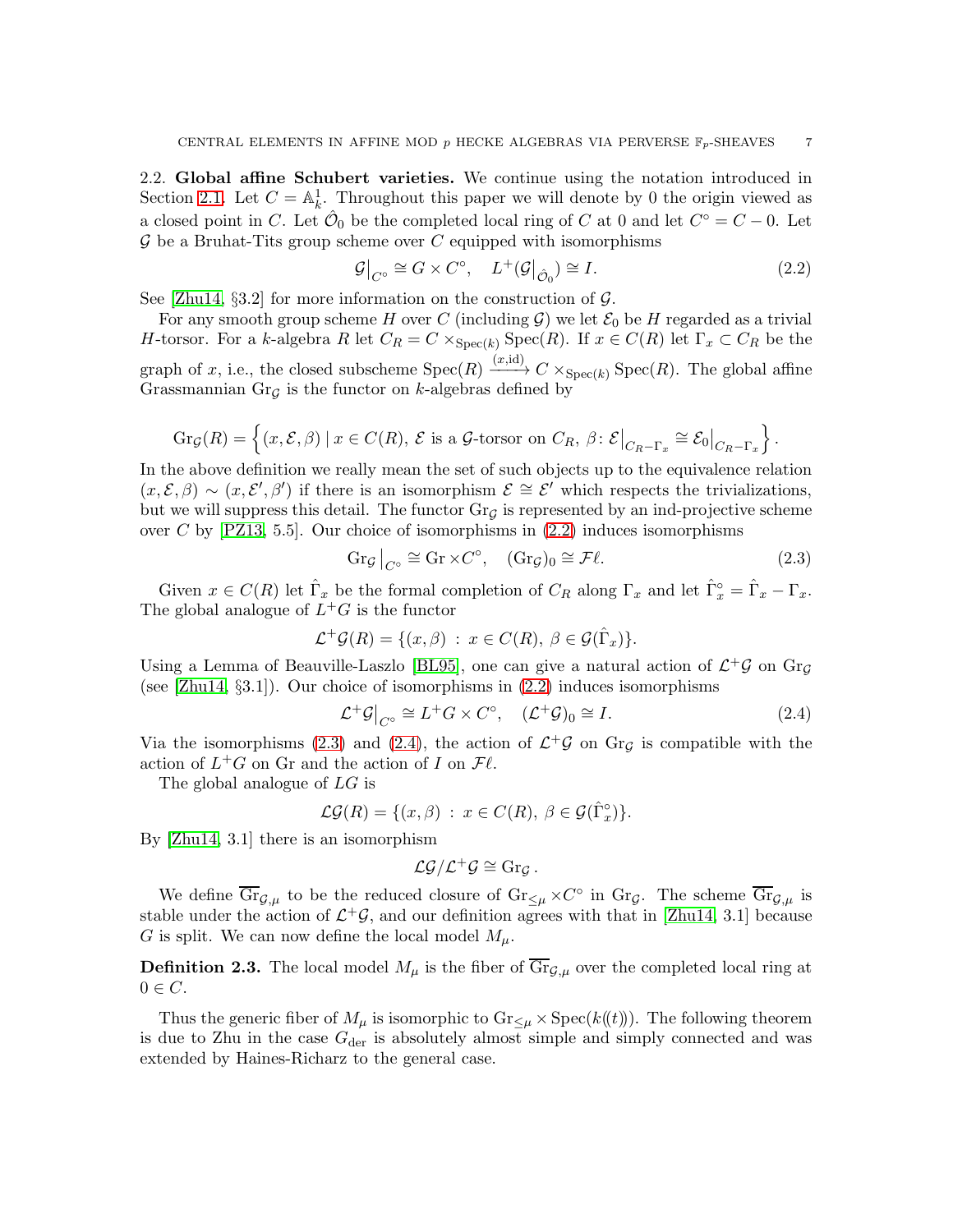<span id="page-7-1"></span>**Theorem 2.4** ([\[Zhu14,](#page-27-2) Thm. 3], [\[HR18,](#page-26-14) 5.14], [\[HR19,](#page-26-8) 2.1]). If  $p \nmid |\pi_1(G_{der})|$  the fiber  $(\overline{\text{Gr}}_{G,\mu})_0$  is reduced. Without any assumptions on p, the reduced fiber satisfies

$$
(\overline{\mathrm{Gr}}_{\mathcal{G},\mu})_{0,\,\mathrm{red}} \cong \mathcal{A}(\mu).
$$

For each integer  $n > 0$  let  $\Gamma_{x,n}$  be the *n*-th nilpotent thickening of  $\Gamma_x$ . The *n*-th jet group of  $\mathcal G$  is

$$
\mathcal{L}_n^+\mathcal{G}(R) = \{(x,\beta) : x \in C(R), \ \beta \in \mathcal{G}(\Gamma_{x,n})\}.
$$

This functor is represented by a smooth affine group scheme over C. For each  $\mu \in X_*(T)^+$ the action of  $\mathcal{L}^+\mathcal{G}$  on  $\overline{\text{Gr}}_{\mathcal{G},\mu}$  factors through  $\mathcal{L}_n^+\mathcal{G}$  for sufficiently large n depending on  $\mu$ . If  $x \in C^{\circ}(k)$  then  $(\mathcal{L}_n^+\mathcal{G})_x \cong L^nG$ , and  $(\mathcal{L}_n^+\mathcal{G})_0 \cong L^n(\mathcal{G}|_{\hat{\mathcal{O}}_0}).$ 

Finally, let  $G$  be the constant group scheme  $G \times C$ . By replacing G with  $G$  in the above definitions we get the ind-scheme  $Gr_G$ , which is naturally isomorphic to  $Gr \times C$ . There is a natural morphism  $\mathcal{G} \to \underline{G}$  which induces a morphism  $\pi_{\mathcal{G}} \colon \text{Gr}_{\mathcal{G}} \to \text{Gr}_{G}$ . By taking the fibers of  $\pi_{\mathcal{G}}$  over  $C^{\circ}$  and 0 we get the following diagram with Cartesian squares:

$$
\begin{array}{c}\n\operatorname{Gr}_{\mathcal{G}}|_{C^{\circ}} \xrightarrow{j_{\mathcal{G}}} \operatorname{Gr}_{\mathcal{G}} \xleftarrow{i_{\mathcal{G}}} \mathcal{F}\ell \\
\downarrow{\sim} \qquad \qquad \qquad \downarrow{\pi_{\mathcal{G}}} \qquad \qquad \downarrow{\pi} \\
\operatorname{Gr}_{\underline{G}}|_{C^{\circ}} \xrightarrow{j_{\underline{G}}} \operatorname{Gr}_{\underline{G}} \xleftarrow{i_{\underline{G}}} \operatorname{Gr}\n\end{array}
$$

<span id="page-7-0"></span>2.3. The definition of  $Z$ . For this section we assume that k is an algebraically closed field of characteristic  $p > 0$ . We refer the reader to [\[Cas19,](#page-26-2) §2] for an introduction to the category  $P_c^b(X, \mathbb{F}_p)$  of perverse  $\mathbb{F}_p$ -sheaves on a separated scheme X of finite type over k. This is an abelian subcategory of  $D_c^b(X_{\text{\'et}}, \mathbb{F}_p)$  in which every object has finite length. As in the case of perverse  $\mathbb{Q}_{\ell}$ -sheaves, there are operations such as the intermediate extension functor and pullback along smooth morphisms.

Now suppose X is a separated scheme of finite type over C. Let  $j: U \to X$  be the inclusion of the fiber of X over  $C^{\circ}$  and let  $i: Z \to X$  be the inclusion of the fiber of X over 0. For  $\mathcal{F}^{\bullet} \in P_c^b(U,\mathbb{F}_p)$  we define the nearby cycles of  $\mathcal{F}^{\bullet}$  by

$$
\Psi_X(\mathcal{F}^{\bullet}) := Ri^*(j_{!*}\mathcal{F}^{\bullet})[-1].
$$

This defines an additive functor

$$
\Psi_X\colon P^b_c(U,\mathbb{F}_p)\to D^b_c(Z_{\text{\'et}},\mathbb{F}_p).
$$

**Proposition 2.5.** Suppose  $f: X' \to X$  is a smooth, separated morphism over C of relative dimension d and that X' has fibers U' and Z' over  $C^{\circ}$  and 0, respectively. Then there is a natural isomorphism of functors

$$
R(f|_{Z'})^*[d] \circ \Psi_X \cong \Psi_{X'} \circ R(f|_{U'})^*[d] \colon P_c^b(U,\mathbb{F}_p) \to D_c^b(Z'_{\text{\'et}},\mathbb{F}_p).
$$

Proof. This follows from the fact that pullback along a smooth morphism commutes with taking intermediate extensions by [\[Cas19,](#page-26-2) 2.16].  $\Box$ 

**Remark 2.6.** In general  $\Psi_X$  may not preserve perversity or commute with pushforward along a proper morphism.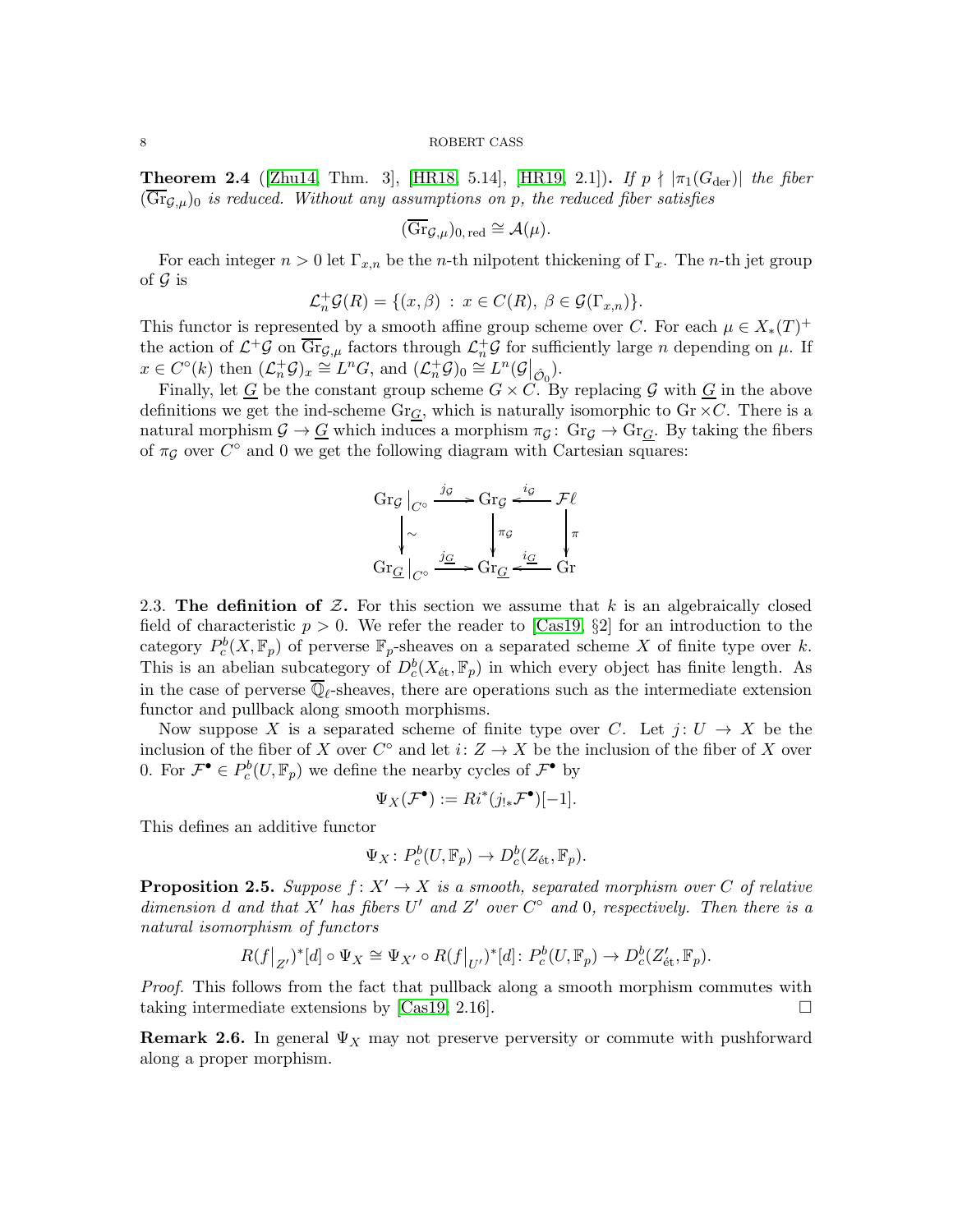By the following lemma, we can naturally extend the definition of the nearby cycles functor to the ind-scheme  $Gr_G$ .

**Lemma 2.7.** Suppose  $h: X' \to X$  is a closed immersion of separated C-schemes of finite type and that  $X'$  has fibers U' and Z' over  $C^{\circ}$  and 0, respectively. Then there is a natural isomorphism of functors

$$
R(h|_{Z'})_* \circ \Psi_{X'} \cong \Psi_X \circ R(h|_{U'})_* \colon P_c^b(U', \mathbb{F}_p) \to D_c^b(Z_{\text{\'et}}, \mathbb{F}_p).
$$

*Proof.* By taking the fibers of h over  $C^{\circ}$  and 0 we get the following diagram with Cartesian squares:



Because the intermediate extension functor agrees with the usual pushforward functor for closed immersions then by [\[Cas19,](#page-26-2) 2.6] we have

$$
Rh_* \circ j'_{!*} \cong j_{!*} \circ R(h|_{U'})_*.
$$

Now the lemma follows by applying  $R_i^*$  and the proper base change theorem.

In [\[Cas19,](#page-26-2) §6] we defined the category  $P_{L^+G}(\text{Gr}, \mathbb{F}_p)$  of  $L^+G$ -equivariant perverse  $\mathbb{F}_p$ sheaves on Gr. We also defined the category  $P_I(\mathcal{F}\ell, \mathbb{F}_p)$  and proved the following theorem.

<span id="page-8-0"></span>**Theorem 2.8** ([\[Cas19,](#page-26-2) 1.5]). The simple objects in  $P_{L+G}(\text{Gr}, \mathbb{F}_p)$  and  $P_I(\mathcal{F}\ell, \mathbb{F}_p)$  are the shifted constant sheaves

IC<sub>$$
\mu
$$</sub> :=  $\mathbb{F}_p[\dim \mathrm{Gr}_{\leq \mu}] \in D_c^b(\mathrm{Gr}_{\leq \mu, \text{\'et}}, \mathbb{F}_p),$   
IC <sub>$w$</sub>  <sup>$\mathcal{F}\ell$</sup>  :=  $\mathbb{F}_p[\dim \mathcal{F}\ell_w] \in D_c^b(\mathcal{F}\ell_{w, \text{\'et}}, \mathbb{F}_p),$   
for  $\mu \in X_*(T)^+$ ,  $w \in \tilde{W}$ .

Let  $\mathcal{F}^{\bullet} \in P_{L^+G}(\text{Gr}, \mathbb{F}_p)^{\text{ss}}$ . Since C is smooth then  $\mathcal{F}^{\bullet} \boxtimes \mathbb{F}_p[1] \in P_c^b(\text{Gr} \times C, \mathbb{F}_p)$  by [\[Cas19,](#page-26-2) 2.15]. Via the isomorphism  $\text{Gr}_{\mathcal{G}}|_{C^{\circ}} \cong \text{Gr} \times C^{\circ}$  we view  $\mathcal{F}^{\bullet} \boxtimes \mathbb{F}_p[1]|_{C^{\circ}}$  as a perverse sheaf on  $\text{Gr}_{\mathcal{G}}|_{C^\circ}$ . We set

$$
\mathcal{Z}(\mathcal{F}^{\bullet}) := \Psi_{\mathrm{Gr}_\mathcal{G}}(\mathcal{F}^{\bullet} \boxtimes \mathbb{F}_p[1]|_{C^{\circ}}) \in D^b_c(\mathcal{F}\ell_{\mathrm{\acute{e}t}}, \mathbb{F}_p).
$$

In [\[Cas19,](#page-26-2) §6] we defined the convolution product  $\mathcal{F}_1^{\bullet} * \mathcal{F}_2^{\bullet}$  of  $\mathcal{F}_1^{\bullet}, \mathcal{F}_2^{\bullet} \in P_{L^+G}(\text{Gr}, \mathbb{F}_p)$ . We now define the convolution product of two perverse sheaves in  $P_I(\mathcal{F}\ell,\mathbb{F}_p)$ . Since the situation is analogous to  $P_{L^+G}(\text{Gr}, \mathbb{F}_p)$  we will be brief. To begin, we have the convolution diagram

$$
\mathcal{F}\ell \times \mathcal{F}\ell \stackrel{p}{\leftarrow} LG \times \mathcal{F}\ell \stackrel{q}{\rightarrow} LG \times^I \mathcal{F}\ell \stackrel{m}{\rightarrow} \mathcal{F}\ell. \tag{2.5}
$$

Here p is the quotient map  $LG \rightarrow \mathcal{F}\ell$  on the first factor and the identity map on the second factor. The map q is the quotient by the diagonal action of I given by  $g \cdot (g_1, g_2) =$  $(g_1g^{-1}, gg_2)$ , and m is the multiplication map. We will also use the notation  $\mathcal{F}\ell \times \mathcal{F}\ell$  for  $LG \times^I \mathcal{F}\ell$ .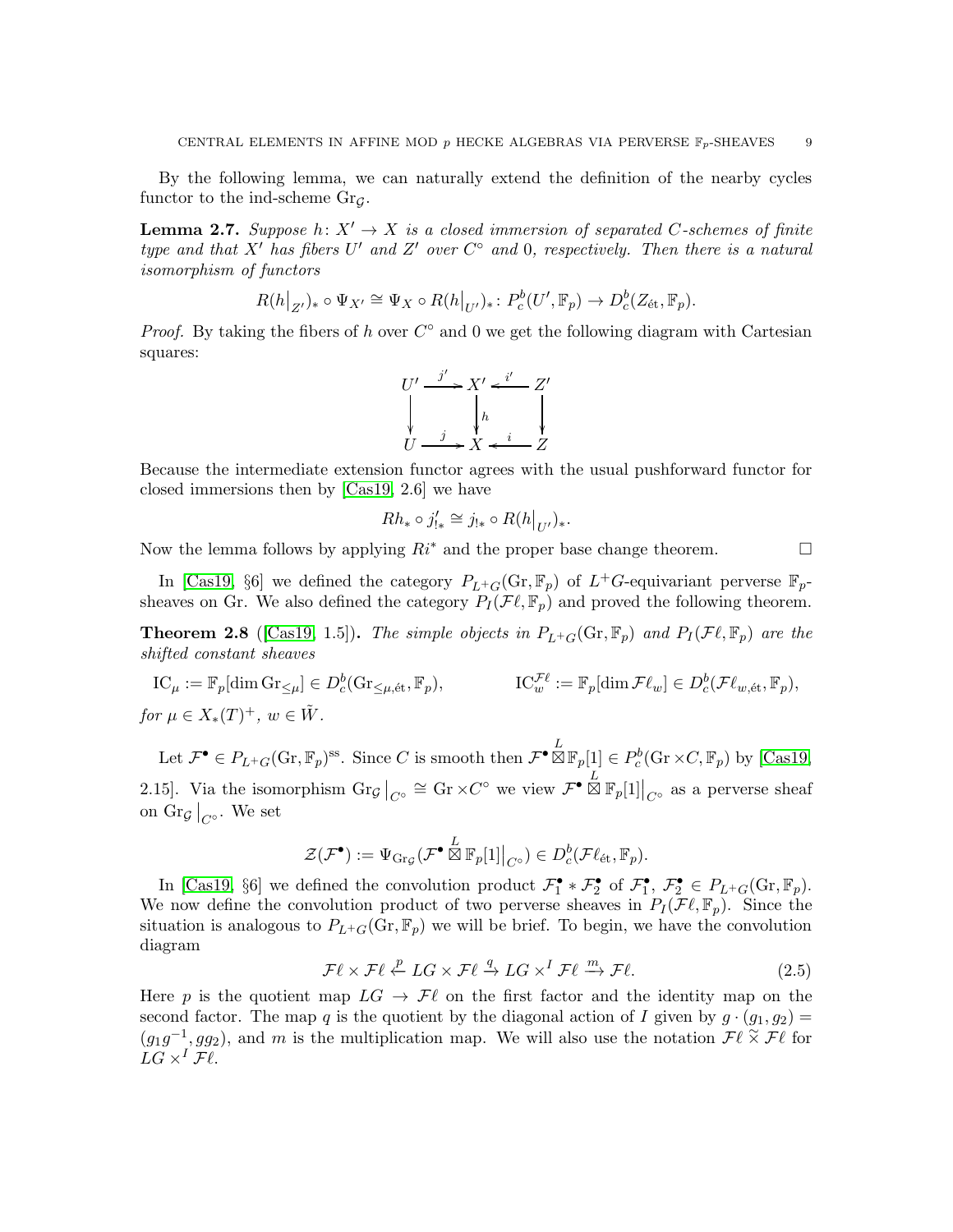Given  $\mathcal{F}_1^{\bullet}, \mathcal{F}_2^{\bullet} \in P_I(\mathcal{F}\ell, \mathbb{F}_p)$  we claim that there is a unique perverse sheaf  $\mathcal{F}_1^{\bullet}$  $\overset{\sim}{\boxtimes}$   $\mathcal{F}_2^{\bullet}$   $\in$  $P_I(LG \times^I \mathcal{F}\ell, \mathbb{F}_p)$  such that  $Rp^*(\mathcal{F}_1^{\bullet})$  $\stackrel{L}{\boxtimes}$   $\mathcal{F}_2^{\bullet}$   $)\cong$   $Rq^*(\mathcal{F}_1^{\bullet})$  $\stackrel{\sim}{\boxtimes} \mathcal{F}_2^{\bullet}$ ). The proof of this is analogous to the case of the affine Grassmannian in [\[Cas19,](#page-26-2) 6.2] so we omit it. We are also suppressing the fact that because  $LG \times \mathcal{F}\ell$  is not of ind-finite type, we must replace the I-torsors p and q by torsors for a finite type quotient of I depending on the support of  $\mathcal{F}_1^{\bullet}$  and  $\mathcal{F}_2^{\bullet}$ .

The convolution of  $\mathcal{F}_1^{\bullet}$  and  $\mathcal{F}_2^{\bullet}$  is

$$
\mathcal{F}_1^{\bullet} * \mathcal{F}_2^{\bullet} = Rm_! (\mathcal{F}_1^{\bullet} \overset{\sim}{\boxtimes} \mathcal{F}_2^{\bullet}) \in D_c^b(\mathcal{F}\ell_{\text{\'et}}, \mathbb{F}_p).
$$

We may also write  $Rm_*$  instead of  $Rm_!$  because  $\mathcal{F}_1^{\bullet}$  $\overset{\sim}{\boxtimes}$   $\mathcal{F}_2^{\bullet}$  is supported on a proper scheme. As in the case of  $\overline{\mathbb{Q}}_{\ell}$ -coefficients,  $\mathcal{F}_1^{\bullet} * \mathcal{F}_2^{\bullet}$  is not perverse in general. However, if  $\mathcal{F}_1^{\bullet} * \mathcal{F}_2^{\bullet}$  is perverse then it is also I-equivariant by [\[Cas19,](#page-26-2) 3.2].

**Remark 2.9.** Using the method in [\[Cas19,](#page-26-2) 3.13] we can define the category  $P_{\mathcal{L}^+G}(\text{Gr}_\mathcal{G}, \mathbb{F}_p)$ of  $\mathcal{L}^+\mathcal{G}$ -equivariant perverse  $\mathbb{F}_p$ -sheaves on Gr $\mathcal{G}$ . By the same reasoning we can define other categories of equivariant perverse sheaves on ind-schemes we will introduce later, such as  $P_{\mathcal{L}^+G}(\text{Gr}_\mathcal{G}^{conv}, \mathbb{F}_p)$  (see Section [3.1\)](#page-12-1). Since  $\mathcal{L}_n^+ \mathcal{G} \to C$  has geometrically connected fibers for every *n* then  $P_{\mathcal{L}^+ \mathcal{G}}(\text{Gr}_{\mathcal{G}}, \mathbb{F}_p)$  is a full subcategory of  $P_c^b(\text{Gr}_{\mathcal{G}}, \mathbb{F}_p)$ .

<span id="page-9-0"></span>2.4. First Properties of  $Z$ . In this section we prove parts (i) and (ii) of Theorem [1.1.](#page-2-0) The main ingredient will be the F-rationality of  $\text{Gr}_{\mathcal{G},\mu}$ . We assume that k is a perfect field of characteristic  $p > 2$  until Proposition [2.16,](#page-11-0) where we require k to be algebraically closed. Throughout this section we also assume that  $G_{\text{der}}$  is absolutely almost simple and simply connected. We will explain how to remove the simple connectedness hypothesis in Remark [3.8.](#page-21-0) To begin, we recall the following results.

<span id="page-9-2"></span>**Theorem 2.10** ([\[PZ13,](#page-27-6) 9.1], [\[HR19,](#page-26-8) 2.1]). The schemes  $\overline{\text{Gr}}_{G,\mu}$  and  $\overline{\text{Gr}}_{G,\mu}$  are integral, normal, and Cohen-Macaulay.

<span id="page-9-3"></span>**Corollary 2.11.** The fiber  $(\overline{\text{Gr}}_{\mathcal{G},\mu})_0$  is Cohen-Macaulay and connected of dimension equal to that of  $\text{Gr}_{\leq \mu}$ .

*Proof.* Since  $\overline{\text{Gr}}_{\mathcal{G},\mu}$  is Cohen-Macaulay and integral then  $(\overline{\text{Gr}}_{\mathcal{G},\mu})_0$  is also Cohen-Macaulay by [\[Sta20,](#page-27-7) OC6G]. Note that the morphism  $\overline{\text{Gr}}_{\mathcal{G},\mu} \to C$  is flat by [\[Har77,](#page-26-15) III 9.7]. Now because the generic fiber of  $\overline{Gr}_{\mathcal{G},\mu} \to C$  is connected, then so is  $(\overline{Gr}_{\mathcal{G},\mu})_0$  by [\[EGA IV](#page-26-16)<sub>3</sub>, 15.5.4]. Finally, dim  $(\overline{\text{Gr}}_{\mathcal{G},\mu})_0 = \dim \text{Gr}_{\leq \mu}$  by [\[Har77,](#page-26-15) III 9.6].

The following lemmas [\(2.12,](#page-9-1) [2.13,](#page-10-1) [2.14\)](#page-10-2) are well-known to experts, but because we could not find detailed proofs in the literature we provide them here. These three lemmas are also valid if  $p = 2$ .

<span id="page-9-1"></span>**Lemma 2.12.** Let A and B be domains that are strongly F-regular k-algebras of finite type. Then if  $A \otimes_k B$  is a domain it is strongly F-regular.

*Proof.* This is proven in [\[Has03,](#page-26-17) 5.2] when A and B are graded rings, but the same proof works in general. Let  $R = A \otimes_k B$  and let  $a \in A$  and  $b \in B$  be such that the localizations  $A_a$  and  $B_b$  are smooth. Then  $A_a \otimes_k B_b$  is smooth and hence strongly F-regular by [\[HH89,](#page-26-12) 3.1 (c)], so by [\[HH89,](#page-26-12) 3.3 (a)] it suffices to construct a splitting of  $R[(a\otimes b)^{1/q}] \subset R^{1/q}$  for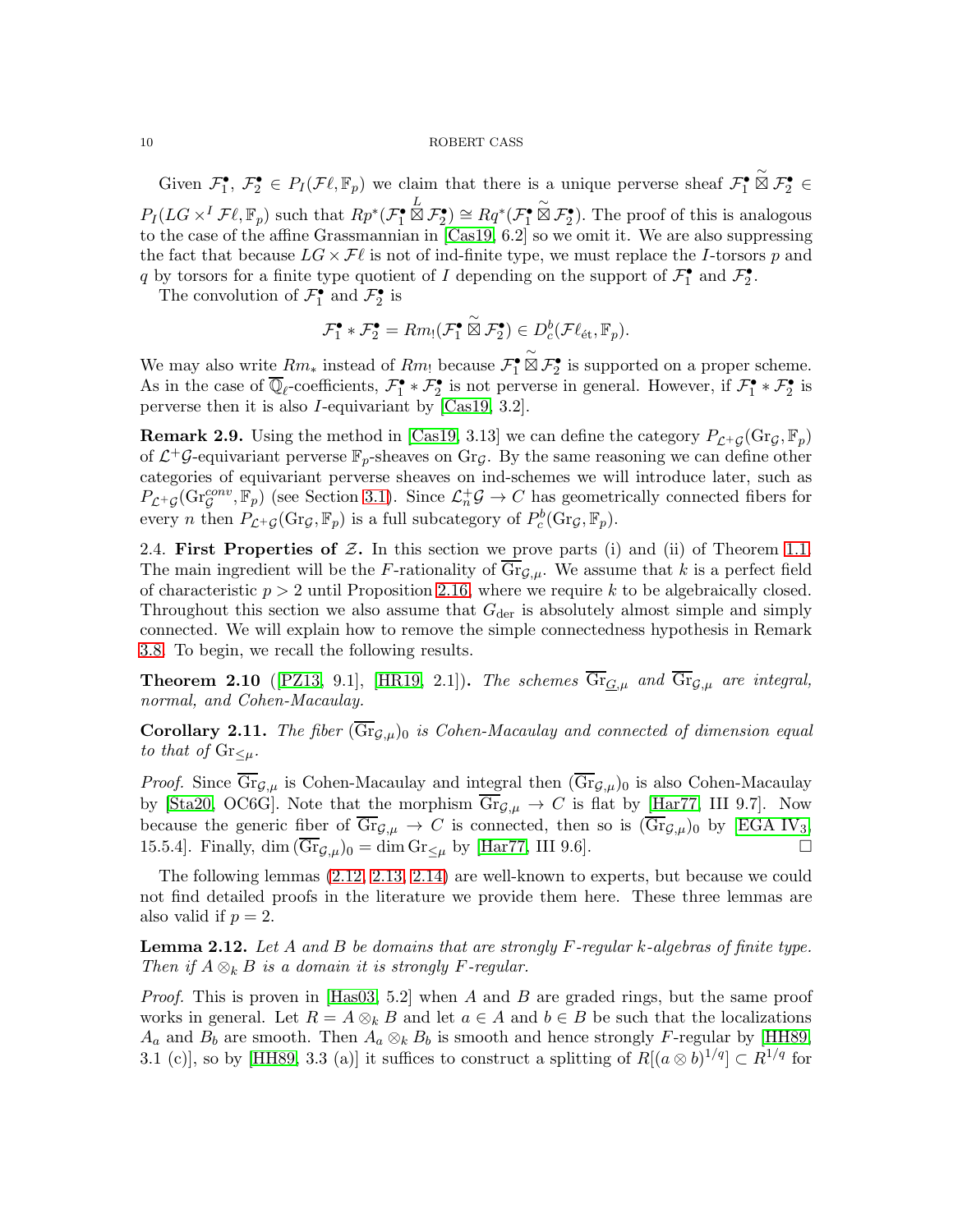some  $q = p^e$ . Because k is perfect, such a splitting can be constructed from splittings of  $A[a^{1/q}] \subset A^{1/q}$  and  $B[b^{1/q}] \subset B^{1/q}$ , which exist for some common q because  $A_a$  and  $B_b$  are strongly F-regular.

<span id="page-10-1"></span>**Lemma 2.13.** Let R be a domain that is a strongly F-regular k-algebra of finite type and let E be an F-finite field containing k. Then if  $R \otimes_k E$  is a domain it is strongly F-regular.

*Proof.* Let  $R_E = R \otimes_k E$  and let  $c \in R$  be such that the localization  $R_c$  is a smooth kalgebra. Since  $R_c \otimes_k E$  is a smooth E-algebra, it is regular. Hence by [\[HH89,](#page-26-12) 3.1 (c)],  $R_c \otimes_k E$  is strongly F-regular. Thus, to prove  $R_E$  is strongly F-regular, by [\[HH89,](#page-26-12) 3.3 (a)] it suffices to show that the inclusion  $R_E[c^{1/q} \otimes 1] \subset R_E^{1/q}$  $E^{1/q}$  splits for some  $q = p^e$ . Because k is perfect, then such a splitting can be constructed from splittings of  $R[c^{1/q}] \subset R^{1/q}$  and  $E \subset E^{1/q}$ . A splitting of  $R[c^{1/q}] \subset R^{1/q}$  exists for some q because R is strongly F-regular, and a splitting of  $E \subset E^{1/q}$  exists because E is F-finite and it is a field.

<span id="page-10-2"></span>**Lemma 2.14.** Let  $f: Y \to X$  be a smooth surjective morphism between reduced k-schemes of finite type. Then  $X$  is strongly  $F$ -regular if and only if  $Y$  is strongly  $F$ -regular.

*Proof.* If Y is strongly F-regular then X is strongly F-regular by [\[HH89,](#page-26-12) 3.1 (b)]. Con-versely, if X is strongly F-regular then Y is strongly F-regular by [\[Abe01,](#page-25-2) 3.6]. In order to apply loc. cit. we are using the fact that the local rings of a smooth scheme over a field are regular, and hence they are Gorenstein and F-rational by [\[HH94,](#page-26-11) 3.4].  $\Box$ 

We can now prove that the global Schubert varieties are strongly F-regular.

<span id="page-10-0"></span>**Theorem 2.15.** The schemes  $\overline{\text{Gr}}_{G,\mu}$  and  $\overline{\text{Gr}}_{G,\mu}$  are strongly F-regular, F-rational, and have pseudo-rational singularities.

*Proof.* By the implications following Theorem [2.1](#page-5-1) it suffices to prove these schemes are strongly F-regular. By [\[Cas19,](#page-26-2) 1.4],  $\text{Gr}_{\leq \mu}$  is globally F-regular and hence also strongly F-regular. As C is smooth then it is strongly F-regular by [\[HH89,](#page-26-12) 3.1 (c)]. Thus since  $\overline{\text{Gr}}_{\underline{G},\mu} \cong \text{Gr}_{\leq \mu} \times C$  then  $\overline{\text{Gr}}_{\underline{G},\mu}$  is strongly F-regular by Theorem [2.10](#page-9-2) and Lemma [2.12.](#page-9-1)

Since  $\frac{\text{Gr}_{\mathcal{G}}}{\text{Corr}_{\mathcal{G}}}\Big|_{C^{\circ}} \cong \frac{\text{Gr}_{\mathcal{G}}}{\text{Corr}_{\mathcal{G}}}\Big|_{C^{\circ}}$  is strongly F-regular. Hence by [\[HH89,](#page-26-12) 3.3 (a)], to prove  $\overline{\text{Gr}}_{\mathcal{G},\mu}$  is strongly F-regular it suffice to prove  $\overline{\text{Gr}}_{\mathcal{G},\mu}$  is Frobenius split along the effective Cartier divisor  $(\overline{\text{Gr}}_{\mathcal{G},\mu})_0$ . As  $\overline{\text{Gr}}_{\mathcal{G},\mu}$  is Frobenius split compatibly with  $(\overline{\text{Gr}}_{\mathcal{G},\mu})_0$  by [\[Zhu14,](#page-27-2) 6.5] then it is also Frobenius split along  $(\overline{\text{Gr}}_{\mathcal{G},\mu})_0$  (see, for example, [\[Cas19,](#page-26-2) 5.7]).  $\Box$ 

Before proceeding we prove Theorem [1.6.](#page-4-2) Recall that in the setup of Theorem [1.6,](#page-4-2)  $E$  is a local field of characteristic  $p > 2$  with ring of integers  $\mathcal{O}_E$  and residue field  $\mathbb{F}_q$ . The group G is a split connected reductive group defined over E such that  $G_{\text{der}}$  is absolutely almost simple and simply connected. We assume that  $G$  is the base extension of a split Chevalley group over Z and that T and B are defined over  $\mathbb{F}_q$ . Let Gr be the affine Grassmannian of G viewed as a group scheme over  $\mathbb{F}_q$ . After choosing an isomorphism  $\mathbb{F}_q[[t]] \cong \mathcal{O}_E$  we can view  $M_{\mu}$  as a projective  $\mathcal{O}_E$ -scheme.

**Proof of Theorem [1.6.](#page-4-2)** Let  $x \in M_\mu$  and let  $\mathcal{O}_x$  be the local ring at x. As  $\mathcal{O}_E$  is an excellent ring and  $M_{\mu}$  is a projective  $\mathcal{O}_E$ -scheme then  $\mathcal{O}_x$  is excellent. Hence by [\[Smi97,](#page-27-3) 3.1] pseudo-rationality will follow if we prove that  $\mathcal{O}_x$  is F-rational. The residue field of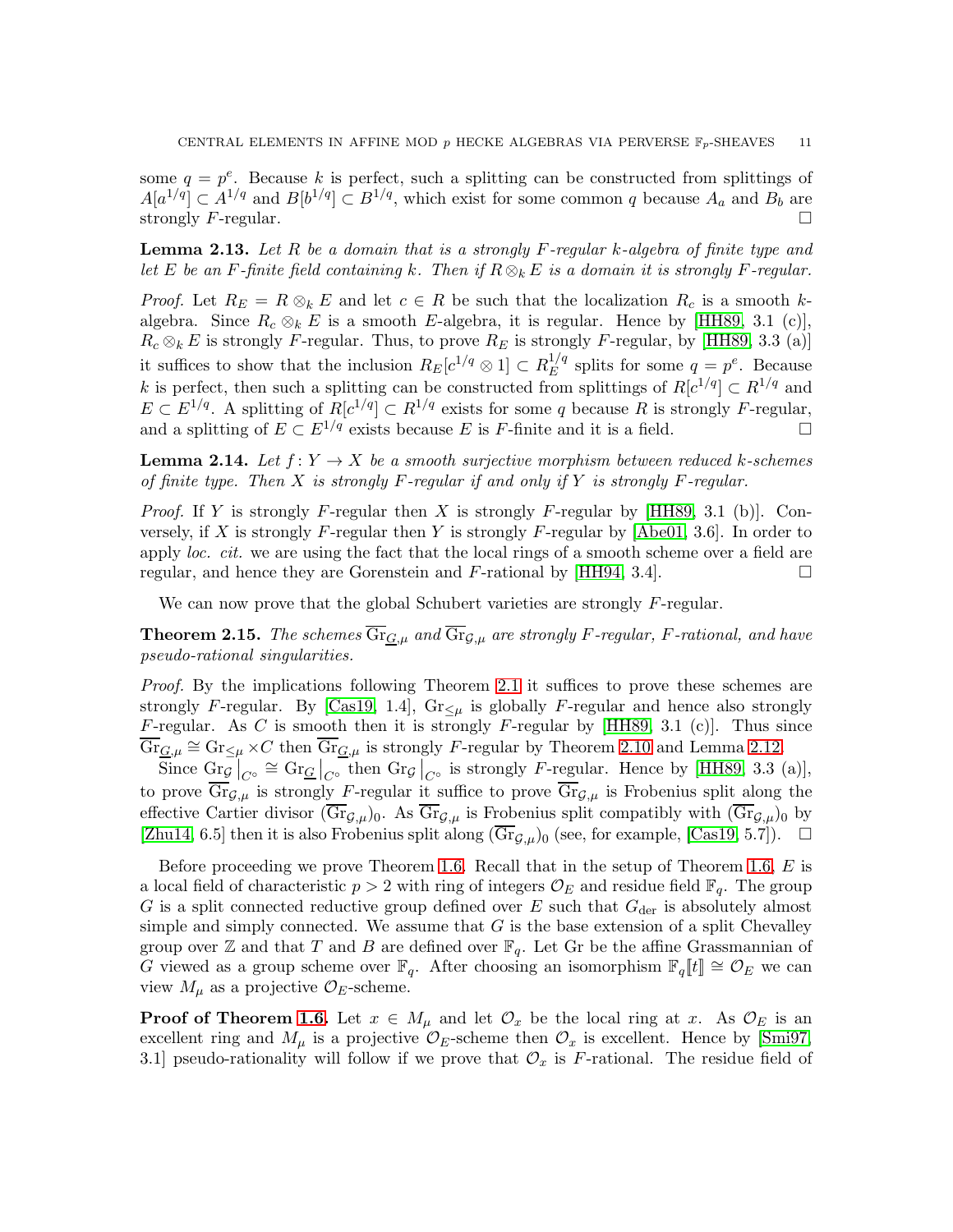$\mathcal{O}_x$  is F-finite because it is finitely generated as a field over the perfect field k. Thus  $\mathcal{O}_x$  is F-finite by [\[Kun76,](#page-26-18) 2.6]. By [\[HH89,](#page-26-12) 3.1 (d)] it suffices to show  $\mathcal{O}_x$  is strongly F-regular.

First suppose  $x \in M_\mu$  lies in the closed fiber of  $M_\mu \to \text{Spec}(\mathcal{O}_E)$ . The completion  $\hat{\mathcal{O}}_x$  is excellent and has an F-finite residue field, so it is F-finite by [\[Kun76,](#page-26-18) 2.6]. To prove  $\mathcal{O}_x$ is strongly F-regular it suffices to prove  $\hat{\mathcal{O}}_x$  is strongly F-regular by [\[HH89,](#page-26-12) 3.1 (b)]. The ring  $\hat{\mathcal{O}}_x$  is isomorphic to the completion of a local ring in  $\overline{\text{Gr}}_{\mathcal{G},\mu}$ . Thus, it suffices to take  $y \in \overline{\text{Gr}}_{\mathcal{G},\mu}$  and show that the completion  $\hat{\mathcal{O}}_y$  of the local ring  $\mathcal{O}_y$  is strongly F-regular. Note that the map  $\mathcal{O}_y \to \hat{\mathcal{O}}_y$  is a flat map between F-finite noetherian local rings. Since  $\mathcal{O}_y$  is reduced and excellent then  $\hat{\mathcal{O}}_y$  is also reduced. Moreover, the fibers of this map are regular by [\[EGA IV](#page-26-19)<sub>2</sub>, 7.8.3 (v)]. Thus, since  $\mathcal{O}_y$  is strongly F-regular (Theorem [2.15\)](#page-10-0) then  $\hat{\mathcal{O}}_y$  is strongly F-regular by [\[Abe01,](#page-25-2) 3.6]. This shows that  $\mathcal{O}_x$  is strongly F-regular if x lies in the closed fiber of  $M_\mu \to \text{Spec}(\mathcal{O}_E)$ .

To complete the proof we need to show that the generic fiber  $M_{\mu} \times_{Spec(\mathcal{O}_E)} Spec(E) =$  $\text{Gr}_{\mathbb{F}_q,\leq\mu}\times_{\text{Spec}(\mathbb{F}_q)}\text{Spec}(E)$  is strongly F-regular. Let  $X = \text{Gr}_{\mathbb{F}_q,\leq\mu}$ . The notion of global  $F$ -regularity is defined for projective varieties over  $F$ -finite fields, so it suffices to show  $X_E := X \times_{\text{Spec}(\mathbb{F}_q)} \text{Spec}(E)$  is globally F-regular. Let  $\mathcal L$  be an ample invertible  $\mathcal O_X$ -module, and let  $R = \bigoplus_{n=0}^{\infty} H^n(X, \mathcal{L})$  be the corresponding section ring of X. Then  $R \otimes_{\mathbb{F}_q} E$  is a section ring for  $X_E$ , so we need to show this ring is strongly F-regular. Since X is globally F-regular we can assume R is strongly F-regular. Hence the strong F-regularity of  $R \otimes_{\mathbb{F}_q} E$ will follow from Lemma [2.13](#page-10-1) once we know that  $R \otimes_{\mathbb{F}_q} E$  is a domain.

Since  $R$  is strongly  $F$ -regular it is reduced. As  $E$  is also reduced and  $k$  is perfect then  $R \otimes_{\mathbb{F}_q} E$  is reduced by [\[Sta20,](#page-27-7) 00I4]. Let  $\overline{\mathbb{F}}_q$  be an algebraic closure of  $\mathbb{F}_q$ . Because  $\text{Gr}_{\leq \mu}$ is irreducible then  $R \otimes_{\mathbb{F}_q} \overline{\mathbb{F}}_q$  is irreducible, so  $R \otimes_{\mathbb{F}_q} E$  is irreducible by [\[Sta20,](#page-27-7) 037K]. Thus  $R \otimes_{\mathbb{F}_q} E$  is a domain, and hence it is strongly F-regular by Lemma [2.13.](#page-10-1) Thus  $X_E$  is globally  $F$ -regular, and hence strongly  $F$ -regular.

We now begin proving parts (i) and (ii) of Theorem [1.1.](#page-2-0) For the rest of this section we assume that k is an algebraically closed field of characteristic  $p > 2$  and that G is a connected reductive group over  $k$  such that  $G_{\text{der}}$  is almost simple and simply connected.

<span id="page-11-0"></span>**Proposition 2.16.** The perverse sheaf  $j_{\mathcal{G},!*}(\mathrm{IC}_{\mu}\boxtimes\mathbb{F}_p[1]|_{C^{\circ}})$  is the shifted constant sheaf  $\mathbb{F}_p[\dim \overline{\text{Gr}}_{G,\mu}]$  supported on  $\overline{\text{Gr}}_{G,\mu}$ .

*Proof.* Since  $\overline{\text{Gr}}_{\mathcal{G},\mu}$  is integral and F-rational then  $\mathbb{F}_p[\dim \overline{\text{Gr}}_{\mathcal{G},\mu}]$  is a simple perverse sheaf by [\[Cas19,](#page-26-2) 1.7]. Now the lemma follows by applying *loc. cit.* on  $\overline{\text{Gr}}_{\mathcal{G},\mu}|_{C^{\circ}}$  and using that  $j_{\mathcal{G},!*}(\mathrm{IC}_{\mu}\boxtimes\mathbb{F}_p[1]|_{C^{\circ}})$  is simple by [\[Cas19,](#page-26-2) 2.9].

**Proposition 2.17.** The functor Z is exact and preserves perversity, and  $\mathcal{Z}(\mathrm{IC}_{\mu}) \cong \mathcal{Z}_{\mathcal{A}(\mu)}$ .

*Proof.* The isomorphism  $\mathcal{Z}(IC_\mu) \cong \mathcal{Z}_{\mathcal{A}(\mu)}$  follows from Theorem [2.4](#page-7-1) and Proposition [2.16,](#page-11-0) and the fact that dim  $A(\mu) = \dim \text{Gr}_{\leq \mu}$ . As  $A(\mu)$  is Cohen-Macaulay and equidimensional (Corollary [2.11\)](#page-9-3) then  $\mathcal{Z}_{\mathcal{A}(\mu)}$  is perverse by [\[Cas19,](#page-26-2) 1.6]. Since  $P_{L^+G}(\text{Gr}, \mathbb{F}_p)$ <sup>ss</sup> is semisimple then  $\mathcal Z$  is also exact and it preserves perversity.

<span id="page-11-1"></span>Proposition 2.18.  $\mathcal{Z}(\mathcal{F}^{\bullet})$  is *I*-equivariant.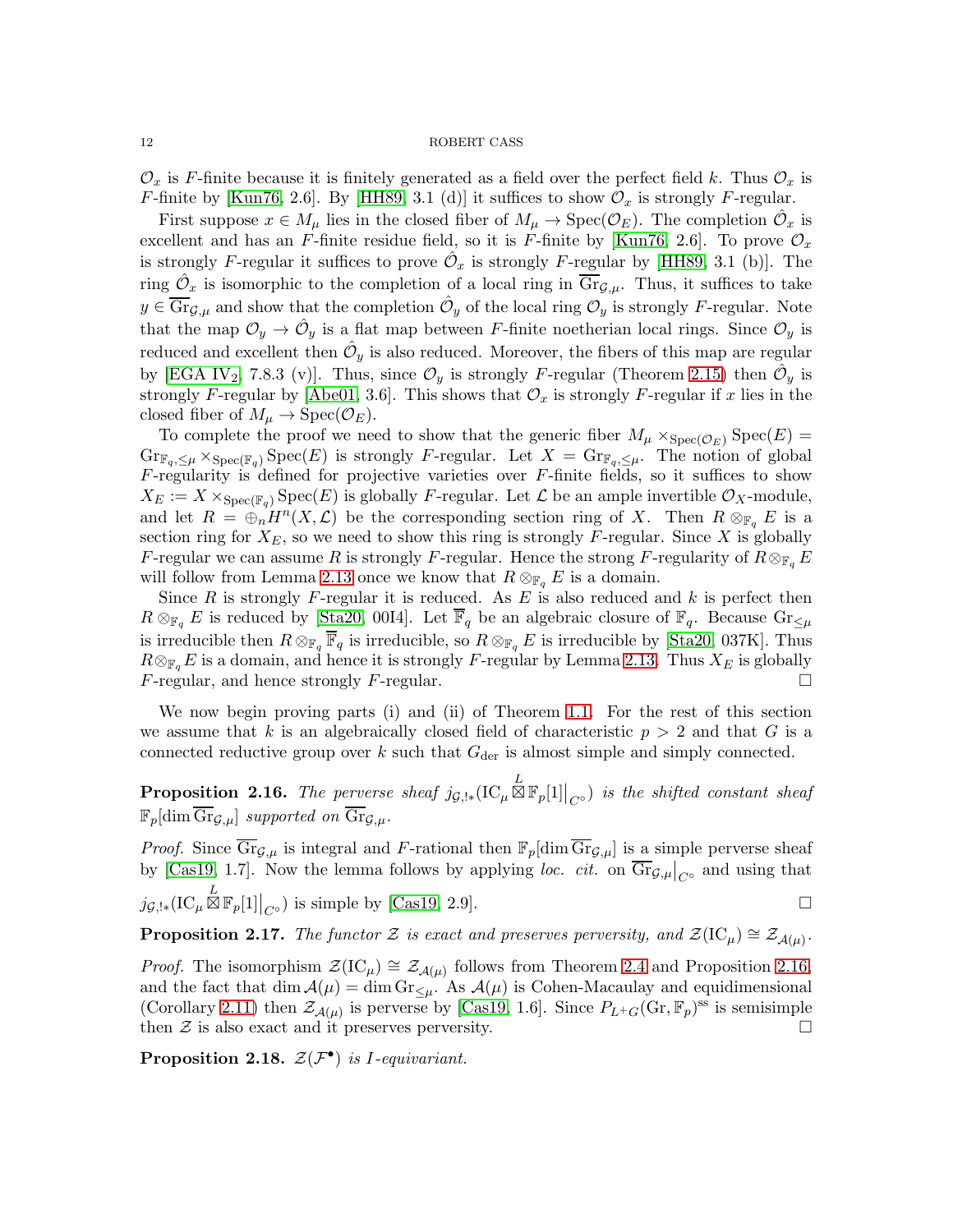*Proof.* Note that  $\mathcal{F}^{\bullet} \boxtimes \mathbb{F}_p[1]|_{C^{\circ}}$  is equivariant for the action of  $\mathcal{L}^{\dagger} \mathcal{G}|_{C^{\circ}} = L^{\dagger} G \times C^{\circ}$  on  $\overline{\text{Gr}}_{\mathcal{G},\mu}\big|_{C^\circ} = \text{Gr}_{\leq \mu} \times C^\circ$ . Using the fact that taking intermediate extensions commutes with smoothpullback ([\[Cas19,](#page-26-2) 2.16]) one can check that the perverse sheaf  $j_{\mathcal{G},!*}(\mathcal{F}^{\bullet} \boxtimes \mathbb{F}_p[1]|_{C^{\circ}}) \in \mathbb{R}^{+}$  $P_c^b(\overline{\text{Gr}}_{\mathcal{G},\mu},\mathbb{F}_p)$  is  $\mathcal{L}^+\mathcal{G}$ -equivariant. By taking the fiber over 0 it follows that  $\mathcal{Z}(\mathcal{F}^{\bullet})$  is Iequivariant.

This completes the proof of the properties of  $\mathcal Z$  asserted in the beginning of Theorem [1.1](#page-2-0) and also part (i).

**Proof of Theorem [1.1](#page-2-0) (ii).** We first show that  $R\pi_!(\mathcal{Z}_{\mathcal{A}(\mu)}) \cong \mathrm{IC}_{\mu}$ . Since  $\overline{\mathrm{Gr}}_{\mathcal{G},\mu}$  and  $\overline{\mathrm{Gr}}_{\mathcal{G},\mu}$ are normal, Cohen-Macaulay, and have pseudo-rational singularities then  $R\pi_{\mathcal{G},*}(\mathcal{O}_{\overline{\mathrm{Gr}}_{\mathcal{G},\mu}}) \cong$  $\mathcal{O}_{\overline{\text{Gr}}_{\underline{G},\mu}}$  by [\[Kov19,](#page-26-6) 1.8]. Thus by applying the Artin-Schreier sequence it follows that

$$
R\pi_{\mathcal{G},!}(j_{\mathcal{G},!*}(\mathrm{IC}_{\mu}\boxtimes\mathbb{F}_p[1]|_{C^{\circ}}))\cong\mathrm{IC}_{\mu}\stackrel{L}{\boxtimes}\mathbb{F}_p[1].
$$

Now by semisimplicity, for general  $\mathcal{F}^{\bullet} \in P_{L^+G}(\text{Gr}, \mathbb{F}_p)^{\text{ss}}$  there exists an isomorphism

$$
R\pi_{\mathcal{G},!}(j_{\mathcal{G},!*}(\mathcal{F}^{\bullet}\boxtimes\mathbb{F}_p[1]|_{C^{\circ}})) \cong \mathcal{F}^{\bullet}\boxtimes\mathbb{F}_p[1].
$$

We can select a canonical isomorphism by requiring that it restricts to the identity map over  $C^{\circ}$ . By restricting this canonical isomorphism to 0 and applying the proper base change theorem we get a canonical isomorphism

$$
R\pi_!({\mathcal Z}({\mathcal F}^{\bullet}))\cong{\mathcal F}^{\bullet}.
$$

 $\Box$ 

## 3. Proofs

<span id="page-12-1"></span><span id="page-12-0"></span>3.1. Beilinson-Drinfeld and convolution Grassmannians. In this section we establish some F-regularity results that we will use to prove the remaining parts of Theorem [1.1.](#page-2-0) Let k be an algebraically closed field of characteristic  $p > 2$  and let G be a connected reductive group over k such that  $G_{\text{der}}$  is almost simple. We also assume that  $G_{\text{der}}$  is simply connected until Remark [3.8.](#page-21-0) In our proofs we will use the same geometric objects as in [\[Zhu14\]](#page-27-2). First, we have the Beilinson-Drinfeld Grassmannian for  $\mathcal G$  over  $C$  defined by the functor

$$
\mathrm{Gr}_{\mathcal{G}}^{BD}(R) = \left\{ (x,\mathcal{E},\beta) : x \in C(R), \ \mathcal{E} \text{ is a } \mathcal{G}\text{-torsor on } C_R, \ \beta \colon \mathcal{E}\big|_{C_R^{\circ} - \Gamma_x} \cong \mathcal{E}_0\big|_{C_R^{\circ} - \Gamma_x} \right\}.
$$

This is an ind-proper scheme over  $C$  by [\[Zhu14,](#page-27-2) 6.2.1]. By arguments similar to those in [\[Gai01,](#page-26-5) Prop. 5],

$$
\operatorname{Gr}_{\mathcal{G}}^{BD}\big|_{C^{\circ}} \cong \operatorname{Gr} \times C^{\circ} \times \mathcal{F}\ell, \qquad (\operatorname{Gr}_{\mathcal{G}}^{BD})_0 \cong \mathcal{F}\ell.
$$

Let  $\overline{\text{Gr}}_{\mathcal{G},\mu,w}^{BD}$  be the reduced closure of  $\text{Gr}_{\leq \mu} \times C^{\circ} \times \mathcal{F}\ell_w$  in  $\text{Gr}_{\mathcal{G}}^{BD}$ .

The global convolution Grassmannian for  $\mathcal G$  is the functor

$$
\operatorname{Gr}_{\mathcal{G}}^{conv}(R) = \left\{ (x, \mathcal{E}_1, \mathcal{E}_2, \beta_1, \beta_2) : \begin{array}{l} x \in C(R), \ \mathcal{E}_1, \mathcal{E}_2 \text{ are } \mathcal{G}\text{-torsors on } C_R, \\ \beta_1: \ \mathcal{E}_1 \big|_{C_R - \Gamma_x} \cong \mathcal{E}_0 \big|_{C_R - \Gamma_x}, \ \beta_2: \ \mathcal{E}_2 \big|_{C_R^{\circ}} \cong \mathcal{E}_1 \big|_{C_R^{\circ}} \end{array} \right\}.
$$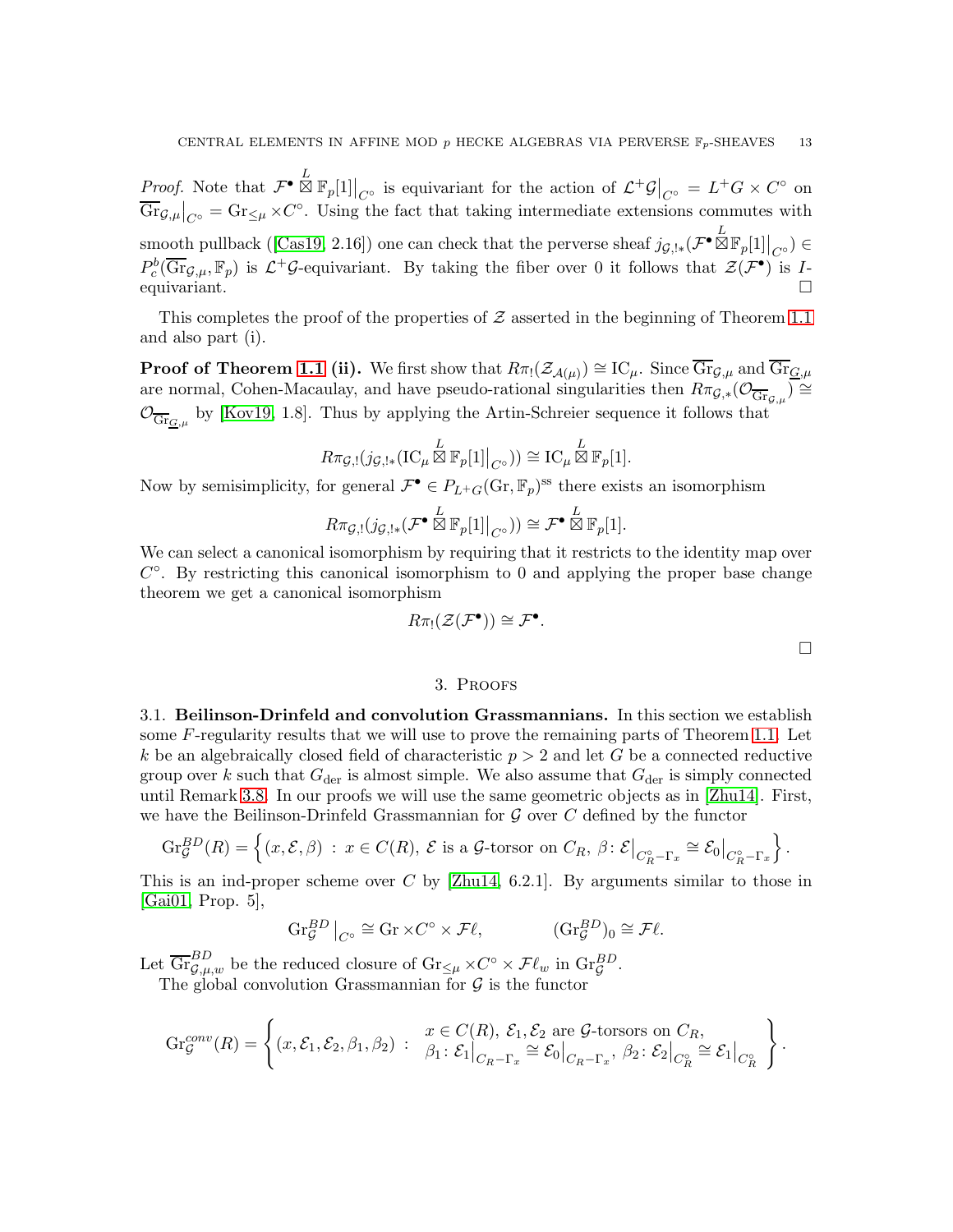This is an ind-projective scheme over C by [\[Zhu14,](#page-27-2) 6.2.3]. There is a map  $m_{\mathcal{G}}\colon \text{Gr}_{\mathcal{G}}^{conv} \to$  $\text{Gr}_{\mathcal{G}}^{BD}$  which sends  $(x,\mathcal{E}_1,\mathcal{E}_2,\beta_1,\beta_2)$  to  $(x,\mathcal{E}_2,\beta_1 \circ \beta_2)$ . The map  $m_{\mathcal{G}}$  is an isomorphism over  $C^{\circ}$ . By taking the fibers over  $C^{\circ}$  and 0 we get the following diagram with Cartesian squares.

$$
\operatorname{Gr}_{\mathcal{G}}^{conv}\Big|_{C^{\circ}} \xrightarrow{j^{conv}} \operatorname{Gr}_{\mathcal{G}}^{conv} \xleftarrow{i^{conv}} LG \times^{I} \mathcal{F}\ell
$$
\n
$$
\Big|_{\sim} \Big|_{\sim} \qquad \qquad \int_{m_{\mathcal{G}}}^{m_{\mathcal{G}}} \Big|_{\mathcal{G}^{\circ}} \xrightarrow{j^{BD}} \operatorname{Gr}_{\mathcal{G}}^{BD} \xleftarrow{i^{BD}} \mathcal{F}\ell
$$
\n
$$
(3.1)
$$

We define  $\overline{\text{Gr}}_{\mathcal{G},\mu,w}^{conv}$  to be the reduced closure of  $\text{Gr}_{\leq\mu}\times C^{\circ}\times\mathcal{F}\ell_{w}$  in  $\text{Gr}_{\mathcal{G}}^{conv}$ . In Theorem [3.5](#page-16-1) we will show that  $\overline{\text{Gr}}_{\mathcal{G},\mu,w}^{BD}$  and  $\overline{\text{Gr}}_{\mathcal{G},\mu,w}^{conv}$  are strongly F-regular. Before we can prove this, we need to show that  $\overline{\mathrm{Gr}}_{\mathcal{G},\mu,w}^{BD}$  is Frobenius split compatibly with  $(\overline{\mathrm{Gr}}_{\mathcal{G},\mu,w}^{BD})_0$ . Zhu proved such a splitting exists for  $w \in X_*(T)^+$  sufficiently dominant [\[Zhu14,](#page-27-2) 6.5], and our argument will require only a minor modification of Zhu's argument.

In our proofs we will use the following facts and notation. Recall that for  $\lambda \in X_*(T)^+$  we write  $t_\lambda$  for the element  $\lambda$  viewed as an element of  $\tilde{W}$ . If we write  $\tilde{W} = X_*(T) \rtimes W$ , then

$$
\pi^{-1}(\mathrm{Gr}_{\leq \lambda}) = \mathcal{F}\ell_{t_{\lambda}^{w_0}} , \quad \text{where} \quad t_{\lambda}^{w_0} := (\lambda, w_0) \in \tilde{W}.
$$

Additionally, for  $\mu \in X_*(T)^+$  we have

$$
t_{\mu} \cdot t_{\lambda}^{w_0} = (\mu, 1) \cdot (\lambda, w_0) = (\mu + \lambda, w_0) = t_{\mu + \lambda}^{w_0}.
$$

In this case, if  $\ell$  is the length function on  $\tilde{W}$  we have

$$
\ell(t_{\mu}) + \ell(t_{\lambda}^{w_0}) = \ell(t_{\mu+\lambda}^{w_0}).
$$

This can be proved using the formula for  $\ell$  in [Gör10, §1.1] (see also [\[Zhu14,](#page-27-2) §9.1]).

<span id="page-13-0"></span>**Proposition 3.1.** Let  $\mu$ ,  $\lambda \in X_*(T)^+$  and let  $w = t_{\lambda}^{w_0} \in \tilde{W}$ . Then  $\overline{\mathrm{Gr}}_{\mathcal{G},\mu,w}^{BD}$  is normal, and the fiber  $(\overline{\mathrm{Gr}}_{\mathcal{G},\mu,w}^{BD})_0$  is reduced and isomorphic to  $\mathcal{F}\ell_{t^w_{\mu+\lambda}}$ .

*Proof.* Let  $\text{Gr}_{\underline{G}}^{BD}$  be the functor

$$
\operatorname{Gr}_{\underline{G}}^{BD}(R) = \left\{ (x, \mathcal{E}, \beta) : x \in C(R), \ \mathcal{E} \text{ is a } \underline{G}\text{-torsor on } C_R, \ \beta \colon \mathcal{E}\big|_{C_R^{\circ} - \Gamma_x} \cong \mathcal{E}_0\big|_{C_R^{\circ} - \Gamma_x} \right\}.
$$

Then by [\[Gai01,](#page-26-5) 3.1.1],  $\text{Gr}_{\underline{G}}^{BD}$  is ind-projective, and there are isomorphisms

$$
\operatorname{Gr}_{\underline{G}}^{BD}\big|_{C^\circ} \cong \operatorname{Gr} \times C^\circ \times \operatorname{Gr}, \qquad (\operatorname{Gr}_{\underline{G}}^{BD})_0 \cong \operatorname{Gr}.
$$

The map  $\mathcal{G} \to \underline{G}$  induces a map  $\pi_{BD}$ :  $\text{Gr}_{\mathcal{G}}^{BD} \to \text{Gr}_{\underline{G}}^{BD}$ . Over closed points in  $C^{\circ}$  this is the map id  $\times\pi\colon$  Gr  $\times\mathcal{F}\ell\to$  Gr  $\times$  Gr and over 0 this is  $\pi\colon\mathcal{F}\ell\to$  Gr. Let  $\overline{\mathrm{Gr}}_{\underline{G},\mu,\lambda}^{BD}\subset\mathrm{Gr}_{\underline{G}}^{BD}$  be the reduced closure of  $\text{Gr}_{\leq \mu} \times C^{\circ} \times \text{Gr}_{\leq \lambda}$ .

The fiber  $(\overline{\text{Gr}}_{\underline{G},\mu,\lambda}^{BD})_0$  is reduced and isomorphic to  $\text{Gr}_{\leq \mu+\lambda}$  by [\[Zhu09,](#page-27-8) 1.2.4] (see also [\[Zhu17,](#page-27-4) 3.1.14]). As  $\overline{\mathrm{Gr}}_{\mathcal{G},\mu,w}^{BD} \subset \pi_{BD}^{-1}(\overline{\mathrm{Gr}}_{\mathcal{G},\mu,\lambda}^{BD})$  then  $(\overline{\mathrm{Gr}}_{\mathcal{G},\mu,w}^{BD})_{0,\text{red}} \subset \mathcal{F}\ell_{t_{\mu+\lambda}^{w_0}}$ . Furthermore,  $\overline{\mathrm{Gr}}_{\mathcal{G},\mu,w}^{BD} \to C$  is flat by [\[Har77,](#page-26-15) 9.7], and hence by [Har77, 9.6] the irreducible components of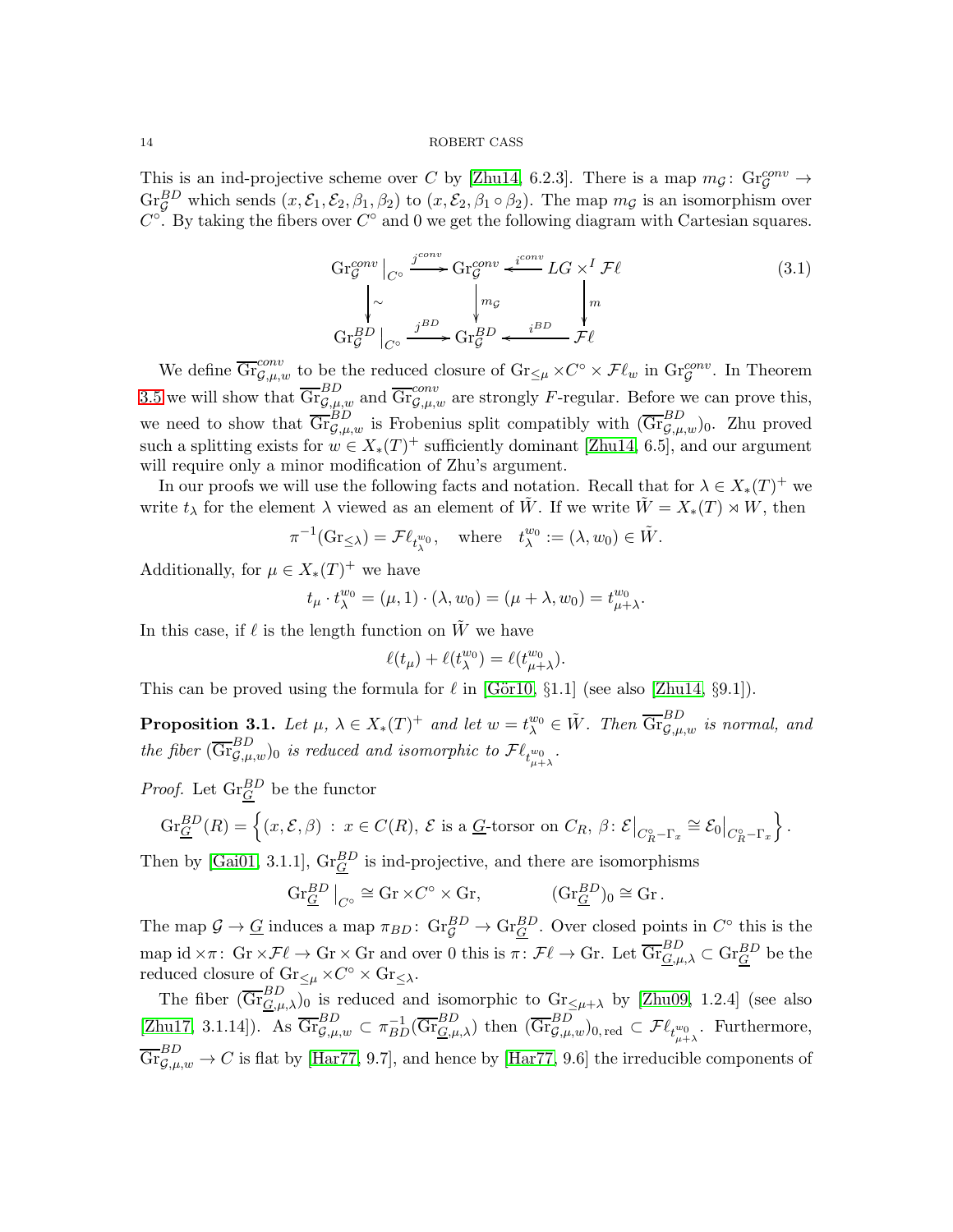$(\overline{\mathrm{Gr}}_{\mathcal{G},\mu,w}^{BD})_{0,\,\mathrm{red}}$  all have dimension equal to dim  $\mathrm{Gr}_{\leq \mu} + \dim \mathcal{F}\ell_{t_{\lambda}^{w_0}}$ . Thus, since  $\dim \mathcal{F}\ell_{t_{\mu+\lambda}^{w_0}} =$  $\lambda$   $\iota_{\mu+\lambda}$  $\dim \text{Gr}_{\leq \mu} + \dim \mathcal{F}\ell_{t_{\lambda}^{w_0}} \text{, then } (\overline{\text{Gr}}_{\mathcal{G},\mu,w}^{BD})_{0\text{, red}} = \mathcal{F}\ell_{t_{\mu+\lambda}^{w_0}} \text{ and } (\pi_{BD}^{-1}(\overline{\text{Gr}}_{\underline{G},\mu,\lambda}^{BD})_{\text{red}} = \overline{\text{Gr}}_{\mathcal{G},\mu,w}^{BD} \text{.}$ 

As  $\mathcal{F}\ell$  is a  $G/B$  fibration over Gr, then  $(\pi_{BD}^{-1}(\overline{\mathrm{Gr}}_{\underline{G},\mu,\lambda}^{BD}))_0$  is a  $G/B$  fibration over  $(\overline{\mathrm{Gr}}_{\underline{G},\mu,\lambda}^{BD})_0$ . Since  $(\overline{\mathrm{Gr}}_{\underline{G},\mu,\lambda}^{BD})_0$  is reduced, then so is  $(\pi_{BD}^{-1}(\overline{\mathrm{Gr}}_{\underline{G},\mu,\lambda}^{BD}))_0$ . As  $(\overline{\mathrm{Gr}}_{\mathcal{G},\mu,w}^{BD})_0$  is a closed subscheme of  $(\pi_{BD}^{-1}(\overline{\mathrm{Gr}}_{\mathcal{G},\mu,\lambda}^{BD}))_0$ , and these two schemes have the same reductions, then  $(\overline{\mathrm{Gr}}_{\mathcal{G},\mu,w}^{BD})_0$  is reduced. Finally, since  $\mathcal{F}\ell_{t^{w_0}_{\mu+\lambda}}$  is normal and  $\overline{\text{Gr}}_{\mathcal{G},\mu,w}^{BD}\Big|_{C^\circ} \cong \text{Gr}_{\leq \mu} \times C^\circ \times \mathcal{F}\ell_{t^{w_0}_{\lambda}}$  is also normal then  $\overline{\text{Gr}}_{\mathcal{G},\mu,w}^{BD}$  is normal by Hironaka's lemma [\[EGA IV](#page-26-19)<sub>2</sub>, 5.12.8].

The following proposition is well-known, but because we could not find a complete proof in the literature we provide one here.

<span id="page-14-0"></span>**Proposition 3.2.** Let  $w, w' \in \tilde{W}$  be such that  $\ell(w) + \ell(w) = \ell(w \cdot w')$ . Then the convolution morphism  $m: LG \times^{I} \mathcal{F}\ell \to \mathcal{F}\ell$  maps  $C(w) \times C(w')$  isomorphically onto  $C(w \cdot w')$ .

*Proof.* Let  $W_{\text{aff}}$  be the affine Weyl group of G and let  $\Omega \subset \tilde{W}$  be the subgroup of length 0 elements. Then we have a decomposition  $\tilde{W} = W_{\text{aff}} \rtimes \Omega$ . First suppose that  $w, w' \in W_{\text{aff}}$ . Let  $w = s_1 \cdots s_{\ell(w)}$  and  $w' = s'_1 \cdots s'_{\ell(w')}$  be reduced expressions for w and w' as products of simple reflections. For each i let  $\mathcal{P}_i$  be the parahoric group scheme corresponding to  $s_i$ . Then  $L^+(\mathcal{P}_i)/I \cong \mathcal{F}\ell_{s_i}$ , and each  $\mathcal{F}\ell_{s_i}$  is abstractly isomorphic to  $\mathbb{P}^1$ . There is an affine Demazure resolution

$$
\pi_{w \cdot w'} \colon \left( \widetilde{\times} \mathcal{F}\ell_{s_i} \right) \widetilde{\times} \left( \widetilde{\times} \mathcal{F}\ell_{s'_j} \right) \to \mathcal{F}\ell_{w \cdot w'}.
$$

By [\[Fal03,](#page-26-9) §3], since the product of the  $s_i$  and the  $s'_j$  gives a reduced expression for  $w \cdot w'$ , the morphism  $\pi_{w \cdot w'}$  induces an isomorphism

$$
\left(\widetilde{\times}C(s_i)\right)\widetilde{\times}\left(\widetilde{\times}C(s'_j)\right)\stackrel{\sim}{\to} C(w\cdot w').
$$

As  $\pi_{w \cdot w'} = m \circ (\pi_w \times \pi_{w'})$  then by also applying loc. cit. to the factors  $\widetilde{\times} \mathcal{F} \ell_{s_i}$  and  $\widetilde{\times} \mathcal{F} \ell_{s'_j}$ we see that m maps  $C(w) \times C(w')$  isomorphically onto  $C(w \cdot w')$ .

For the general case, write  $w = \tau w_a$  and  $w' = w'_a \tau'$  for  $w_a$ ,  $w'_a \in W_{\text{aff}}$  and  $\tau$ ,  $\tau' \in \Omega$ . Then  $\ell(w) = \ell(w_a)$ ,  $\ell(w') = \ell(w'_a)$  and  $\ell(w \cdot w') = \ell(w_a \cdot w'_a)$ . Because  $\Omega$  normalizes I then  $\Omega$ acts on both  $\mathcal{F}\ell$  and  $LG \times^I \mathcal{F}\ell$  by right multiplication. Furthermore, any lift  $\dot{\tau}^{-1} \in LG(k)$ induces isomorphisms on both of these ind-schemes by left multiplication, and all of these isomorphisms send  $I$ -orbits to  $I$ -orbits. In particular, there is a commutative diagram as follows:

$$
C(w) \overset{\sim}{\times} C(w') \xrightarrow{\qquad \tau^{-1} (\cdot) \tau'^{-1}} C(w_a) \overset{\sim}{\times} C(w'_a)
$$
  
\n
$$
\downarrow m \qquad \qquad \downarrow m
$$
  
\n
$$
C(w \cdot w') \xrightarrow{\qquad \tau^{-1} (\cdot) \tau'^{-1}} C(w_a \cdot w'_a)
$$

We have shown the morphism on the right is an isomorphism, thus so is the morphism on the left.  $\square$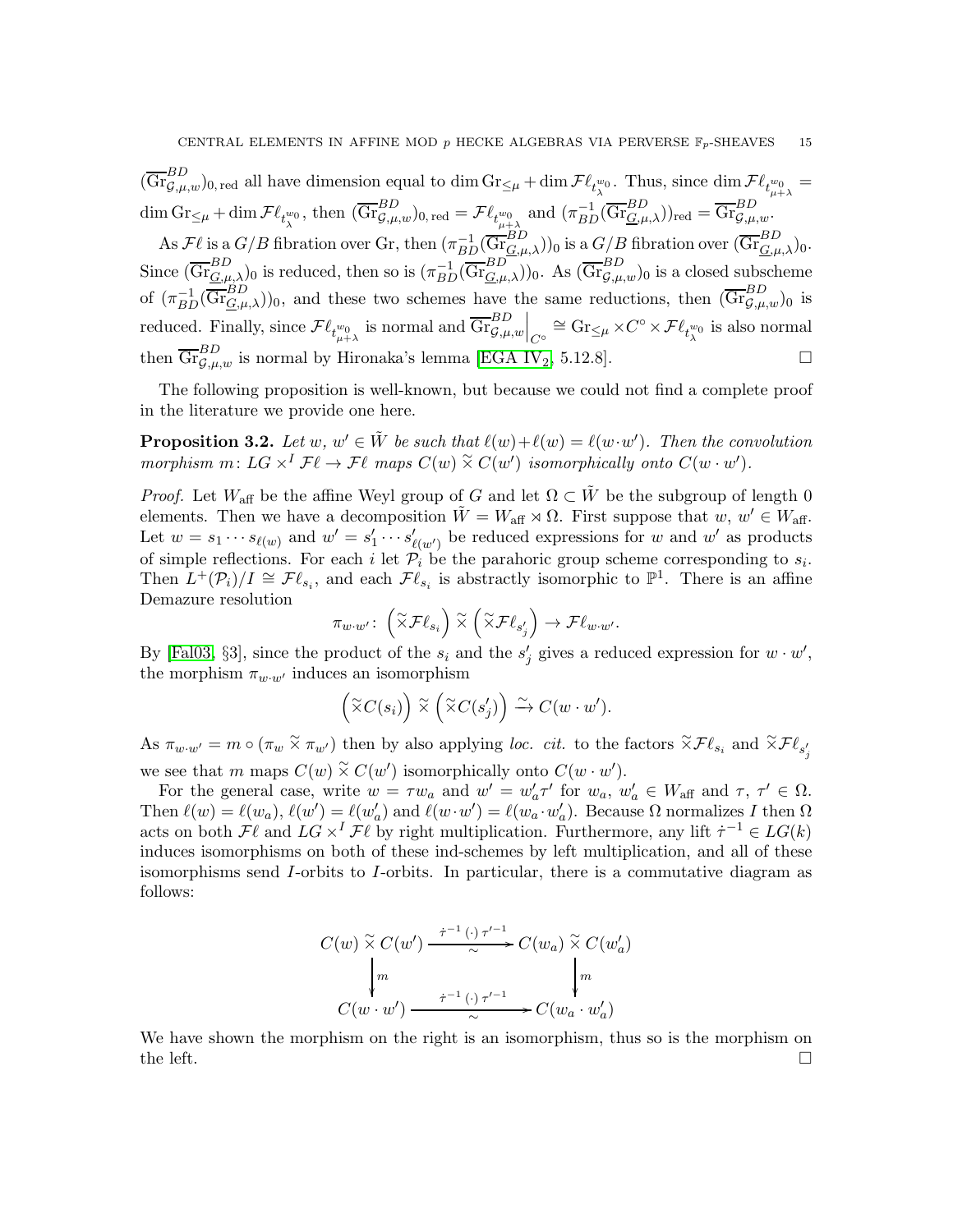**Proposition 3.3.** For any  $\mu \in X_*(T)^+$  and  $w \in \tilde{W}$  the scheme  $\overline{\mathrm{Gr}}_{\mathcal{G},\mu,w}^{BD}$  is Frobenius split compatibly with  $(\overline{\mathrm{Gr}}_{\mathcal{G},\mu,w}^{BD})_0$ .

*Proof.* If  $w = t_{\nu}$  for  $\nu \in X_*(T)^+$  sufficiently dominant then this is [\[Zhu14,](#page-27-2) 6.5]. If  $\lambda < \nu$  is also dominant then this splitting is compatible with the closed subscheme  $\overline{\mathrm{Gr}}_{\mathcal{G},\mu,t_\lambda}^{BD} \subset \overline{\mathrm{Gr}}_{\mathcal{G},\mu,t_\nu}^{BD}$ by [\[Zhu14,](#page-27-2) 6.8] and [\[BK05,](#page-26-21) 1.1.7 (ii)]. A splitting of  $\overline{\text{Gr}}_{\mathcal{G},\mu,t_{\nu}}^{BD}$  compatible with  $\overline{\text{Gr}}_{\mathcal{G},\mu,t_{\lambda}}^{BD}$  and  $(\overline{\text{Gr}}_{\mathcal{G},\mu,t_{\nu}}^{BD})$  induces a splitting of  $\overline{\text{Gr}}_{\mathcal{G},\mu,t_{\lambda}}^{BD}$  compatible with  $(\overline{\text{Gr}}_{\mathcal{G},\mu,t_{\lambda}}^{BD})$ . This proves the proposition when  $w = t_{\lambda}$  for any dominant coweight  $\lambda$ .

For the general case, note that for every  $w' \in \tilde{W}$  there exists  $\lambda \in X_*(T)^+$  such that  $w' \leq t_\lambda^{w_0}$  $_{\lambda}^{w_0}$ , so it suffices to show  $\overline{\mathrm{Gr}}_{\mathcal{G},\mu,t_\lambda^{w_0}}^{BD}$  is compatibly Frobenius split with  $(\overline{\mathrm{Gr}}_{\mathcal{G},\mu,t_\lambda^{w_0}}^{BD})_0$  and  $\overline{\mathrm{Gr}}_{\mathcal{G},\mu,w'}^{BD}$  for all  $\lambda \in X_*(T)^+$  and  $w' \leq t_\lambda^{w_0}$  $\psi_0^w$ . Henceforth we fix  $\lambda \in X_*(T)^+$  and  $w = t_\lambda^{w_0} \in \tilde{W}$ .

We will proceed by a similar argument as in [\[Zhu14,](#page-27-2) 6.7]. More precisely, we will construct an open subscheme  $U \subset \overline{\mathrm{Gr}}_{\mathcal{G},\mu,w}^{conv}$  such that:

- (1) The scheme U maps isomorphically onto its image under  $m: \overline{\mathrm{Gr}}_{\mathcal{G},\mu,w}^{conv} \to \overline{\mathrm{Gr}}_{\mathcal{G},\mu,w}^{BD}$ .
- (2) The complement of  $m(U)$  in  $\overline{\text{Gr}}_{\mathcal{G},\mu,w}^{BD}$  has codimension two.
- (3) The scheme  $U$  is Frobenius split.

Since  $\overline{\text{Gr}}_{\mathcal{G},\mu,w}^{BD}$  is normal, then by [\[BK05,](#page-26-21) 1.1.7] the spitting of  $m(U)$  extends to a splitting of  $\overline{\mathrm{Gr}}_{\mathcal{G},\mu,w}^{BD}$ . We will complete the proof of the proposition by showing

(4) The resulting splitting of  $\overline{\mathrm{Gr}}_{\mathcal{G},\mu,w}^{BD}$  is compatible with  $(\overline{\mathrm{Gr}}_{\mathcal{G},\mu,w}^{BD})_0$  and  $\overline{\mathrm{Gr}}_{\mathcal{G},\mu,w'}^{BD}$  for all  $w' < w$ .

As in [\[Zhu14\]](#page-27-2), we define  $U_1 \subset \overline{\text{Gr}}_{\mathcal{G},\mu,w}^{conv}$  to be the open subscheme which is  $\text{Gr}_{\mu} \times C^{\circ} \times \mathcal{F}\ell_w$ over  $C^{\circ}$  and  $C(t_{\mu}) \times \mathcal{F}\ell_{w}$  over 0. We also define  $U \subset U_1$  to be the open subscheme which is  $\text{Gr}_{\mu} \times C^{\circ} \times \mathcal{F}\ell_{w}$  over  $C^{\circ}$  and  $C(t_{\mu}) \times C(w)$  over 0. Since the lengths of  $t_{\mu}$  and w add then  $C(t_\mu) \times C(w)$  maps isomorphically onto  $C(t^{w_0}_{\mu+1})$  $_{\mu+\lambda}^{w_0}$  by Proposition [3.2.](#page-14-0) Thus  $(U)_0$  maps isomorphically onto  $m(U)_0$ . Hence the morphism from U to  $m(U)$  is a bijective birational morphism between normal integral k-schemes, so it is an isomorphism by Grothendieck's reformulation of Zariski's main theorem [EGA  $III<sub>1</sub>$ , 4.4.3].

As  $\text{Gr}_{\leq \mu} - \text{Gr}_{\mu}$  has codimension two in  $\text{Gr}_{\leq \mu}$ , the complement of  $m(U)|_{C^{\circ}} = \text{Gr}_{\mu} \times C^{\circ} \times$  $\mathcal{F}\ell_w$  has codimension two in  $\overline{\mathrm{Gr}}_{\mathcal{G},\mu,w}^{BD}\Big|_{C^\circ} = \mathrm{Gr}_{\leq \mu} \times C^\circ \times \mathcal{F}\ell_w$ . By Proposition [3.1,](#page-13-0)  $(\overline{\mathrm{Gr}}_{\mathcal{G},\mu,w}^{BD})_0$  $m(U)_0 = \mathcal{F} \ell_{t_{\mu+\lambda}^{w_0}} - C(t_{\mu+\mu}^{w_0})$  $_{\mu+\lambda}^{w_0}$ ) has codimension one, so we conclude that U satisfies (2). Finally, (3) and (4) follow from the fact that  $U_1$  is Frobenius split compatibly with  $(U_1)_0$  and  $U_1 \cap (\text{Gr}_{\mu} \times C^{\circ} \times \mathcal{F}\ell_{w'})$  for all  $w' \leq w$  by [\[Zhu14,](#page-27-2) 6.8].

**Corollary 3.4.** For any  $\mu \in X_*(T)^+$  and  $w \in \tilde{W}$  the scheme  $(\overline{\text{Gr}}_{\mathcal{G},\mu,w}^{BD})_0$  is reduced, Cohen-Macaulay, Frobenius split, and equidimensional of dimension dim  $\text{Gr}_{\leq \mu} + \dim \mathcal{F}\ell_w$ .

*Proof.* A Frobenius splitting of  $\overline{\mathrm{Gr}}_{\mathcal{G},\mu,w}^{BD}$  compatible with  $(\overline{\mathrm{Gr}}_{\mathcal{G},\mu,w}^{BD})$  induces a Frobenius splitting of  $(\overline{\mathrm{Gr}}_{\mathcal{G},\mu,w}^{BD})_0$ . Thus  $(\overline{\mathrm{Gr}}_{\mathcal{G},\mu,w}^{BD})_0$  is reduced by [\[BK05,](#page-26-21) 1.2.1]. Furthermore, as  $\overline{\mathrm{Gr}}_{\mathcal{G},\mu,w}^{BD}\Big|_{C^\circ} \cong \mathrm{Gr}_{\leq \mu} \times C^\circ \times \mathcal{F}\ell_w$  is Cohen-Macaulay then  $\overline{\mathrm{Gr}}_{\mathcal{G},\mu,w}^{BD}$  is Cohen-Macaulay by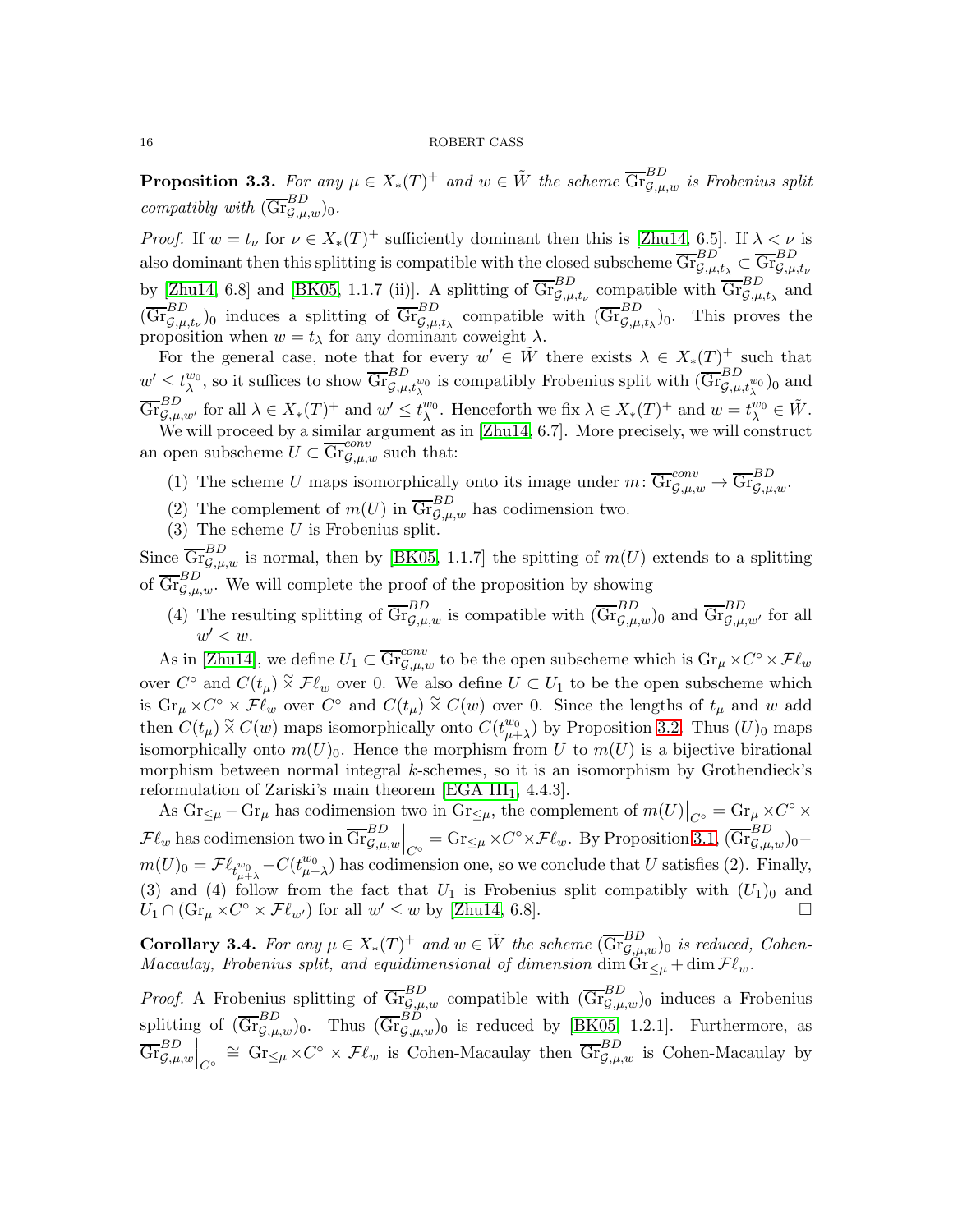[\[BS13,](#page-26-23) 5.4] (see also [\[HR19,](#page-26-8) 5.5]). Thus  $(\overline{\text{Gr}}_{\mathcal{G},\mu,w}^{BD})_0$  is also Cohen-Macaulay by [\[Sta20,](#page-27-7) OC6G]. Finally, the morphism  $\overline{\mathrm{Gr}}_{\mathcal{G},\mu,w}^{BD} \to C$  is flat by [\[Har77,](#page-26-15) III 9.7], so by [Har77, III 9.6] the fiber  $(\overline{\text{Gr}}_{\mathcal{G},\mu,w}^{BD})_0$  is equidimensional of dimension dim  $\text{Gr}_{\leq \mu} + \dim \mathcal{F}\ell_w$ .

<span id="page-16-1"></span>**Theorem 3.5.** For any  $\mu \in X_*(T)^+$  and  $w \in \tilde{W}$  the schemes  $\overline{\text{Gr}}_{\mathcal{G},\mu,w}^{BD}$  and  $\overline{\text{Gr}}_{\mathcal{G},\mu,w}^{conv}$  are strongly F-regular, F-rational, and have pseudo-rational singularities.

*Proof.* As in the proof of Theorem [2.15](#page-10-0) it suffices to prove these schemes are strongly  $F$ regular. Since  $\overline{\mathrm{Gr}}_{\mathcal{G},\mu,w}^{BD}\Big|_{C^{\circ}} \cong \mathrm{Gr}_{\leq \mu} \times C^{\circ} \times \mathcal{F}\ell_w$  then  $\overline{\mathrm{Gr}}_{\mathcal{G},\mu,w}^{BD}\Big|_{C^{\circ}}$  is strongly F-regular by Lemma [2.12](#page-9-1) and Theorem [2.1.](#page-5-1) Now as in the proof of Theorem [2.15](#page-10-0) it follows that  $\overline{\text{Gr}}_{\mathcal{G},\mu,w}^{BD}$ is strongly F-regular because it is Frobenius split compatibly with  $(\overline{\mathrm{Gr}}_{\mathcal{G},\mu,w}^{BD})_0$ .

To prove  $\overline{\text{Gr}}_{\mathcal{G},\mu,w}^{conv}$  is strongly F-regular, we first note that  $\overline{\text{Gr}}_{\mathcal{G},\mu}\times\mathcal{F}\ell_w$  is strongly F-regular by Lemma [2.12.](#page-9-1) By the isomorphism proceeding [\[Zhu14,](#page-27-2) 6.2.3],  $\overline{\text{Gr}}_{\mathcal{G},\mu,w}^{conv}$  and  $\overline{\text{Gr}}_{\mathcal{G},\mu} \times \mathcal{F}\ell_w$ have a common smooth cover. Since the property of strong F-regularity is local in the smooth topology (Lemma [2.14\)](#page-10-2) then  $\overline{\text{Gr}}_{\mathcal{G},\mu,w}^{cont}$  is strongly F-regular.

<span id="page-16-0"></span>3.2. Proofs of main results. We continue using the notation introduced in Section [3.1.](#page-12-1) For  $\mu \in X_*(T)^+$  and  $w \in \tilde{W}$  let  $\mathcal{Z}_{\mu,w}$  be the shifted constant sheaf  $\mathbb{F}_p[\dim(\mathrm{Gr}_{\mathcal{G},\mu,w}^{BD})_0]$ supported on  $(\text{Gr}_{\mathcal{G},\mu,w}^{BD})_0$ . Parts (iii) and (iv) of Theorem [1.1](#page-2-0) follow from the following proposition.

**Proposition 3.6.** For  $\mathcal{F}_1^{\bullet} \in P_{L^+G}(\mathbb{G}_T, \mathbb{F}_p)^{ss}$  and  $\mathcal{F}_2^{\bullet} \in P_I(\mathcal{F}\ell, \mathbb{F}_p)$  there are natural isomorphisms

- (i)  $\Psi_{\text{Gr}_{g}^{BD}}(\text{IC}_{\mu}\boxtimes \mathbb{F}_p[1]|_{C^{\circ}}$  $\stackrel{L}{\boxtimes} \operatorname{IC}_{w}^{\mathcal{F}\ell}$   $\cong \mathcal{Z}_{\mu,w}.$
- (ii)  $\Psi_{\text{Gr}^{BD}_\mathcal{G}}(\mathcal{F}_1^{\bullet})$  $\stackrel{L}{\boxtimes} \mathbb{F}_p[1]\big|_{C^\circ}$  $\mathbb{E} \mathcal{F}^{\bullet}_2) \cong \mathcal{Z}(\mathcal{F}^{\bullet}_1) * \mathcal{F}^{\bullet}_2.$
- (iii)  $\Psi_{\text{Gr}^{BD}_\mathcal{G}}(\mathcal{F}^\bullet_1)$  $\mathbb{Z}\,\mathbb{F}_p[1]\big|_{C^\circ}$  $L \boxtimes \mathcal{F}_2^{\bullet}$   $\cong \mathcal{F}_2^{\bullet} * \mathcal{Z}(\mathcal{F}_1^{\bullet}).$

Furthermore, each of these complexes is perverse and I-equivariant.

*Proof.* Since  $\overline{\mathrm{Gr}}_{\mathcal{G},\mu,w}^{BD}$  is integral and F-rational then by [\[Cas19,](#page-26-2) 1.7],  $j_{!*}^{BD}(\mathrm{IC}_{\mu}\boxtimes\mathbb{F}_p[1]|_{C^{\circ}}$ L ⊠  $\mathrm{IC}_{w}^{\mathcal{F}\ell}$  is the constant sheaf  $\mathbb{F}_p[\dim \overline{\mathrm{Gr}}_{\mathcal{G},\mu,w}^{BD}]$  supported on  $\overline{\mathrm{Gr}}_{\mathcal{G},\mu,w}^{BD}$ . Hence the isomorphism in (i) follows. As  $(\overline{\mathrm{Gr}}_{\mathcal{G},\mu,w}^{BD})_0$  is Cohen-Macaulay and equidimensional then  $\mathcal{Z}_{\mu,w}$  is perverse by [\[Cas19,](#page-26-2) 1.6].

For (ii), suppose that  $\mathcal{F}_1^{\bullet}$  is supported on  $\text{Gr}_{\leq \mu}$  and  $\mathcal{F}_2^{\bullet}$  is supported on  $\mathcal{F}\ell_w$ . Let  $I_n := L^n(\mathcal{G}|_{\hat{\mathcal{O}}_0})$ . As in [\[Zhu14,](#page-27-2) 6.2.3], for some *n* there is an  $I_n$ -torsor  $\text{Gr}_{\mathcal{G},0,n}$  over  $\text{Gr}_{\mathcal{G}}$  such that

$$
\overline{\mathrm{Gr}}_{\mathcal{G},\mu,w}^{conv} \cong \overline{\mathrm{Gr}}_{\mathcal{G},\mu} \times_{\mathrm{Gr}_\mathcal{G}} \mathrm{Gr}_{\mathcal{G},0,n} \times^{I_n} \mathcal{F} \ell_w.
$$

Let  $\varphi_n^{conv} \colon \overline{\text{Gr}}_{\mathcal{G},\mu} \times_{\text{Gr}_\mathcal{G}} \text{Gr}_{\mathcal{G},0,n} \times \mathcal{F}\ell_w \to \overline{\text{Gr}}_{\mathcal{G},\mu,w}^{conv}$  be the resulting  $I_n$ -torsor over  $\overline{\text{Gr}}_{\mathcal{G},\mu,w}^{conv}$ . By similar reasoning as in [\[Cas19,](#page-26-2) 6.2] we can form the perverse sheaf

$$
j_{\mathcal{G},!*}(\mathcal{F}_1^{\bullet} \boxtimes \mathbb{F}_p[1]|_{C^{\circ}}) \overset{\sim}{\boxtimes} \mathcal{F}_2^{\bullet} \in P_{\mathcal{L}^+ \mathcal{G}}(\overline{\mathrm{Gr}}_{\mathcal{G},\mu,w}^{conv}, \mathbb{F}_p).
$$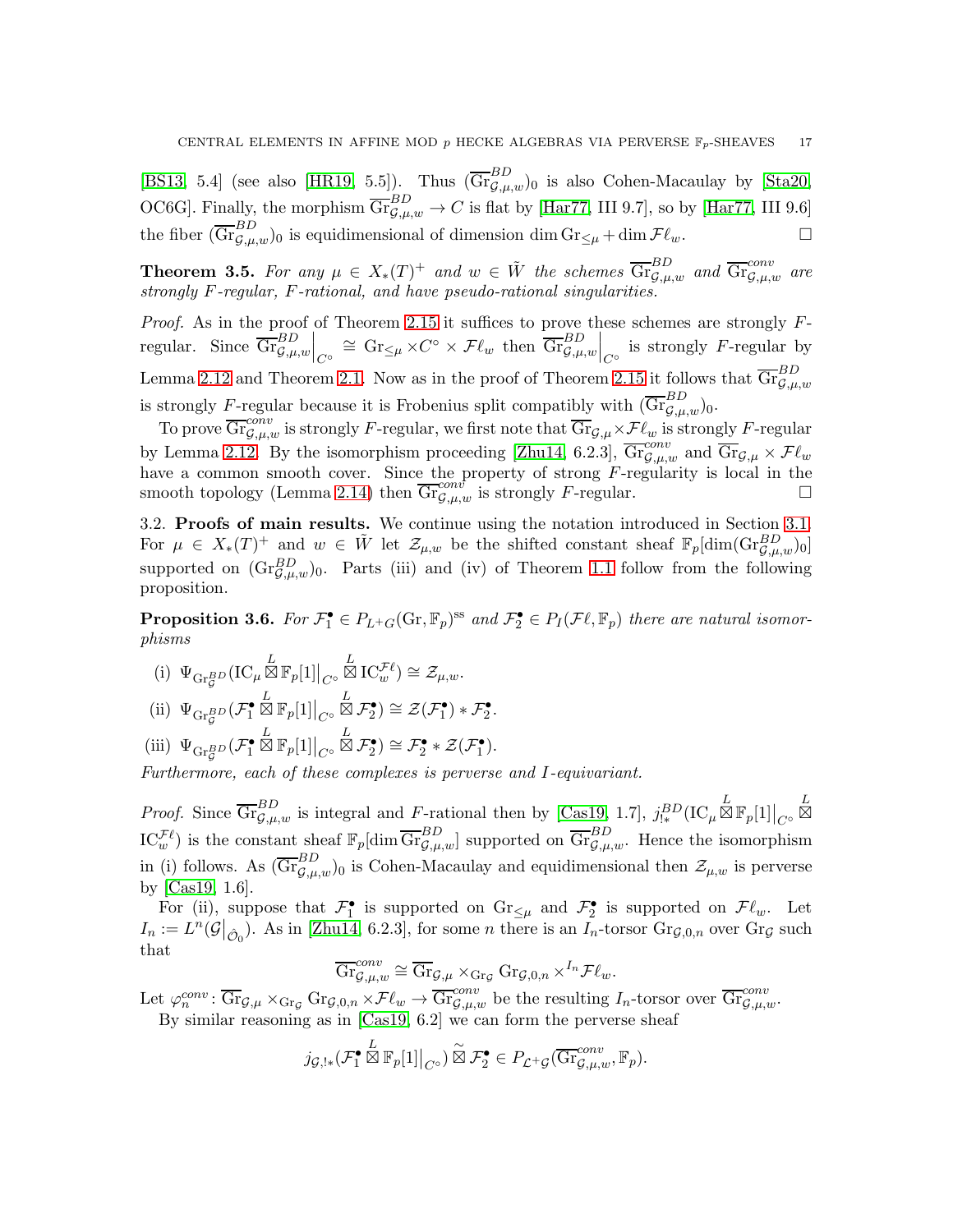The key point is that  $j_{\mathcal{G},!*}(\mathcal{F}_1^{\bullet})$  $\mathbb{E}_{\mathbb{E}_{p}[1]\big|_{C^{\circ}}}\mathbb{E}_{p}$  is perverse when  $\mathcal{F}_{1}^{\bullet}$  and  $\mathcal{F}_{2}^{\bullet}$  are simple because then  $j_{\mathcal{G},!*}(\mathcal{F}_1^{\bullet})$  $\mathbb{E}_{\mathbb{E}_{p}[1]\big|_{C^{\circ}}}\mathbb{E}_{\mathcal{F}_{2}^{\bullet}}$  is a constant sheaf supported on an equidimensional Cohen-Macaulay scheme. Thus  $j_{\mathcal{G},!*}(\mathcal{F}_1^{\bullet})$  $\mathbb{E}_{\mathbb{E}_{p}[1]\big|_{C^{\circ}}}\mathbb{E}_{\mathbb{E}_{p}[2]}\mathbb{E}_{\mathbb{E}_{p}[2]}$  is perverse for general  $\mathcal{F}_{1}^{\bullet}$  and  $\mathcal{F}_{2}^{\bullet}$ by induction on their lengths.

We claim there is an isomorphism

<span id="page-17-0"></span>
$$
Ri^{conv,*}[-1](j_{\mathcal{G},!*}(\mathcal{F}_1^{\bullet} \overset{L}{\boxtimes} \mathbb{F}_p[1]|_{C^{\circ}}) \overset{\sim}{\boxtimes} \mathcal{F}_2^{\bullet}) \cong \mathcal{Z}(\mathcal{F}_1^{\bullet}) \overset{\sim}{\boxtimes} \mathcal{F}_2^{\bullet}.
$$
 (3.2)

Let  $\varphi_n \colon \overline{\text{Gr}}_{\mathcal{G},\mu} \times_{\text{Gr}_\mathcal{G}} \text{Gr}_{\mathcal{G},0,n} \to \overline{\text{Gr}}_{\mathcal{G},\mu}$  be the pullback of  $\text{Gr}_{\mathcal{G},0,n} \to \text{Gr}_\mathcal{G}$  along  $\overline{\text{Gr}}_{\mathcal{G},\mu} \to \text{Gr}_\mathcal{G}$ and let  $\varphi_{0,n} : (\overline{\text{Gr}}_{\mathcal{G},\mu})_{0,n} \to (\overline{\text{Gr}}_{\mathcal{G},\mu})_0$  be the fiber of  $\varphi_n$  over 0. By taking the fiber of  $\varphi_n^{conv}$ over 0 we get the following Cartesian diagram:

$$
\overline{\text{Gr}}_{\mathcal{G},\mu} \times_{\text{Gr}_\mathcal{G}} \text{Gr}_{\mathcal{G},0,n} \times \mathcal{F}\ell_w \stackrel{i_c^{conv}}{\leftarrow} (\overline{\text{Gr}}_{\mathcal{G},\mu})_{0,n} \times \mathcal{F}\ell_w
$$
\n
$$
\downarrow_{\varphi_n^{conv}} \qquad \qquad \downarrow_{\varphi_{0,n}^{conv}} \qquad \qquad \downarrow_{\varphi_{0,n}^{conv}} \qquad \qquad \downarrow_{\varphi_{0,n}^{conv}} \qquad \qquad
$$

Then [\(3.2\)](#page-17-0) follows from the following calculation:

$$
R\varphi_{0,n}^{conv,*}(Ri^{conv,*}[-1](j_{\mathcal{G},!*}(\mathcal{F}_1^{\bullet \overset{L}{\otimes}} \mathbb{F}_p[1]|_{C^{\circ}}) \overset{\sim}{\boxtimes} \mathcal{F}_2^{\bullet}))
$$
  
\n
$$
\cong Ri_n^{conv,*}[-1](R\varphi_n^*(j_{\mathcal{G},!*}(\mathcal{F}_1^{\bullet \overset{L}{\otimes}} \mathbb{F}_p[1]|_{C^{\circ}})) \overset{L}{\boxtimes} \mathcal{F}_2^{\bullet})
$$
  
\n
$$
\cong R\varphi_{0,n}^*(Ri_{\mathcal{G}}^*[-1](j_{\mathcal{G},!*}(\mathcal{F}_1^{\bullet \overset{L}{\otimes}} \mathbb{F}_p[1]|_{C^{\circ}}))) \overset{L}{\boxtimes} \mathcal{F}_2^{\bullet} \cong R\varphi_{0,n}^*(\mathcal{Z}(\mathcal{F}_1^{\bullet})) \overset{L}{\boxtimes} \mathcal{F}_2^{\bullet}.
$$

To finish the proof of (ii) it suffices to construct a natural isomorphism

<span id="page-17-1"></span>
$$
Rm_*(Ri^{conv,*}[-1](j_{\mathcal{G},!*}(\mathcal{F}_1^{\bullet \Sigma} \mathbb{E}_p[1]|_{C^{\circ}}) \overset{\sim}{\boxtimes} \mathcal{F}_2^{\bullet})) \to \Psi_{\mathrm{Gr}_\mathcal{G}^{BD}}(\mathcal{F}_1^{\bullet \Sigma} \mathbb{E}_p[1]|_{C^{\circ}} \overset{L}{\boxtimes} \mathcal{F}_2^{\bullet}).
$$
 (3.3)

By the proper base change theorem, to establish an isomorphism as in [\(3.3\)](#page-17-1) it suffices to construct an isomorphism

<span id="page-17-2"></span>
$$
Rmg_{,*}(j_{\mathcal{G},!*}(\mathcal{F}_1^{\bullet} \boxtimes \mathbb{F}_p[1]|_{C^{\circ}}) \overset{\sim}{\boxtimes} \mathcal{F}_2^{\bullet}) \to j_{!*}^{BD}(\mathcal{F}_1^{\bullet} \boxtimes \mathbb{F}_p[1]|_{C^{\circ}} \overset{L}{\boxtimes} \mathcal{F}_2^{\bullet}).
$$
\n(3.4)

Since  $m<sub>G</sub>$  is an isomorphism over  $C<sup>o</sup>$  then the left side of [\(3.4\)](#page-17-2) is naturally an extension of  $\mathcal{F}_1^{\bullet}$  $\mathbb{ZF}_p[1]\big|_{C^\circ}$  $\mathbb{Z} \mathcal{F}_2^{\bullet}$ , so we just have to show it is the intermediate extension. Indeed, once we know the left side is isomorphic to the intermediate extension, then by [\[Cas19,](#page-26-2) 2.11] there is a unique isomorphism as in [\(3.4\)](#page-17-2) which restricts to the identity map on  $\mathcal{F}_1^{\bullet}$  $\mathbb{ZF}_p[1]\big|_{C^\circ}$  $\overset{L}{\boxtimes} \mathcal{F}_{2}^{\bullet}.$ 

Since the middle term in an exact triangle is an intermediate extension if the outer terms are intermediate extensions (see the proof of [\[Cas19,](#page-26-2) 7.8]) then by induction on the lengths of  $\mathcal{F}_1^{\bullet}$  and  $\mathcal{F}_2^{\bullet}$  we reduce to the case  $\mathcal{F}_1^{\bullet} = \text{IC}_{\mu}$  and  $\mathcal{F}_2^{\bullet} = \text{IC}_{w}^{\mathcal{F}\ell}$ . Because all of the schemes appearing are integral and F-rational, then both  $j_{\mathcal{G},!*}(\mathrm{IC}_{\mu}\boxtimes\mathbb{F}_p[1]|_{C^{\circ}}) \overset{\sim}{\otimes} \mathrm{IC}_{w}^{\mathcal{F}\ell}$  and  $j_{!*}^{BD}(\mathrm{IC}_\mu\,\overset{L}{\boxtimes}\,\mathbb{F}_p[1]\big|_{C^\circ}$  $\stackrel{L}{\boxtimes} \mathrm{IC}^{\mathcal{F}\ell}_{w}$  are constant sheaves.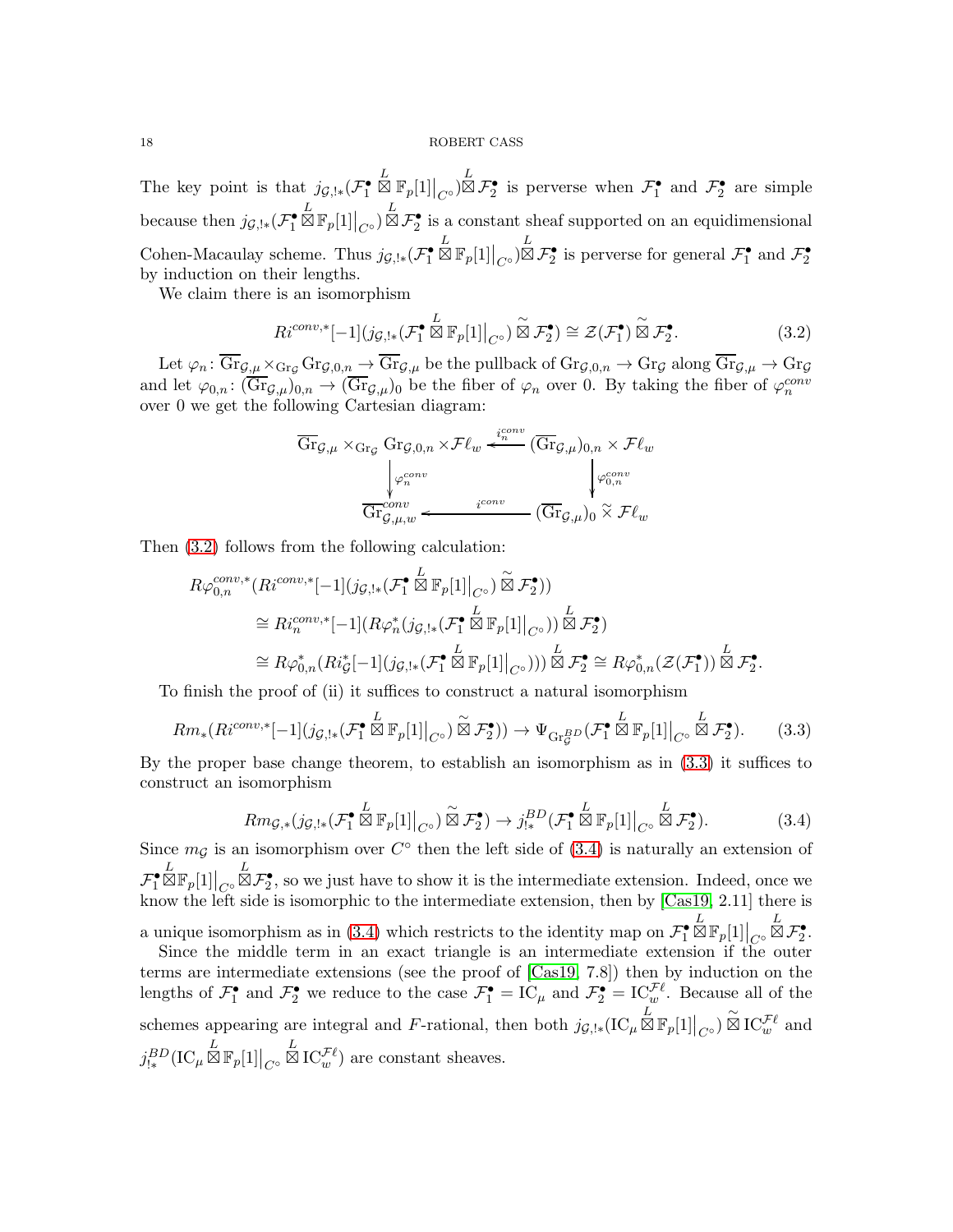The map  $m: \overline{\text{Gr}}_{\mathcal{G},\mu,w}^{conv} \to \overline{\text{Gr}}_{\mathcal{G},\mu,w}^{BD}$  is a birational map between normal, Cohen-Macaulay k-schemes having pseudo-rational singularities. Thus by [\[Kov19,](#page-26-6) 1.8],  $Rm_*(\mathcal{O}_{\overline{\mathrm{Gr}}_{\mathcal{G},\mu,w}^{\text{conv}}}) \cong$  $\mathcal{O}_{\overline{\text{Gr}}_{\mathcal{G},\mu,w}}$ . By applying the Artin-Schreier sequence we complete the proof of [\(3.4\)](#page-17-2) and (ii). Applying (i), this also shows that  $\mathcal{Z}(\mathcal{F}_1^{\bullet}) * \mathcal{F}_2^{\bullet}$  is perverse if  $\mathcal{F}_1^{\bullet} = \mathrm{IC}_{\mu}$  and  $\mathcal{F}_2^{\bullet} = \mathrm{IC}_{w}^{\mathcal{F}\ell}$ . Convolution on the left by  $\mathcal{Z}(\mathcal{F}_1^{\bullet})$  sends short exact sequences in  $P_I(\mathcal{F}\ell,\mathbb{F}_p)$  to exact triangles in  $D_c^b(\mathcal{F}\ell_{\text{\'et}}, \mathbb{F}_p)$  by a proof analogous to the one in [\[Cas19,](#page-26-2) 6.7]. Thus, by induction on the lengths of  $\mathcal{F}_1^{\bullet}$  and  $\mathcal{F}_2^{\bullet}$  we conclude that  $\mathcal{Z}(\mathcal{F}_1^{\bullet}) * \mathcal{F}_2^{\bullet}$  is perverse in general. For equivariance, we note that because  $\mathcal{Z}(\mathcal{F}_1^{\bullet})$  is *I*-equivariant then  $\mathcal{Z}(\mathcal{F}_1^{\bullet}) \overset{\sim}{\boxtimes} \mathcal{F}_2^{\bullet}$  is *I*-equivariant for the action of I on the left factor of  $LG \times^{I} \mathcal{F}\ell$ . As the map m is I-equivariant then  $\mathcal{Z}(\mathcal{F}_1^{\bullet}) * \mathcal{F}_2^{\bullet}$ I-equivariant by [\[Cas19,](#page-26-2) 3.2].

To prove (iii) we use the functor

$$
\operatorname{Gr}_{\mathcal{G}}^{conv'}(R) = \left\{ (x, \mathcal{E}_1, \mathcal{E}_2, \beta_1, \beta_2) : \begin{array}{l} x \in C(R), \ \mathcal{E}_1, \mathcal{E}_2 \text{ are } \mathcal{G}\text{-torsors on } C_R, \\ \beta_1 \colon \mathcal{E}_1\big|_{C_R^{\circ}} \cong \mathcal{E}_0\big|_{C_R^{\circ}}, \ \beta_2 \colon \mathcal{E}_2\big|_{C_R - \Gamma_x} \cong \mathcal{E}_1\big|_{C_R - \Gamma_x} \end{array} \right\}.
$$

By [\[Zhu14,](#page-27-2) 7.2.6],  $\text{Gr}_{\mathcal{G}}^{conv'}$  is ind-proper over C. There is also a map  $m'_{\mathcal{G}}: \text{Gr}_{\mathcal{G}}^{conv'} \to \text{Gr}_{\mathcal{G}}^{BD}$ <br>which sends  $(x, \mathcal{E}_1, \mathcal{E}_2, \beta_1, \beta_2)$  to  $(x, \mathcal{E}_2, \beta_1 \circ \beta_2)$ . The map  $m'_{\mathcal{G}}$  is an iso and it restricts to the convolution map  $m: LG \times^{I} \mathcal{F}\ell \to \mathcal{F}\ell$  over 0.

Suppose  $\mathcal{F}_1^{\bullet}$  is supported on  $\text{Gr}_{\leq \mu}$  and  $\mathcal{F}_2^{\bullet}$  is supported on  $\mathcal{F}\ell_w$ . Let n be an integer large enough so that  $\mathcal{L}^+\mathcal{G}$  acts on  $\overline{\text{Gr}}_{\mathcal{G},\mu}$  through the quotient  $\mathcal{L}_n^+\mathcal{G}$ . Then as in the proof of [\[Zhu14,](#page-27-2) 7.4 (ii)] there is an  $\mathcal{L}_n^+\mathcal{G}\text{-torsor }\mathcal{P}_n$  over  $\mathcal{F}\ell_w \times C$  such that  $\mathcal{P}_n \times \mathcal{L}_n^+\mathcal{G} \overline{\text{Gr}}_{\mathcal{G},\mu} \subset \overline{\text{Gr}}_g^{conv'}$ is a closed subscheme with

$$
\mathcal{P}_n \times^{\mathcal{L}_n^+ \mathcal{G}} \overline{\text{Gr}}_{\mathcal{G},\mu} \Big|_{C^\circ} \cong \mathcal{F} \ell_w \times C^\circ \times \text{Gr}_{\leq \mu}, \quad (\mathcal{P}_n \times^{\mathcal{L}_n^+ \mathcal{G}} \overline{\text{Gr}}_{\mathcal{G},\mu})_0 \cong \mathcal{F} \ell_w \times (\overline{\text{Gr}}_{\mathcal{G},\mu})_0.
$$

The scheme  $\mathcal{P}_n \times^{L_n^+ \mathcal{G}} \overline{\text{Gr}}_{\mathcal{G},\mu}$  is strongly F-regular by Lemma [2.12](#page-9-1) and because this property is local in the smooth topology by Lemma [2.14.](#page-10-2) Let  $\varphi_n^{conv'} \colon \mathcal{P}_n \times_C \overline{\text{Gr}}_{\mathcal{G},\mu} \to \mathcal{P}_n \times^{\mathcal{L}_n^+ \mathcal{G}} \overline{\text{Gr}}_{\mathcal{G},\mu}$ be the resulting  $\mathcal{L}_n^+ \mathcal{G}\text{-torsor.}$ 

Since  $j_{\mathcal{G},!*}(\mathcal{F}_1^{\bullet})$  $\mathbb{E}_{\mathbb{E}_{p}[1]\big|_{C^{\circ}}}$  is  $\mathcal{L}_{n}^{+}\mathcal{G}$ -equivariant (see the proof of Proposition [2.18\)](#page-11-1), then by arguments analogous to those in the proof of (ii) we can form the perverse sheaf

$$
(\mathcal{F}_2^{\bullet} \overset{L}{\boxtimes} \mathbb{F}_p[1]) \overset{\sim}{\boxtimes} j_{\mathcal{G},!*} (\mathcal{F}_1^{\bullet} \overset{L}{\boxtimes} \mathbb{F}_p[1]|_{C^{\circ}}) \in P_c^b(\overline{\mathrm{Gr}}_{\mathcal{G}}^{conv'}, \mathbb{F}_p),
$$

which is supported on  $\mathcal{P}_n \times L^{\frac{1}{n}\mathcal{G}} \overline{\text{Gr}}_{\mathcal{G},\mu}$ . Here we are applying the operation  $\overset{\sim}{\boxtimes}$  with respect to the fiber product of C-schemes rather than k-schemes. If  $\mathcal{F}_1^{\bullet} = \text{IC}_{\mu}$  and  $\mathcal{F}_2^{\bullet} = \text{IC}_{w}^{\mathcal{F}\ell}$  then  $(\mathrm{IC}^{\mathcal{F}\ell}_w$  $\mathbb{E}_{\mathbb{E}_{p}}[1] \cong j_{\mathcal{G},!*}(\mathrm{IC}_{\mu} \mathbb{E}_{p}[1]|_{C^{\circ}})$  is a constant sheaf. Let  $\mathcal{F}\ell_{w,n}$  be the  $I_{n}$ -torsor  $(\mathcal{P}_{n})_{0}$ over  $\mathcal{F}\ell_w$ . By taking the fiber over 0 we get the following Cartesian diagram: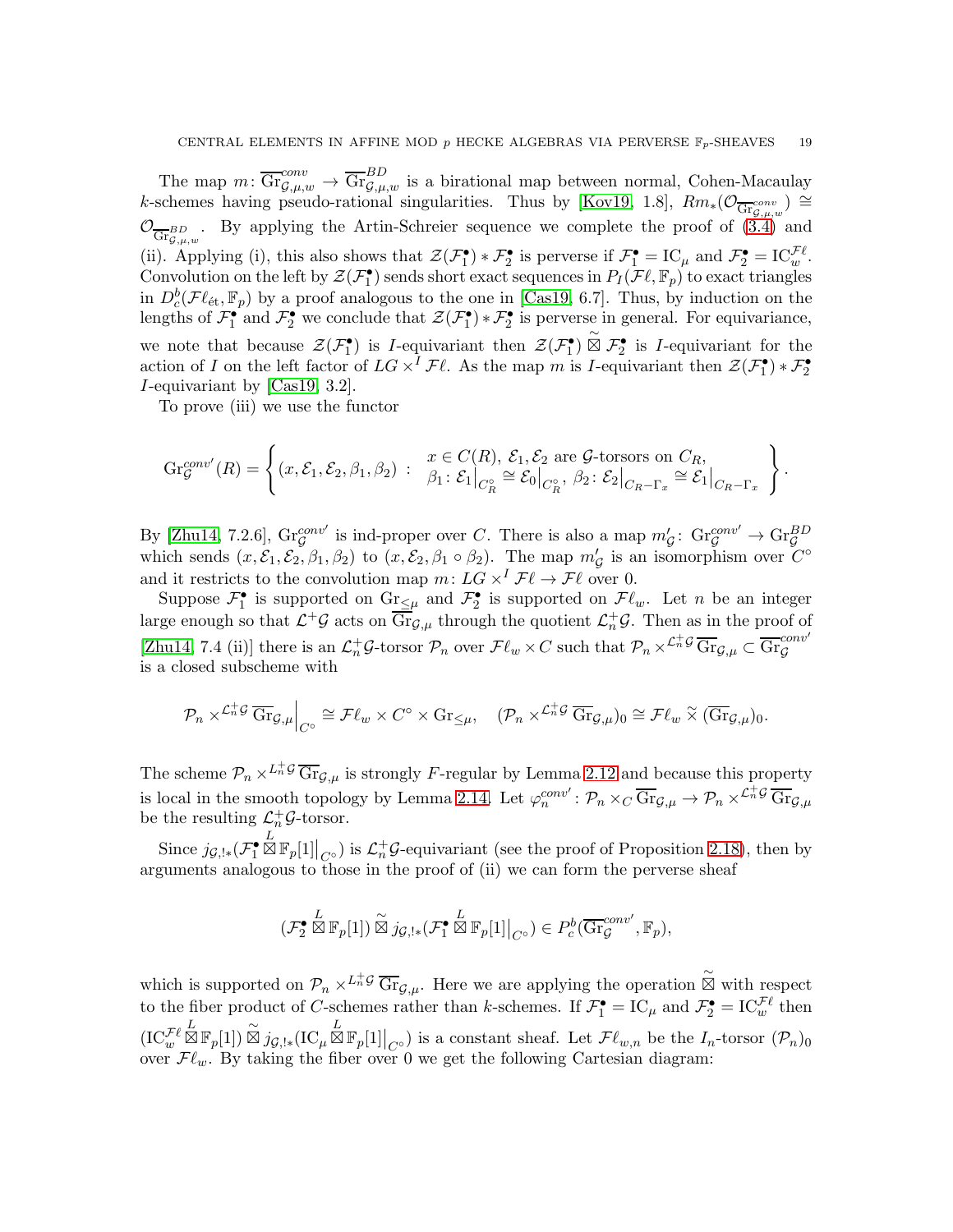$$
\mathcal{P}_n \times_C \overline{\text{Gr}}_{\mathcal{G},\mu} \xleftarrow{i_n^{conv'}} \mathcal{F}\ell_{w,n} \times (\overline{\text{Gr}}_{\mathcal{G},\mu})_0
$$
\n
$$
\downarrow_{\varphi_n^{conv'}} \qquad \qquad \downarrow_{\varphi_{0,n}^{conv'}} \varphi_{0,n}^{conv'}
$$
\n
$$
\mathcal{P}_n \times \mathcal{L}_n^{\perp} \mathcal{G} \xrightarrow{\text{Gr}} \mathcal{G},\mu} \xleftarrow{i_{conv'}} \mathcal{F}\ell_w \overset{\text{def}}{\times} (\overline{\text{Gr}}_{\mathcal{G},\mu})_0
$$

Now we can finish the proof by following arguments analogous to those in the proof of (ii) to establish isomorphisms

$$
Ri^{conv',*}[-1]((\mathcal{F}_2^{\bullet} \boxtimes \mathbb{F}_p[1]) \overset{\sim}{\boxtimes} j_{\mathcal{G},!*}(\mathcal{F}_1^{\bullet} \overset{L}{\boxtimes} \mathbb{F}_p[1]|_{C^{\circ}})) \cong \mathcal{F}_2^{\bullet} \overset{\sim}{\boxtimes} \mathcal{Z}(\mathcal{F}_1^{\bullet}),
$$

and

$$
Rm_*(Ri^{conv',*}[-1]((\mathcal{F}_2^{\bullet} \boxtimes \mathbb{F}_p[1]) \overset{\sim}{\boxtimes} j_{\mathcal{G},!*}(\mathcal{F}_1^{\bullet} \overset{L}{\boxtimes} \mathbb{F}_p[1]|_{C^{\circ}}))) \cong \Psi_{\mathrm{Gr}_\mathcal{G}^{\mathbf{B}D}}(\mathcal{F}_1^{\bullet} \overset{L}{\boxtimes} \mathbb{F}_p[1]|_{C^{\circ}} \overset{L}{\boxtimes} \mathcal{F}_2^{\bullet}).
$$

In this last isomorphism we are applying the natural isomorphism  $\mathcal{F}\ell_w \times C^\circ \times \text{Gr}_{\leq \mu} \cong$  $\text{Gr}_{\leq \mu} \times C^{\circ} \times \mathcal{F}\ell_{w}$ . We leave the details to the reader.

Before we finish the proof of Theorem [1.1](#page-2-0) we introduce the functor

$$
\operatorname{Gr}_{\mathcal{G}}^{conv''}(R) = \left\{ (x, \mathcal{E}_1, \mathcal{E}_2, \beta_1, \beta_2) : \begin{array}{l} x \in C(R), \ \mathcal{E}_1, \mathcal{E}_2 \text{ are } \mathcal{G}\text{-torsors on } C_R \\ \beta_1 \colon \mathcal{E}_1 \big|_{C_R - \Gamma_x} \cong \mathcal{E}_0 \big|_{C_R - \Gamma_x}, \ \beta_2 \colon \mathcal{E}_2 \big|_{C_R - \Gamma_x} \cong \mathcal{E}_1 \big|_{C_R - \Gamma_x} \end{array} \right\}.
$$

There are isomorphisms

$$
\operatorname{Gr}_{\mathcal{G}}^{conv''} \Big|_{C^{\circ}} \cong (LG \times^{L^+G} \operatorname{Gr}) \times C^{\circ}, \qquad (\operatorname{Gr}_{\mathcal{G}}^{conv''})_0 \cong LG \times^I \mathcal{F} \ell.
$$

Moreover, by arguments similar to those proceeding [\[Zhu14,](#page-27-2) 6.2.3],

$$
\mathrm{Gr}^{conv''}_{\mathcal{G}} \cong \mathcal{LG} \times^{\mathcal{L}^+ \mathcal{G}} \mathrm{Gr}_{\mathcal{G}} =: \mathrm{Gr}_{\mathcal{G}} \times \mathrm{Gr}_{\mathcal{G}}.
$$

Thus  $\text{Gr}_{\mathcal{G}}^{conv''}$  is ind-proper over C. We define  $\overline{\text{Gr}}_{\mathcal{G},\mu,\lambda}^{conv''}$  to be the reduced closure of the subscheme  $\text{Gr}_{\leq \mu} \tilde{\times} \text{Gr}_{\leq \lambda} \times C^{\circ} \subset \text{Gr}_{\mathcal{G}}^{conv''}.$ 

<span id="page-19-0"></span>**Proposition 3.7.** The scheme 
$$
\overline{\text{Gr}}_{\mathcal{G},\mu,\lambda}^{conv''}
$$
 is Cohen-Macaulay,  $(\overline{\text{Gr}}_{\mathcal{G},\mu,\lambda}^{conv''})_0$  is reduced, and  $\overline{\text{Gr}}_{\mathcal{G},\mu,\lambda}^{conv''} \cong (\overline{\text{Gr}}_{\mathcal{G},\mu} \tilde{\times} \overline{\text{Gr}}_{\mathcal{G},\lambda})_{\text{red}}.$ 

*Proof.* Note that  $\overline{\mathrm{Gr}}_{\mathcal{G},\mu,\lambda}^{conv''}$  is a closed subscheme of  $\overline{\mathrm{Gr}}_{\mathcal{G},\mu} \tilde{\times} \overline{\mathrm{Gr}}_{\mathcal{G},\lambda}$ , and these two schemes are isomorphic over  $C^{\circ}$ . Thus the isomorphism in the proposition will follow if we show that  $\overline{\text{Gr}}_{\mathcal{G},\mu} \overset{\sim}{\times} \overline{\text{Gr}}_{\mathcal{G},\lambda}$  is irreducible.

To prove that  $\overline{\text{Gr}}_{\mathcal{G},\mu} \times \overline{\text{Gr}}_{\mathcal{G},\lambda}$  is irreducible, fix an integer n large enough so that  $\mathcal{L}^+\mathcal{G}$  acts on  $\overline{\text{Gr}}_{\mathcal{G},\lambda}$  through the quotient  $\mathcal{L}_n^+\mathcal{G}$ . Let  $\mathcal{LG}_{\leq\mu}$  be the preimage of  $\overline{\text{Gr}}_{\mathcal{G},\mu}$  under the quotient map  $\mathcal{LG} \to \mathcal{LG}/\mathcal{L}^+\mathcal{G} \cong \text{Gr}_{\mathcal{G}}$ , and let

$$
\overline{\text{Gr}}_{\mathcal G,\mu,n}=\mathcal L\mathcal G_{\leq\mu}\times^{\mathcal L^+\mathcal G}\mathcal L^+_n\mathcal G.
$$

Then there is a right  $\mathcal{L}_n^+\mathcal{G}\text{-torsor }\varphi_{\mathcal{G},n}:\overline{\text{Gr}}_{\mathcal{G},\mu,n}\to \overline{\text{Gr}}_{\mathcal{G},\mu}$  such that

$$
\overline{\text{Gr}}_{\mathcal{G},\mu} \,\widetilde{\times}\, \overline{\text{Gr}}_{\mathcal{G},\lambda} \cong \overline{\text{Gr}}_{\mathcal{G},\mu,n} \times^{\mathcal{L}_n^+\mathcal{G}} \overline{\text{Gr}}_{\mathcal{G},\lambda}.
$$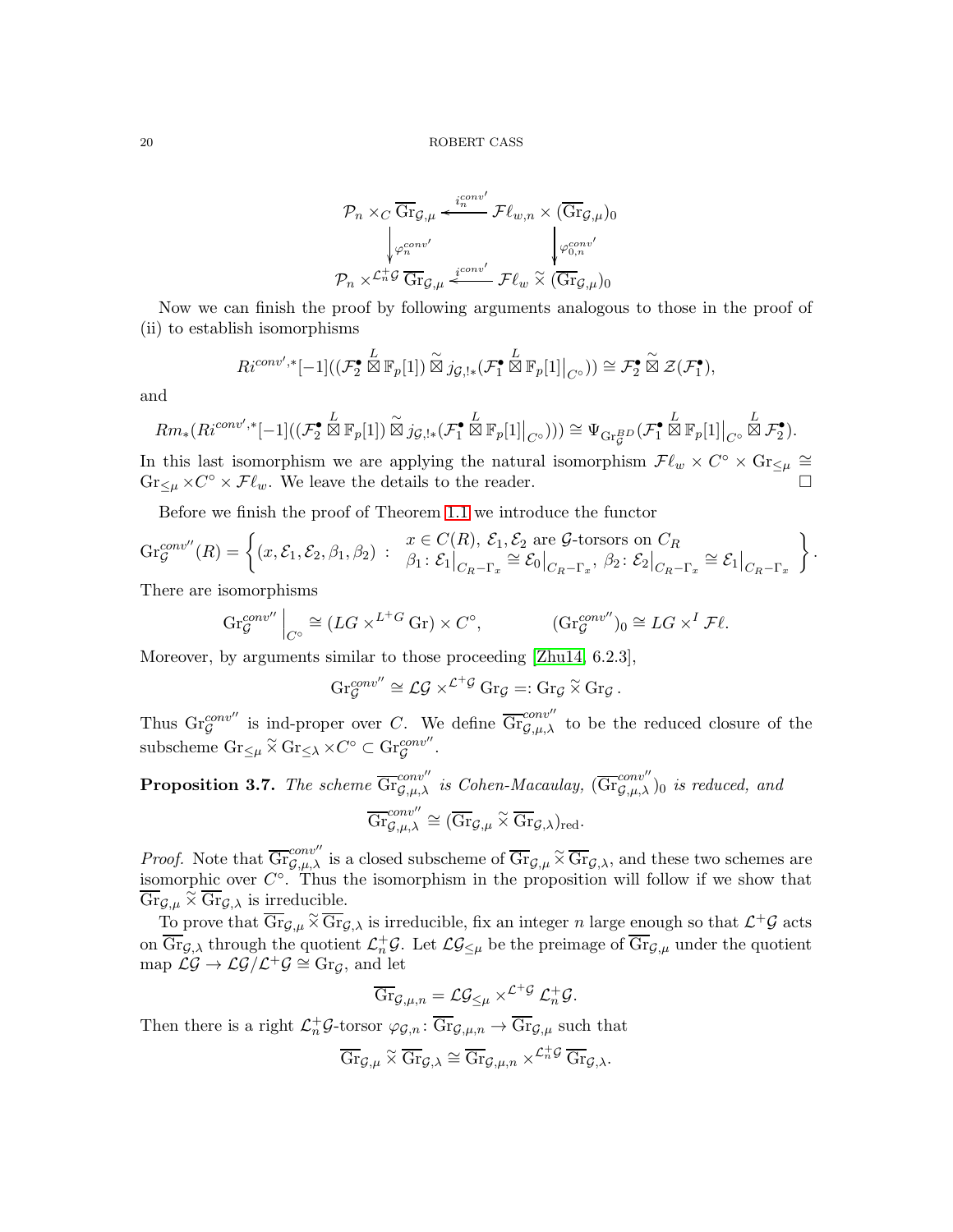Thus it suffices to show that  $\overline{\text{Gr}}_{\mathcal{G},\mu,n} \times_C \overline{\text{Gr}}_{\mathcal{G},\lambda}$  is irreducible.

Because  $\mathcal{L}_n^+ \mathcal{G}$  has geometrically irreducible fibers, then to prove that  $\overline{\text{Gr}}_{\mathcal{G},\mu,n} \times_C \overline{\text{Gr}}_{\mathcal{G},\lambda}$ is irreducible it suffices to prove that  $\overline{\text{Gr}}_{\mathcal{G},\mu} \times_C \overline{\text{Gr}}_{\mathcal{G},\lambda}$  is irreducible. Since  $\overline{\text{Gr}}_{\mathcal{G},\mu}$  and  $\overline{\text{Gr}}_{\mathcal{G},\lambda}$ are flat over C then  $\overline{Gr}_{\mathcal{G},\mu} \times_C \overline{Gr}_{\mathcal{G},\lambda}$  is flat over C. Thus since  $\overline{Gr}_{\mathcal{G},\mu} \times_C \overline{Gr}_{\mathcal{G},\lambda}|_{C^{\circ}} =$  $\text{Gr}_{\leq \mu} \times \text{Gr}_{\leq \lambda} \times C^{\circ}$  is irreducible it follows that  $\overline{\text{Gr}}_{\mathcal{G},\mu} \times_C \overline{\text{Gr}}_{\mathcal{G},\lambda}$  is irreducible. Putting this all together, we have shown that  $\overline{\mathrm{Gr}}_{\mathcal{G},\mu,\lambda}^{conv''} \cong (\overline{\mathrm{Gr}}_{\mathcal{G},\mu} \overset{\sim}{\times} \overline{\mathrm{Gr}}_{\mathcal{G},\lambda})_{\mathrm{red}}.$ 

By Corollary [2.11,](#page-9-3) the fibers  $(\overline{Gr}_{\mathcal{G},\mu})_0$  and  $(\overline{Gr}_{\mathcal{G},\lambda})_0$  are reduced and Cohen-Macaulay. Hence the product  $(\overline{\text{Gr}}_{\mathcal{G},\mu})_0 \times (\overline{\text{Gr}}_{\mathcal{G},\lambda})_0$  is also reduced and Cohen-Macaulay. As these two properties are local in the smooth topology, then  $(\overline{Gr}_{\mathcal{G},\mu})_0 \tilde{\times} (\overline{Gr}_{\mathcal{G},\lambda})_0$  is reduced and Cohen-Macaulay. Thus by the isomorphism  $\overline{\mathrm{Gr}}_{\mathcal{G},\mu,\lambda}^{conv''} \cong (\overline{\mathrm{Gr}}_{\mathcal{G},\mu} \tilde{\times} \overline{\mathrm{Gr}}_{\mathcal{G},\lambda})_{\text{red}}$  it follows that  $(\overline{\text{Gr}}_{\mathcal{G},\mu,\lambda}^{conv''})_0 \cong (\overline{\text{Gr}}_{\mathcal{G},\mu})_0 \times (\overline{\text{Gr}}_{\mathcal{G},\lambda})_0$  is reduced and Cohen-Macaulay. As  $\overline{\text{Gr}}_{\mathcal{G},\mu,\lambda}^{conv''}\Big|_{C^{\circ}}$  is also Cohen-Macaulay then  $\overline{\mathrm{Gr}}_{\mathcal{G},\mu,\lambda}^{conv''}$  is Cohen-Macaulay.

**Proof of Theorem [1.1](#page-2-0) (v).** There is a morphism  $m''_G$ :  $\text{Gr}^{conv''}_G \to \text{Gr}_G$  which sends the element  $(x, \mathcal{E}_1, \mathcal{E}_2, \beta_1, \beta_2)$  to  $(x, \mathcal{E}_2, \beta_1 \circ \beta_2)$ . Over points in  $\tilde{C}^{\circ}(k)$  the morphism  $m''_g$  is the convolution morphism  $LG \times^{L+G}$  Gr  $\to$  Gr and over 0 the morphism  $m''_G$  is  $m: LG \times^I \mathcal{F}\ell \to$  $\mathcal{F}\ell$ . By taking the fibers of  $m''_{\mathcal{G}}$  over  $C^{\circ}$  and 0 we get the following diagram with Cartesian squares:

$$
(LG \times L^{+} G \text{ Gr}) \times C^{\circ} \xrightarrow{j^{conv''}} \text{Gr}_{\mathcal{G}}^{conv''} \xleftarrow{i^{conv''}} LG \times^{I} \mathcal{F}\ell
$$
\n
$$
\downarrow \qquad \qquad \downarrow m''_{\mathcal{G}} \qquad \qquad \downarrow m
$$
\n
$$
\text{Gr} \times C^{\circ} \xrightarrow{j_{\mathcal{G}}} j_{\mathcal{G}} \xrightarrow{j_{\mathcal{G}}} \text{Gr}_{\mathcal{G}} \xleftarrow{i_{\mathcal{G}}} \mathcal{F}\ell
$$
\n(3.5)

Because the schemes  $\overline{\text{Gr}}_{\mathcal{G},\mu,\lambda}^{conv''} = (\overline{\text{Gr}}_{\mathcal{G},\mu} \tilde{\times} \overline{\text{Gr}}_{\mathcal{G},\lambda})_{\text{red}}$  for  $\mu, \lambda \in X_*(T)^+$  are Cohen-Macaulay, then by similar reasoning as in [\[Cas19,](#page-26-2) 6.2] we can form the perverse sheaf

$$
\mathcal{F}_{1,2}^{\bullet}:=j_{\mathcal{G},!*}(\mathcal{F}_{1}^{\bullet}\boxtimes\mathbb{F}_{p}[1]\big|_{C^{\circ}})\overset{\sim}{\boxtimes}j_{\mathcal{G},!*}(\mathcal{F}_{2}^{\bullet}\boxtimes\mathbb{F}_{p}[1]\big|_{C^{\circ}})\in P^{b}_{c}(\mathrm{Gr}_{\mathcal{G}}^{conv''},\mathbb{F}_{p}).
$$

To complete the proof it suffices to construct natural isomorphisms

- (1)  $R_i^{conv'',*}[-1](\mathcal{F}_{1,2}^{\bullet}) \cong \mathcal{Z}(\mathcal{F}_{1}^{\bullet}) \overset{\sim}{\boxtimes} \mathcal{Z}(\mathcal{F}_{1}^{\bullet}),$
- (2)  $Rm_*(Ric^{onv'',*}[-1](\mathcal{F}_{1,2}^{\bullet})) \cong \mathcal{Z}(\mathcal{F}_1^{\bullet} * \mathcal{F}_2^{\bullet}).$

Suppose  $\mathcal{F}_1^{\bullet}$  is supported on  $\text{Gr}_{\leq \mu}$  and  $\mathcal{F}_2^{\bullet}$  is supported on  $\text{Gr}_{\leq \lambda}$ . As in the proof of Proposition [3.7,](#page-19-0) fix an integer n large enough so that  $\mathcal{L}^+\mathcal{G}$  acts on  $\overline{\text{Gr}}_{\mathcal{G},\lambda}$  through the quotient  $\mathcal{L}_n^+ \mathcal{G}$ . Let  $\varphi_{\mathcal{G},n} : \overline{\text{Gr}}_{\mathcal{G},\mu,n} \to \overline{\text{Gr}}_{\mathcal{G},\mu}$  be the right right  $\mathcal{L}_n^+ \mathcal{G}$ -torsor such that

$$
\overline{\mathrm{Gr}}_{\mathcal{G},\mu} \ \widetilde{\times} \ \overline{\mathrm{Gr}}_{\mathcal{G},\lambda} \cong \overline{\mathrm{Gr}}_{\mathcal{G},\mu,n} \ \times^{\mathcal{L}_n^+ \mathcal{G}} \ \overline{\mathrm{Gr}}_{\mathcal{G},\lambda}.
$$

Let  $\varphi_n^{conv''}: (\overline{\text{Gr}}_{\mathcal{G},\mu,n} \times_C \overline{\text{Gr}}_{\mathcal{G},\lambda})_{\text{red}} \to \overline{\text{Gr}}_{\mathcal{G},\mu,\lambda}^{conv''}$  be the resulting  $\mathcal{L}_n^+ \mathcal{G}\text{-torsor over } \overline{\text{Gr}}_{\mathcal{G},\mu,\lambda}^{conv''}$ . Over points in  $C^{\circ}$  the map  $\varphi_{\mathcal{G},n} \colon \overline{\text{Gr}}_{\mathcal{G},\mu,n} \to \overline{\text{Gr}}_{\mathcal{G},\mu}$  restricts to an  $L^nG$ -torsor  $p_n \colon \text{Gr}_{\leq \mu,n} \to \text{Gr}_{\leq \mu}$ .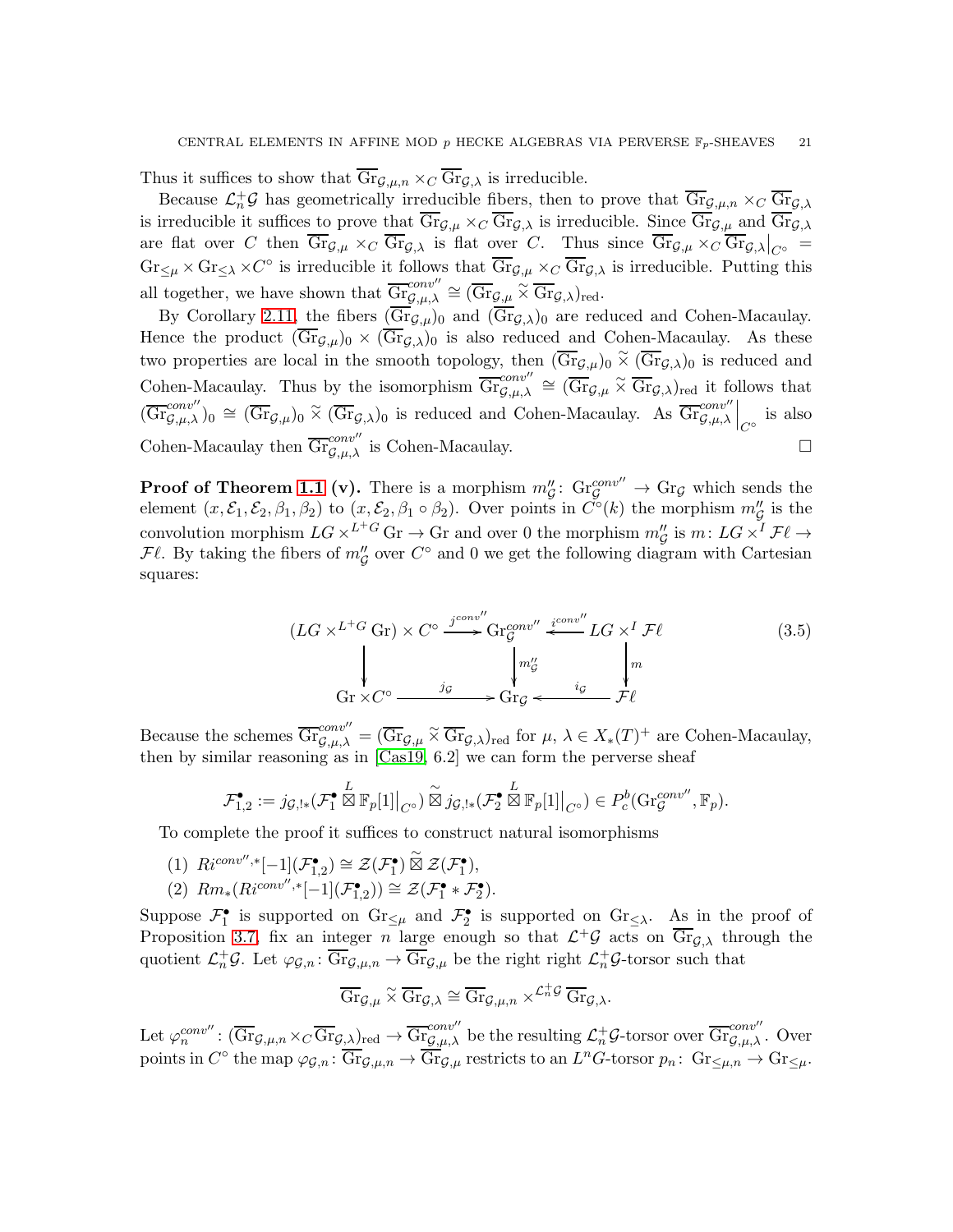By taking the fibers of  $\varphi_n^{conv''}$  over  $C^{\circ}$  and 0 we get a diagram with Cartesian squares:

$$
Gr_{\leq \mu,n} \times Gr_{\leq \lambda} \times C^{\circ} \xrightarrow{j_{n}^{conv''}} (\overline{Gr}_{g,\mu,n} \times_{C} \overline{Gr}_{g,\lambda})_{red} \xleftarrow{i_{n}^{conv''}} (\overline{Gr}_{g,\mu,n})_{0} \times (\overline{Gr}_{g,\lambda})_{0}
$$
\n
$$
Gr_{\leq \mu} \times Gr_{\leq \lambda} \times C^{\circ} \xrightarrow{j_{conv''}} \overline{Gr}_{g,\mu,\lambda}^{conv''} \xleftarrow{i_{conv''}} (\overline{Gr}_{g,\mu})_{0} \times (\overline{Gr}_{g,\lambda})_{0}
$$

An isomorphism as in (1) can be constructed in a manner similar to [\(3.2\)](#page-17-0) by pulling everything back to  $(\overline{\mathrm{Gr}}_{\mathcal{G},\mu,n})_0 \times (\overline{\mathrm{Gr}}_{\mathcal{G},\lambda})_0$ . We leave the details to the reader. By using the left side of the above diagram one can also prove that

$$
Rj^{conv'',*}(\mathcal{F}_{1,2}^{\bullet}) \cong \mathcal{F}_{1}^{\bullet} \overset{\sim}{\boxtimes} \mathcal{F}_{2}^{\bullet} \overset{L}{\boxtimes} \mathbb{F}_{p}[1]\big|_{C^{\circ}}
$$

.

By the proper base change theorem, to prove (2) it suffices to construct a natural isomorphism

$$
(2') \ \operatorname{Rm}_{\mathcal{G},*}''(\mathcal{F}_{1,2}^{\bullet}) \cong j_{\mathcal{G},!*}((\mathcal{F}_1^{\bullet} \ast \mathcal{F}_2^{\bullet}) \overset{L}{\boxtimes} \mathbb{F}_p[1]|_{C^{\circ}}).
$$

By the description of  $m''_{\mathcal{G}}$  over  $C^{\circ}$  there is a natural isomorphism

$$
R(m''_{\mathcal{G}}|_{C^{\circ}})_{*}(Rj^{conv'',*}(\mathcal{F}_{1,2}^{\bullet})) \cong (\mathcal{F}_{1}^{\bullet} * \mathcal{F}_{2}^{\bullet}) \stackrel{L}{\boxtimes} \mathbb{F}_{p}[1]|_{C^{\circ}}.
$$

Thus the left side of (2') is naturally an extension of  $(\mathcal{F}_1^{\bullet} * \mathcal{F}_2^{\bullet}) \boxtimes \mathbb{F}_p[1]|_{C^{\circ}}$ , so we just need to show it is isomorphic to the intermediate extension. By semisimplicity we reduce to the case  $\mathcal{F}_{i}^{\bullet} = \text{IC}_{\mu_{i}}$  for  $\mu_{i} \in X_{*}(T)^{+}$ . Note that  $m''_{\mathcal{G}}$  maps  $\overline{\text{Gr}}_{\mathcal{G},\mu_{1},\mu_{2}}^{\text{conv}'}$  onto  $\overline{\text{Gr}}_{\mathcal{G},\mu}$  where  $\mu = \mu_{1} + \mu_{2}$ . Moreover,  $IC_{\mu_1} * IC_{\mu_2} \cong IC_{\mu}$  by [\[Cas19,](#page-26-2) 1.2]. Thus,  $\mathcal{F}_{1,2}^{\bullet}$  and the right side of (2') are shifted constant sheaves.

Because the convolution morphism  $\text{Gr}_{\leq \mu_1} \tilde{\times} \text{Gr}_{\leq \mu_2} \to \text{Gr}_{\leq \mu}$  is birational then the morphism  $m''_g: \overline{\text{Gr}}_{\mathcal{G},\mu_1,\mu_2}^{\text{conv''}} \to \overline{\text{Gr}}_{\mathcal{G},\mu}$  is also birational. We claim that  $m''_g: \overline{\text{Gr}}_{\mathcal{G},\mu_1,\mu_2}^{\text{conv''}} \to \overline{\text{Gr}}_{\mathcal{G},\mu_1,\mu_2}$ is projective. To prove this, note that  $Gr_{\mathcal{G},\mu}$  is protective over C by [\[PZ13,](#page-27-6) 5.5]. As  $\text{Gr}_{\mathcal{G}}^{conv''} \cong \text{Gr}_{\mathcal{G}} \times \text{Gr}_{\mathcal{G}} \cong \text{Gr}_{\mathcal{G}} \times_C \text{Gr}_{\mathcal{G}}$  (see, for example, [\[Zhu17,](#page-27-4) 1.2.14]), then  $\overline{\text{Gr}}_{\mathcal{G},\mu_1,\mu_2}^{conv''}$  is also projective over C. Thus  $m''_G: \overline{\mathrm{Gr}}_{\mathcal{G},\mu_1,\mu_2}^{\text{conv}''}\to \overline{\mathrm{Gr}}_{\mathcal{G},\mu}$  is projective. Therefore, since  $\overline{\mathrm{Gr}}_{\mathcal{G},\mu}$ has pseudo-rational singularities and  $\overline{\text{Gr}}_{\mathcal{G},\mu_1,\mu_2}^{conv''}$  is Cohen-Macaulay then  $Rm''_{\mathcal{G},*}(\mathcal{O}_{\overline{\text{Gr}}_{\mathcal{G},\mu_1,\mu_2}}) \cong$  $\mathcal{O}_{\overline{\text{Gr}}_{\mathcal{G},\mu}}$  by [\[Kov19,](#page-26-6) 1.4]. Now (2') follows by applying the Artin-Schreier sequence.

<span id="page-21-0"></span>**Remark 3.8.** We have proved Theorem [1.1](#page-2-0) under the hypothesis  $G_{\text{der}}$  is simply connected and almost simple. We now explain how to remove the simple connectedness hypothesis using the same technique as in [\[Cas19,](#page-26-2) 7.12]. The same idea is also used in [\[Zhu14,](#page-27-2) 3.3].

Let G be a connected reductive group over k such that  $G_{\text{der}}$  is almost simple. By [\[MS82,](#page-26-24) 3.1] there exists a central extension

$$
1 \to N \to G' \to G \to 1
$$

such that  $G'_{\text{der}}$  is simply connected and N is a connected torus. Since  $G_{\text{der}}$  is almost simple then so is  $\tilde{G}'_{\text{der}}$ . Let  $T' \subset B' \subset G'$  be the maximal torus and Borel subgroup given by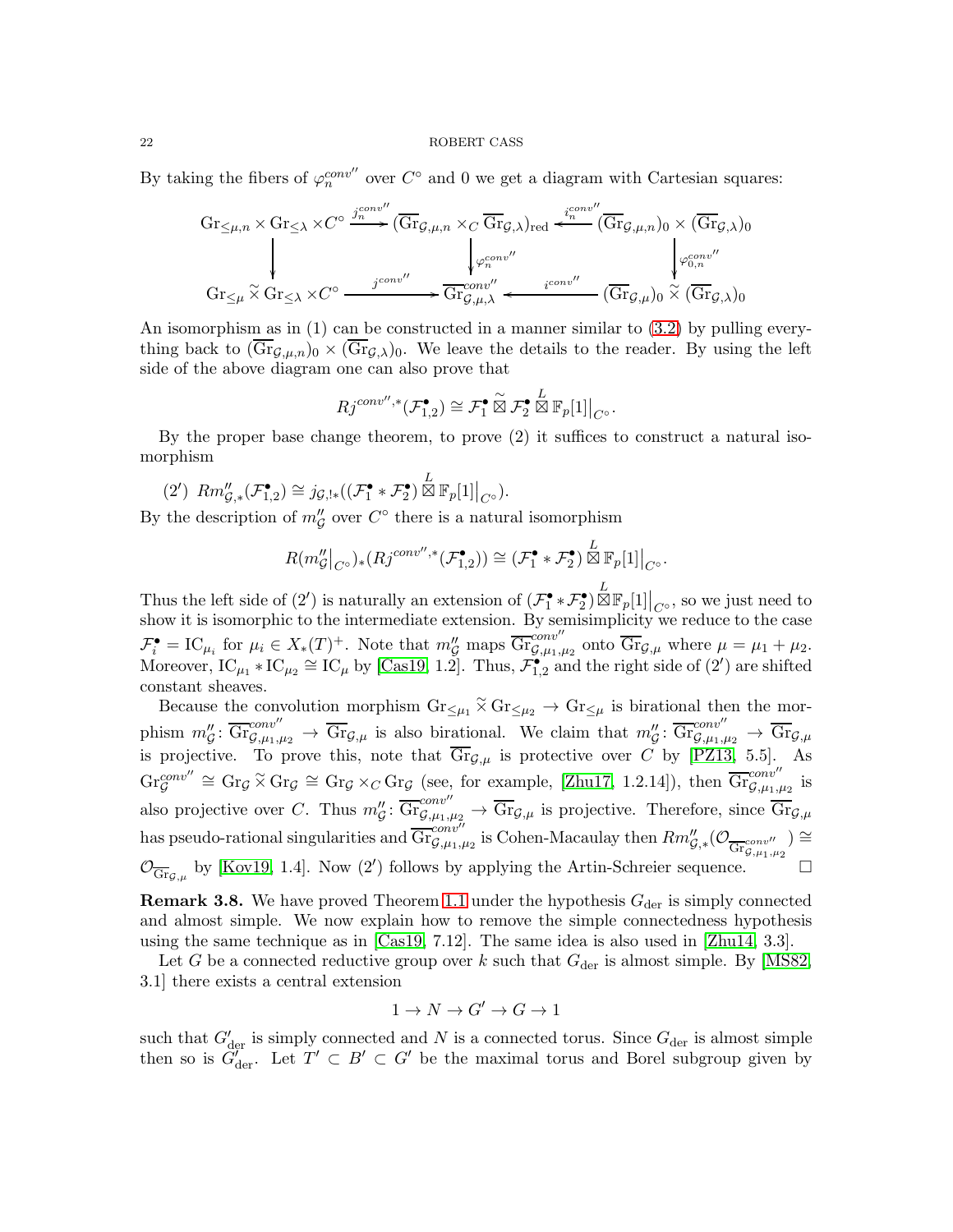the preimages of T and B, and let  $I' \subset L^+G'$  be the preimage of B' under the projection  $L^+G' \to G'$ . Let  $\text{Gr}_G$  and  $\text{Gr}_{G'}$  be the affine Grassmannians for G and G', respectively. Similarly, let  $\mathcal{F}\ell_G$  and  $\mathcal{F}\ell_{G'}$  be the Iwahori affine flag varieties.

Because N is connected the map  $X_*(T') \to X_*(T)$  is surjective. Hence the maps  $\text{Gr}_{G'} \to$  $\text{Gr}_G$  and  $\mathcal{F}\ell_{G'} \to \mathcal{F}\ell_G$  are surjective. Let  $\varphi_1 \colon X_*(T')^+ \to X_*(T)^+$  be the induced surjection on dominant coweights and let  $\varphi_2: \tilde{W}' \to \tilde{W}$  be the induced surjection on Iwahori-Weyl groups. Each connected component of  $\text{Gr}_{G'}$  maps onto its image in  $\text{Gr}_G$  via a universal homeomorphism by [\[HV18,](#page-26-25) 3.1]. The same is true of the map  $\mathcal{F}\ell_{G'} \to \mathcal{F}\ell_G$ .

There is also a Bruhat-Tits group scheme  $\mathcal{G}'$  over C satisfying the conditions [\(2.3\)](#page-6-3) and equipped with a natural map  $\mathcal{G}' \to \mathcal{G}$ . This induces a map  $\text{Gr}_{\mathcal{G}'} \to \text{Gr}_{\mathcal{G}}$ . By restricting this map to  $C^{\circ}$  and 0 one sees that  $\text{Gr}_{\mathcal{G}'} \to \text{Gr}_{\mathcal{G}}$  is surjective and maps each connected component of  $Gr_{\mathcal{G}}$  into its image via a universal homeomorphism. Similarly, there are maps  $\text{Gr}_{\mathcal{G}'}^{BD} \to \text{Gr}_{\mathcal{G}}^{CD}$ ,  $\text{Gr}_{\mathcal{G}'}^{conv} \to \text{Gr}_{\mathcal{G}}^{conv}$  etc., which are surjective and restrict to universal homeomorphisms on connected components.

All of the diagrams of C-schemes we used in Sections [2](#page-4-0) and [3](#page-12-0) to prove Theorem 1.1 for  $G'$  intertwine with the corresponding diagrams for  $G$ . For example, we have the following commutative diagram:



<span id="page-22-0"></span>Thus, by the topological invariance of the étale site [\[Sta20,](#page-27-7) 04DY], our arguments in Sections [2](#page-4-0) and [3](#page-12-0) can be used to simultaneously prove Theorem 1.1 for both  $G'$  and  $G$ .

## 4. Applications

<span id="page-22-1"></span>4.1. The function-sheaf correspondence. Let  $X_0$  be a separated scheme of finite type over  $\mathbb{F}_q$  and let  $\mathcal{F}_0^{\bullet} \in D_c^b(X_{0,\text{\'et}}, \mathbb{F}_p)$ . Fix an embedding of  $\mathbb{F}_q$  into an algebraic closure  $\overline{\mathbb{F}}_q$  and let  $F^* \in \text{Gal}(\overline{\mathbb{F}}_q/\mathbb{F}_q)$  be the inverse of the map which sends  $\alpha \mapsto \alpha^q$ . Let  $X =$  $X_0 \times_{\text{Spec}(\mathbb{F}_q)} \text{Spec}(\overline{\mathbb{F}}_q)$  and let  $\mathcal{F}^{\bullet}$  be the pullback of  $\mathcal{F}^{\bullet}_0$  to X. For  $x \in X_0(\mathbb{F}_q)$  let  $\mathcal{F}^{\bullet}_x$  be the pullback of  $\mathcal{F}^{\bullet}$  along the composition  $Spec(\overline{\mathbb{F}}_q) \to Spec(\mathbb{F}_q) \xrightarrow{x} X_0$ . Then each  $H^i(\mathcal{F}^{\bullet}_{x})$  is a representation of  $Gal(\overline{\mathbb{F}}_q/\mathbb{F}_q)$  and it makes sense to take the trace  $Tr(F^*, H^i(\mathcal{F}^{\bullet}_{x}))$ .

We form a function  $\operatorname{Tr}(\hat{\mathcal{F}}_0^{\bullet})\colon X_0(\mathbb{F}_q) \to \mathbb{F}_p$  by setting

$$
\operatorname{Tr}(\mathcal{F}_0^{\bullet})(x) = \sum_i (-1)^i \operatorname{Tr}(F^*, H^i(\mathcal{F}_x^{\bullet})).
$$

See also [SGA  $4\frac{1}{2}$ , Ch. 2, §1] for more information on the construction of the function Tr( $\mathcal{F}_0^{\bullet}$ ). As in the case of  $\overline{\mathbb{Q}}_{\ell}$ -coefficients, we have:

<span id="page-22-2"></span>**Theorem 4.1.** Let  $X_0$  and  $Y_0$  be separated schemes of finite type over  $\mathbb{F}_q$ .

(i) Let  $\mathcal{F}_0^{\bullet} \in D_c^b(X_{0, \text{\'et}}, \mathbb{F}_p)$  and  $\mathcal{G}_0^{\bullet} \in D_c^b(Y_{0, \text{\'et}}, \mathbb{F}_p)$ . If  $x \in (X_0 \times_{\text{Spec}(\mathbb{F}_q)} Y_0)(\mathbb{F}_q)$  has images  $p_1(x) \in X_0(\mathbb{F}_q)$  and  $p_2(x) \in Y_0(\mathbb{F}_q)$  then

$$
\text{Tr}(\mathcal{F}_0^{\bullet} \boxtimes \mathcal{G}_0^{\bullet})(x) = \text{Tr}(\mathcal{F}_0^{\bullet})(p_1(x)) \text{Tr}(\mathcal{G}_0^{\bullet})(p_2(x)).
$$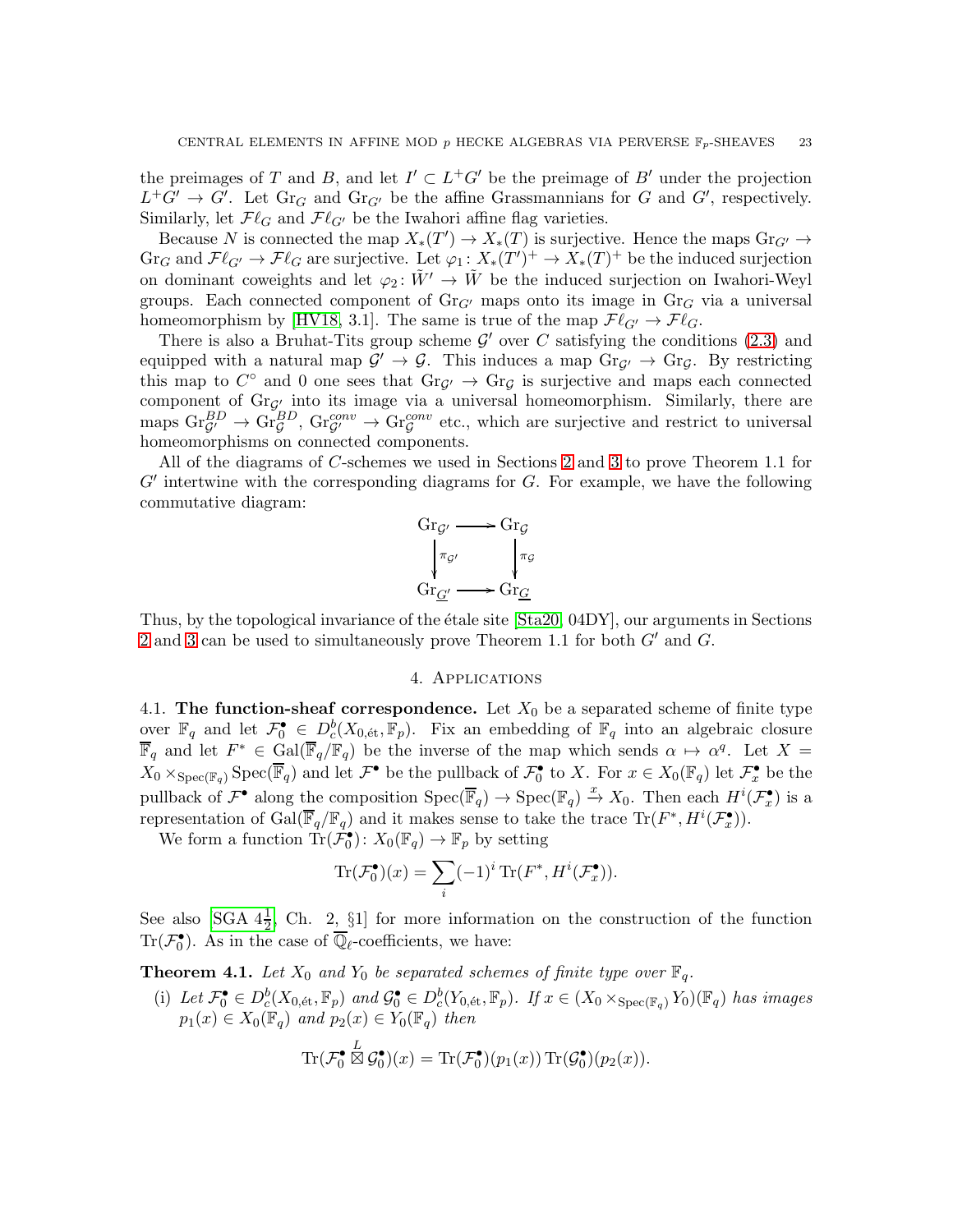(ii) Let 
$$
f: Y_0 \to X_0
$$
 be a morphism. If  $\mathcal{F}_0^{\bullet} \in D_c^b(X_{0, \text{\'et}}, \mathbb{F}_p)$  and  $y \in Y_0(\mathbb{F}_q)$  then  
\n
$$
\text{Tr}(Rf^*(\mathcal{F}_0^{\bullet}))(y) = \text{Tr}(\mathcal{F}_0^{\bullet})(f(y)).
$$

(iii) If  $\mathcal{F}_0^{\bullet} \in D_c^b(X_{0, \text{\'et}}, \mathbb{F}_p)$  then

$$
\sum_{x \in X_0(\mathbb{F}_q)} \text{Tr}(\mathcal{F}_0^{\bullet})(x) = \sum_i (-1)^i \text{Tr}(F^*, R^i \Gamma_c(X, \mathcal{F}^{\bullet})).
$$

*Proof.* Parts (i) and (ii) are immediate from the definitions, and part (iii) is [SGA  $4\frac{1}{2}$ ,  $4.1$ ].

<span id="page-23-0"></span>4.2. Perverse  $\mathbb{F}_p$ -sheaves over finite fields. For the rest of Section [4](#page-22-0) we assume G is a split connected reductive group defined over  $\mathbb{F}_q$  and that  $G_{\text{der}}$  is absolutely almost simple. Let  $\text{Gr}_{\mathbb{F}_q}$  and  $\mathcal{F}\ell_{\mathbb{F}_q}$  denote the affine Grassmannian and affine flag variety viewed as indschemes over  $\mathbb{F}_q$ . While we restricted to the case of an algebraically closed ground field in [\[Cas19\]](#page-26-2), our constructions also work over an arbitrary perfect field of characteristic  $p > 0$ . In particular, we can construct the categories  $P_{L^+G}(\text{Gr}_{\mathbb{F}_q}, \mathbb{F}_p)$  and  $P_I(\mathcal{F}\ell_{\mathbb{F}_q}, \mathbb{F}_p)$ . The main difference when working over  $\mathbb{F}_q$  is that there are more simple objects. In particular, [\[Cas19,](#page-26-2)  $3.18$ ] needs to be revised in this setting, as there are non-trivial simple étale local systems on  $Spec(\mathbb{F}_q)$ .

As in the case of  $\mathbb{Q}_\ell$ -coefficients in [\[Zhu17,](#page-27-4) 5.6], we will restrict ourselves to a certain subcategory of  $P_{L^+G}(\text{Gr}_{\mathbb{F}_q}, \mathbb{F}_p)$  consisting of normalized perverse sheaves. More precisely, let  $\mathcal L$  be the étale local system on  $\text{Spec}(\mathbb{F}_q)$  corresponding to the representation  $\text{Gal}(\overline{\mathbb{F}}_q/\mathbb{F}_q) \to$  $GL_1(\mathbb{F}_p)$  which sends  $F^*$  to  $-1$ . If  $X_0$  is a scheme over  $\mathbb{F}_q$  then we can also view  $\mathcal L$  as a local system on  $X_0$  by pulling back along  $X_0 \to \text{Spec}(\mathbb{F}_q)$ .

Let  $\mu \in X_*(T)^+$  be such that dim  $\text{Gr}_{\leq \mu}$  has parity  $p(\mu) \in \{0,1\}$ . Because [\[Cas19,](#page-26-2) 1.7] also holds when k is perfect (with the same proof), then  $IC_{\mu}$  is isomorphic to the shifted constant sheaf  $\mathbb{F}_p[\dim \mathrm{Gr}_{\leq \mu}]$  supported on  $\mathrm{Gr}_{\mathbb{F}_q,\leq \mu}$ . We define the normalized IC complex

$$
IC_{\mu}^N := IC_{\mu} \overset{L}{\otimes} \mathcal{L}^{\otimes p(\mu)} \in P_{L^+G}(\text{Gr}_{\mathbb{F}_q}, \mathbb{F}_p).
$$

Let  $P_{L^+G}(\text{Gr}_{\mathbb{F}_q}, \mathbb{F}_p)^N \subset P_{L^+G}(\text{Gr}_{\mathbb{F}_q}, \mathbb{F}_p)$  be the Serre subcategory consisting of perverse sheaves whose simple subquotients are all the form  $IC_{\mu}^N$  for  $\mu \in X_*(T)^+$ .

We claim the subcategory  $P_{L^+G}(\text{Gr}_{\mathbb{F}_q}, \mathbb{F}_p)^N$  is monoidal. To prove this, we first note that the identity  $IC_{\mu_1} * IC_{\mu_2} = IC_{\mu_1 + \mu_2}$  in [\[Cas19,](#page-26-2) 1.2] also holds over  $\mathbb{F}_q$ . Indeed, this identity is derived from the result of Kovács [\[Kov19,](#page-26-6) 1.4] which is independent of the ground field. From this fact and the projection formula [\[Sta20,](#page-27-7) 0B54] it follows that  $IC_{\mu_1}^N * IC_{\mu_2}^N = IC_{\mu_1+\mu_2}^N$ .

Using the same arguments as in [\[Cas19\]](#page-26-2) one can show that  $P_{L^+G}(\text{Gr}_{\mathbb{F}_q}, \mathbb{F}_p)^N$  is a symmetric monoidal category. For  $\mathcal{F}^{\bullet} \in P_{L^+G}(\text{Gr}_{\mathbb{F}_q}, \mathbb{F}_p)$  let  $\mathcal{F}^{\bullet}_{\text{Gr}} \in P_{L^+G}(\text{Gr}, \mathbb{F}_p)$  be its pullback to Gr. Then one can also show that

$$
P_{L^+G}(\text{Gr}_{\mathbb{F}_q}, \mathbb{F}_p)^N \to \text{Vect}_{\mathbb{F}_p}, \quad \mathcal{F}^{\bullet} \mapsto \bigoplus_i R^i \Gamma(\mathcal{F}_{\text{Gr}}^{\bullet})
$$

is an exact, faithful, tensor functor.

For  $\mu \in X_*(T)^+$  let

$$
\mathcal{Z}^N_{\mathcal{A}(\mu)}:=\mathcal{Z}_{\mathcal{A}(\mu)}\overset{L}{\otimes} \mathcal{L}^{\otimes p(\mu)}\in P_I(\mathcal{F}\ell_{\mathbb{F}_q},\mathbb{F}_p).
$$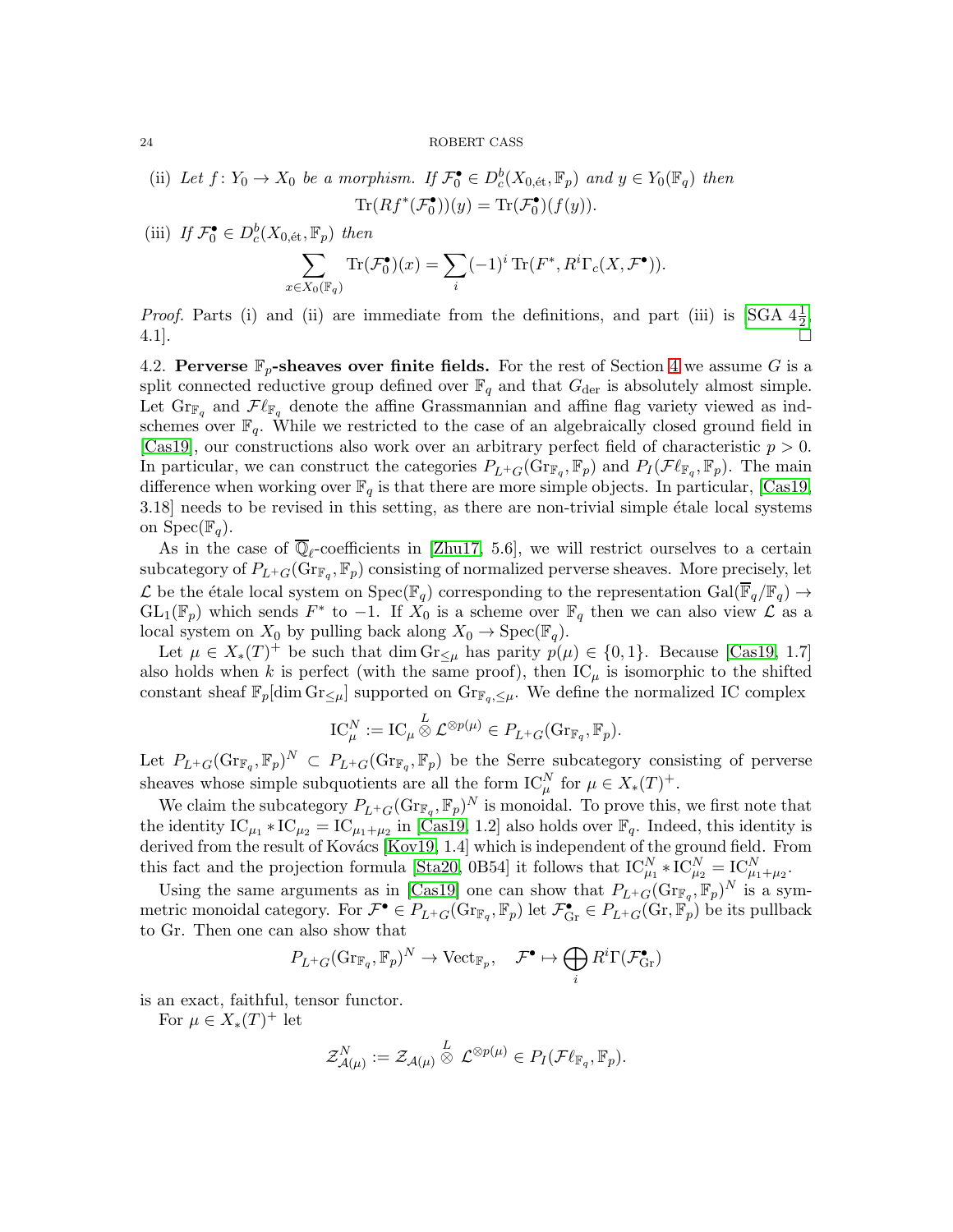Let  $P_{L^+G}(\text{Gr}_{\mathbb{F}_q}, \mathbb{F}_p)^{N, \text{ss}} \subset P_{L^+G}(\text{Gr}_{\mathbb{F}_q}, \mathbb{F}_p)^N$  be the tensor subcategory consisting of semisimple objects. If  $p > 2$  the arguments in this paper also work over  $\mathbb{F}_q$  and give rise to a functor

$$
\mathcal{Z} \colon P_{L^+G}(\text{Gr}_{\mathbb{F}_q}, \mathbb{F}_p)^{N, \text{ss}} \to P_I(\mathcal{F}\ell_{\mathbb{F}_q}, \mathbb{F}_p)
$$

which satisfies all parts of Theorem [1.1](#page-2-0) and such that  $\mathcal{Z}(\text{IC}_{\mu}^N) \cong \mathcal{Z}_{\mathcal{A}(\mu)}^N$ .

**Remark 4.2.** The functor  $P_{L^+G}(\text{Gr}_{\mathbb{F}_q}, \mathbb{F}_p)^N \to P_{L^+G}(\text{Gr}, \mathbb{F}_p)$  induced by pullback is faithful and identifies the simple objects in these two categories, but it is not an equivalence of categories in general. The issue is that due to the failure of smooth base change, the group of extensions between two objects depends on the ground field (see the proof of [\[Cas19,](#page-26-2)  $(6.14)$ .

<span id="page-24-0"></span>4.3. Proofs of applications to Hecke algebras. In this section we prove Theorem [1.3](#page-3-2) and Corollary [1.4.](#page-3-3) We fix an isomorphism  $\mathbb{F}_q[[t]] \cong \mathcal{O}_E$ . Recall that if  $H \subset G(E)$  is a compact open subgroup then the multiplication on  $\mathcal{H}_H$  is defined by

$$
(f * g)(x) = \sum_{y \in G(E)/H} f(xy)g(y^{-1}).
$$

We now verify that the function-sheaf correspondence respects the convolution of perverse sheaves and functions.

<span id="page-24-1"></span>**Lemma 4.3.** If  $\mathcal{F}_1^{\bullet}$ ,  $\mathcal{F}_2^{\bullet} \in P_{L^+G}(\text{Gr}_{\mathbb{F}_q}, \mathbb{F}_p)$  then

$$
\operatorname{Tr}(\mathcal{F}_1^{\bullet} * \mathcal{F}_2^{\bullet}) = \operatorname{Tr}(\mathcal{F}_1^{\bullet}) * \operatorname{Tr}(\mathcal{F}_2^{\bullet}) \in \mathcal{H}_K.
$$

Similarly, if  $\mathcal{F}_1^{\bullet}$ ,  $\mathcal{F}_2^{\bullet} \in P_I(\mathcal{F}\ell_{\mathbb{F}_q}, \mathbb{F}_p)$  then

$$
\mathrm{Tr}(\mathcal{F}_1^{\bullet} * \mathcal{F}_2^{\bullet}) = \mathrm{Tr}(\mathcal{F}_1^{\bullet}) * \mathrm{Tr}(\mathcal{F}_2^{\bullet}) \in \mathcal{H}_I.
$$

*Proof.* We will only consider the case  $\mathcal{F}_1^{\bullet}, \mathcal{F}_2^{\bullet} \in P_I(\mathcal{F}\ell_{\mathbb{F}_q}, \mathbb{F}_p)$ ; the other case can be handled by similar methods. The proof is essentially the same as that of [\[Zhu17,](#page-27-4) 5.6.1] in the case of  $\mathbb{Q}_\ell$ -coefficients, but because this lemma is important for our applications we will reproduce the details. Let  $m: LG \times^{I} \mathcal{F}\ell \to \mathcal{F}\ell$  be the multiplication map and let  $x \in \mathcal{F}\ell_{\mathbb{F}_{q}}(\mathbb{F}_{q}) =$  $G(E)/I$ . There is a natural identification  $m^{-1}(x)(\mathbb{F}_q) = \{(xy, y^{-1}) : y \in G(E)/I\}$ . By Theorem [4.1](#page-22-2) (iii) and the proper base change theorem,

$$
\operatorname{Tr}(\mathcal{F}_1^{\bullet} * \mathcal{F}_2^{\bullet})(x) = \sum_{y \in G(E)/I} \operatorname{Tr}(\mathcal{F}_1^{\bullet} \overset{\sim}{\boxtimes} \mathcal{F}_2^{\bullet})(xy, y^{-1}).
$$

Now viewing xy and  $y^{-1}$  as elements of  $G(E)/I$  and using Theorem [4.1](#page-22-2) (i) and (ii) we have

$$
\operatorname{Tr}(\mathcal{F}_1^{\bullet} \overset{\sim}{\boxtimes} \mathcal{F}_2^{\bullet})(xy, y^{-1}) = \operatorname{Tr}(\mathcal{F}_1^{\bullet})(xy) \operatorname{Tr}(\mathcal{F}_2^{\bullet})(y^{-1}).
$$

 $\Box$ 

<span id="page-24-2"></span>**Lemma 4.4.** Let  $\mathcal{F}^{\bullet} \in P_I(\mathcal{F}\ell_{\mathbb{F}_q}, \mathbb{F}_p)$ . Then

$$
\mathrm{Tr}(R\pi_!(\mathcal{F}^{\bullet})) = \mathrm{Tr}(\mathcal{F}^{\bullet}) * \mathbb{1}_K \in \mathcal{H}_K.
$$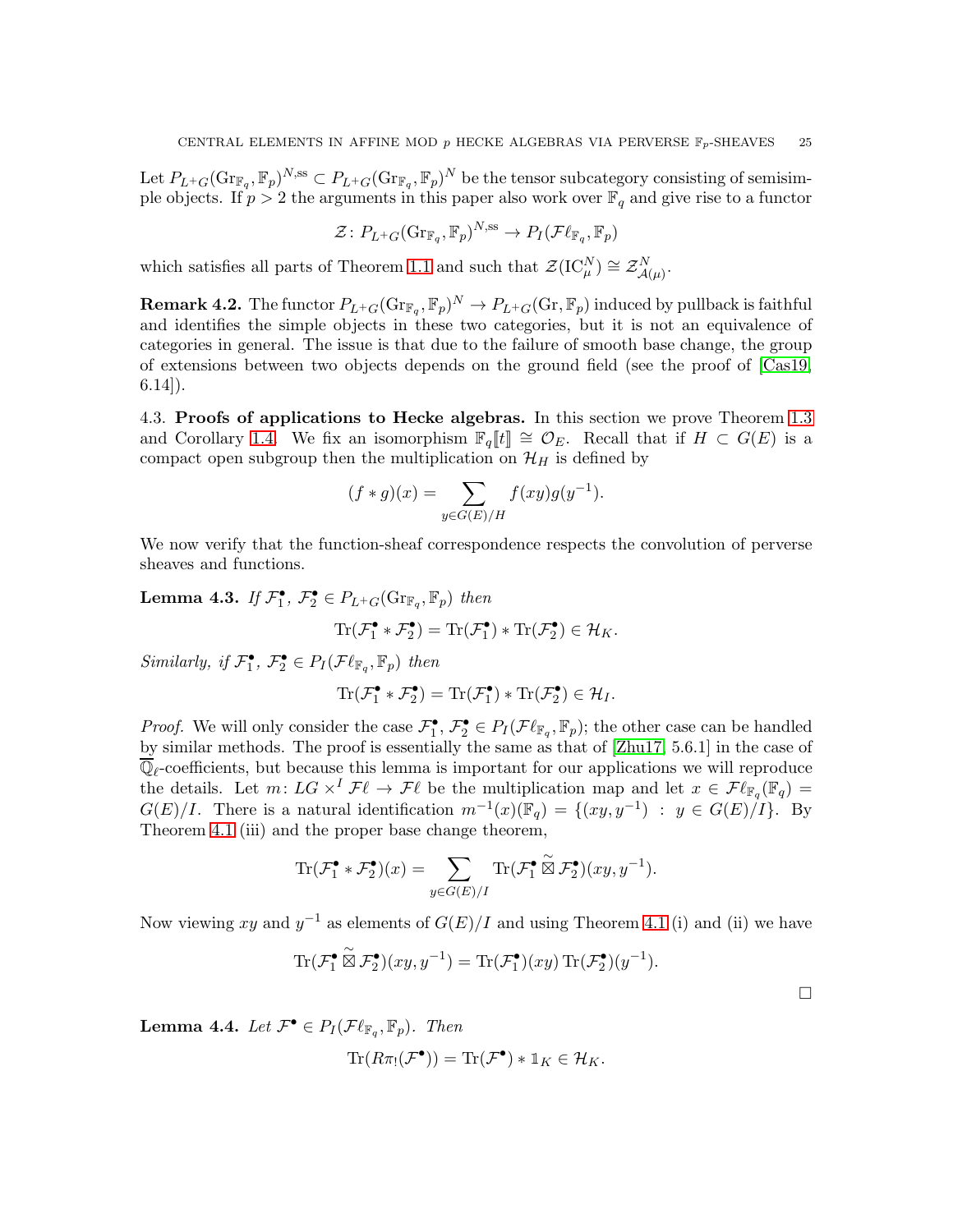*Proof.* If  $x \in \text{Gr}_{\mathbb{F}_q}(\mathbb{F}_q)$  then  $\pi^{-1}(x)(\mathbb{F}_q) = \{xy : y \in K/I\}$ . We claim that

$$
\mathrm{Tr}(R\pi_!(\mathcal{F}^{\bullet}))(x) = \sum_{y\in K/I} \mathrm{Tr}(\mathcal{F}^{\bullet})(xy) = \sum_{y\in G(E)/I} \mathrm{Tr}(\mathcal{F}^{\bullet})(xy) 1\!\!1_K(y^{-1}) = (\mathrm{Tr}(\mathcal{F}^{\bullet}) * 1\!\!1_K)(x).
$$

The first equality follows from Theorem [4.1](#page-22-2) (iii) and the proper base change theorem. The other two equalities follow from the definitions.

Since 
$$
IC_{\mu_1}^N * IC_{\mu_2}^N = IC_{\mu_1 + \mu_2}^N
$$
 there is a natural isomorphism of  $\mathbb{F}_p$ -algebras  

$$
f: \mathbb{F}_p[X_*(T)^+] \to K_0(P_{L^+G}(\text{Gr}_{\mathbb{F}_q}, \mathbb{F}_p)^N) \otimes \mathbb{F}_p, \quad \mu \mapsto [IC_{\mu}^N].
$$

The next proposition shows that this isomorphism is compatible with the mod  $p$  Satake isomorphism.

<span id="page-25-3"></span>Proposition 4.5. The composition

$$
\mathbb{F}_p[X_*(T)^+] \xrightarrow{f} K_0(P_{L^+G}(\text{Gr}_{\mathbb{F}_q}, \mathbb{F}_p)^N) \otimes \mathbb{F}_p \xrightarrow{\text{Tr}} \mathcal{H}_K
$$

is the inverse of the mod p Satake isomorphism S.

*Proof.* When  $G_{\text{der}}$  is simply connected, Herzig [\[Her11a,](#page-26-26) 5.1] has computed

$$
\mathcal{S}^{-1}\left(\sum_{\lambda\leq\mu}\mathbb{1}_{\lambda}\right)=\mu\in\mathbb{F}_p[X_*(T)^+].
$$

While Herzig works with anti-dominant coweights, the formula above can be obtained from Herzig's formula by multiplying by the longest element of the Weyl group (see the proof of [\[Cas19,](#page-26-2) 1.3]). Herzig only uses the hypothesis that  $G_{\text{der}}$  is simply connected to reduce to the case where the weight (a representation of  $G(\mathbb{F}_q)$ ) is trivial. As the weight is trivial in our situation, the above formula is valid for any G. Since  $\mathrm{IC}_{\mu}$  is a constant sheaf supported on  $\text{Gr}_{\mathbb{F}_q,\leq\mu}$  then the lemma now follows from our choice of normalized IC complexes  $\text{IC}_{\mu}^N$ .  $\Box$ 

Remark 4.6. In [\[Cas19\]](#page-26-2) we worked over an algebraically closed field and described a natural map of  $\mathbb{F}_p$ -vector spaces  $K_0(P_{L^+G}(\mathbb{G}_T, \mathbb{F}_p)) \otimes \mathbb{F}_p \to \mathcal{H}_K$  which we proved is the inverse of the mod  $p$  Satake isomorphism, and hence also an isomorphism of  $\mathbb{F}_p$ -algebras. It is possible to work over an algebraically closed field because, for  $\mathcal{F}^{\bullet} \in P_{L^+G}(\text{Gr}_{\mathbb{F}_q}, \mathbb{F}_p)^N$ ,  $\text{Tr}(\mathcal{F}^{\bullet})$  essentially counts the dimensions of the stalks of  $\mathcal{F}^{\bullet}$ . However, one advantage of working over  $\mathbb{F}_q$  is that Lemma [4.3](#page-24-1) allows us to prove the existence of an isomorphism of  $\mathbb{F}_p$ algebras  $\mathbb{F}_p[X_*(T)^+] \cong \mathcal{H}_K$  without using the existence of the mod p Satake isomorphism.

Proof of Theorem [1.3](#page-3-2) and Corollary [1.4.](#page-3-3) Theorem [1.3](#page-3-2) follows immediately from Theorem [1.1](#page-2-0) and Lemmas [4.3,](#page-24-1) [4.4.](#page-24-2) By [\[Oll14\]](#page-26-3) the central integral Bernstein elements are uniquely determined by the identity  $\mathcal{B} = \mathcal{C}^{-1} \circ \mathcal{S}^{-1}$ , so Corollary [1.4](#page-3-3) follows from Theorem [1.3](#page-3-2) and Proposition [4.5.](#page-25-3)

#### <span id="page-25-0"></span>**REFERENCES**

- <span id="page-25-2"></span>[Abe01] Ian M. Aberbach. Extension of weakly and strongly F-regular rings by flat maps. J. Algebra, 241(2):799–807, 2001.
- <span id="page-25-1"></span>[Bez16] Roman Bezrukavnikov. On two geometric realizations of an affine Hecke algebra. Publ. Math. Inst. Hautes Études Sci.,  $123:1-67$ ,  $2016$ .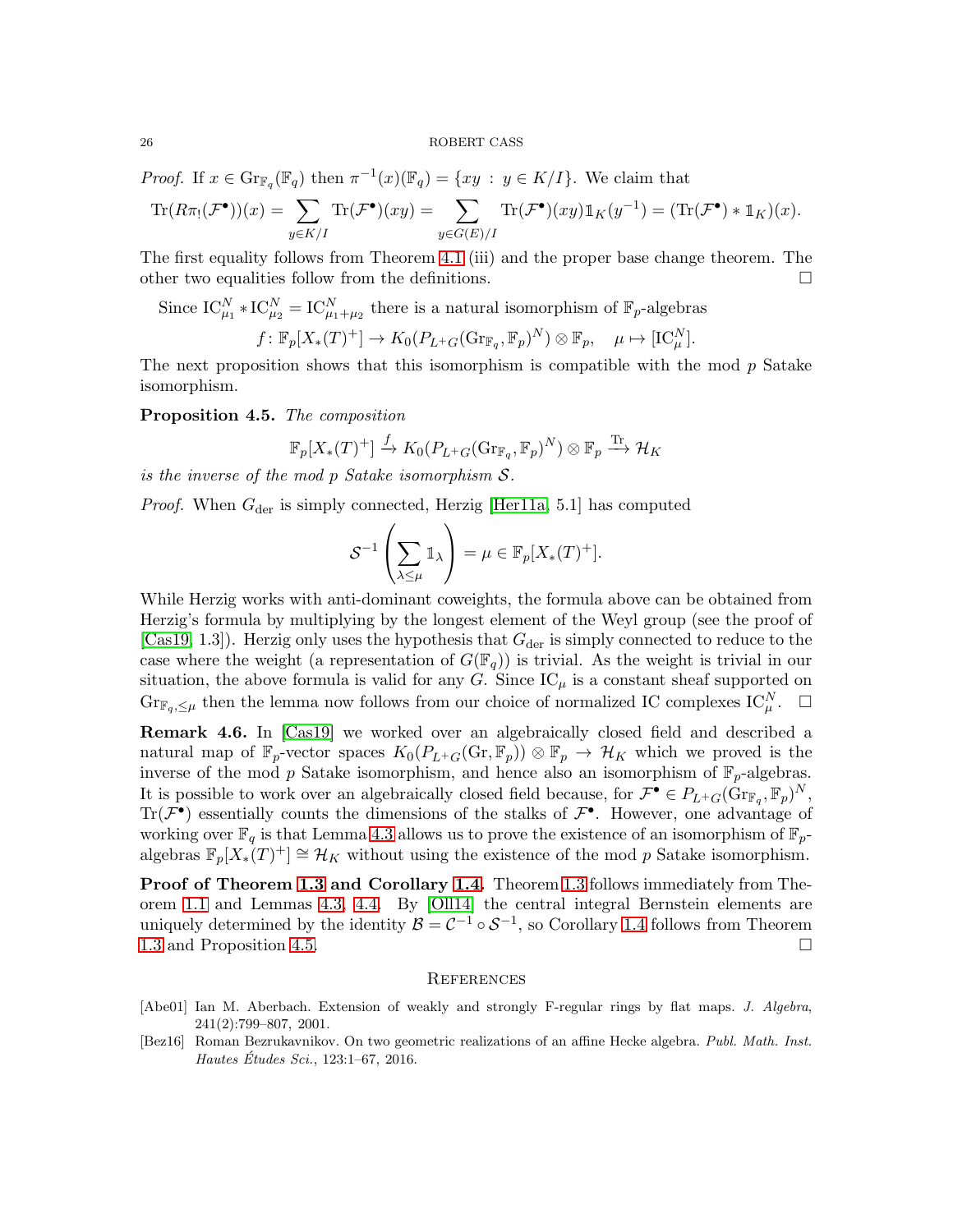- <span id="page-26-21"></span>[BK05] Michel Brion and Shrawan Kumar. Frobenius splitting methods in geometry and representation theory, volume 231 of Progress in Mathematics. Birkhäuser Boston, Inc., Boston, MA, 2005.
- <span id="page-26-13"></span>[BL95] Arnaud Beauville and Yves Laszlo. Un lemme de descente. C. R. Acad. Sci. Paris Sér. I Math., 320(3):335–340, 1995.
- <span id="page-26-23"></span>[BS13] Manuel Blickle and Karl Schwede.  $p^{-1}$ -linear maps in algebra and geometry. In *Commutative algebra*, pages 123–205. Springer, New York, 2013.
- <span id="page-26-2"></span>[Cas19] Robert Cass. Perverse  $\mathbb{F}_p$ -sheaves on the affine Grassmannian. 2019. Preprint, arXiv: 1910.03377v3.
- <span id="page-26-22"></span>[EGA III<sub>1</sub>] A. Grothendieck. Éléments de géométrie algébrique. III. Étude cohomologique des faisceaux cohérents. I. Inst. Hautes Études Sci. Publ. Math., (11):167, 1961.
- <span id="page-26-19"></span>[EGA IV<sub>2</sub>] A. Grothendieck and J. Dieudonné. Éléments de géométrie algébrique. IV. Étude locale des schémas et des morphismes de schémas. II. Inst. Hautes Études Sci. Publ. Math., (24):231, 1965.
- <span id="page-26-16"></span> $[EGA IV<sub>3</sub>]$  A. Grothendieck and J. Dieudonné. Éléments de géométrie algébrique. IV. Étude locale des schémas et des morphismes de schémas. III. Inst. Hautes Études Sci. Publ. Math., (28):255, 1966.
- <span id="page-26-9"></span>[Fal03] Gerd Faltings. Algebraic loop groups and moduli spaces of bundles. J. Eur. Math. Soc. (JEMS), 5(1):41–68, 2003.
- <span id="page-26-5"></span>[Gai01] D. Gaitsgory. Construction of central elements in the affine Hecke algebra via nearby cycles. Invent. Math., 144(2):253–280, 2001.
- <span id="page-26-4"></span>[GK16] Elmar Grosse-Klönne. From pro-p Iwahori-Hecke modules to  $(\varphi, \Gamma)$ -modules, I. Duke Math. J., 165(8):1529–1595, 2016.
- <span id="page-26-20"></span>[Gör10] Ulrich Görtz. Affine Springer fibers and affine Deligne-Lusztig varieties. In Affine flag manifolds and principal bundles, Trends Math., pages 1–50. Birkhäuser/Springer Basel AG, Basel, 2010.
- <span id="page-26-15"></span>[Har77] Robin Hartshorne. Algebraic geometry. Springer-Verlag, New York-Heidelberg, 1977. Graduate Texts in Mathematics, No. 52.
- <span id="page-26-17"></span>[Has03] Mitsuyasu Hashimoto. Surjectivity of multiplication and F-regularity of multigraded rings. In Commutative algebra (Grenoble/Lyon, 2001), volume 331 of Contemp. Math., pages 153–170. Amer. Math. Soc., Providence, RI, 2003.
- <span id="page-26-26"></span>[Her11a] Florian Herzig. The classification of irreducible admissible mod p representations of a p-adic  $GL_n$ . Invent. Math., 186(2):373–434, 2011.
- <span id="page-26-0"></span>[Her11b] Florian Herzig. A Satake isomorphism in characteristic p. Compos. Math., 147(1):263–283, 2011.
- <span id="page-26-12"></span>[HH89] Melvin Hochster and Craig Huneke. Tight closure and strong F-regularity. Mém. Soc. Math. France  $(N.S.), (38):119-133, 1989.$
- <span id="page-26-11"></span>[HH94] Melvin Hochster and Craig Huneke. F-regularity, test elements, and smooth base change. Trans. Amer. Math. Soc., 346(1):1-62, 1994.
- <span id="page-26-14"></span>[HR18] Thomas J. Haines and Timo Richarz. The test function conjecture for local models of Weil-restricted groups. 2018. Preprint, arXiv: 1805.07081v2.
- <span id="page-26-8"></span>[HR19] Thomas J. Haines and Timo Richarz. Normality and Cohen-Macaulayness of parahoric local models. 2019. Preprint, arXiv: 1903.10585v4.
- <span id="page-26-1"></span>[HV15] Guy Henniart and Marie-France Vignéras. A Satake isomorphism for representations modulo  $p$  of reductive groups over local fields. J. Reine Angew. Math., 701:33–75, 2015.
- <span id="page-26-25"></span>[HV18] Paul Hamacher and Eva Viehmann. Irreducible components of minuscule affine Deligne-Lusztig varieties. Algebra Number Theory, 12(7):1611–1634, 2018.
- <span id="page-26-6"></span>[Kov19] Sándor J. Kovács. Rational singularities. 2019. Preprint, arXiv: 1703.02269v7.
- <span id="page-26-18"></span>[Kun76] Ernst Kunz. On Noetherian rings of characteristic p. Amer. J. Math., 98(4):999–1013, 1976.
- <span id="page-26-24"></span>[MS82] James S. Milne and Kuang-yen Shih. Conjugates of Shimura varieties. In Hodge Cycles, Motives, and Shimura Varieties, volume 900 of Lecture Notes in Math., pages 280–356. Springer-Verlag, Berlin, 1982.
- <span id="page-26-3"></span>[Oll14] Rachel Ollivier. Compatibility between Satake and Bernstein isomorphisms in characteristic p. Algebra Number Theory, 8(5):1071–1111, 2014.
- <span id="page-26-7"></span>[Oll15] Rachel Ollivier. An inverse Satake isomorphism in characteristic p. Selecta Math. (N.S.), 21(3):727– 761, 2015.
- <span id="page-26-10"></span>[PR08] G. Pappas and M. Rapoport. Twisted loop groups and their affine flag varieties. Adv. Math., 219(1):118–198, 2008. With an appendix by T. Haines and Rapoport.